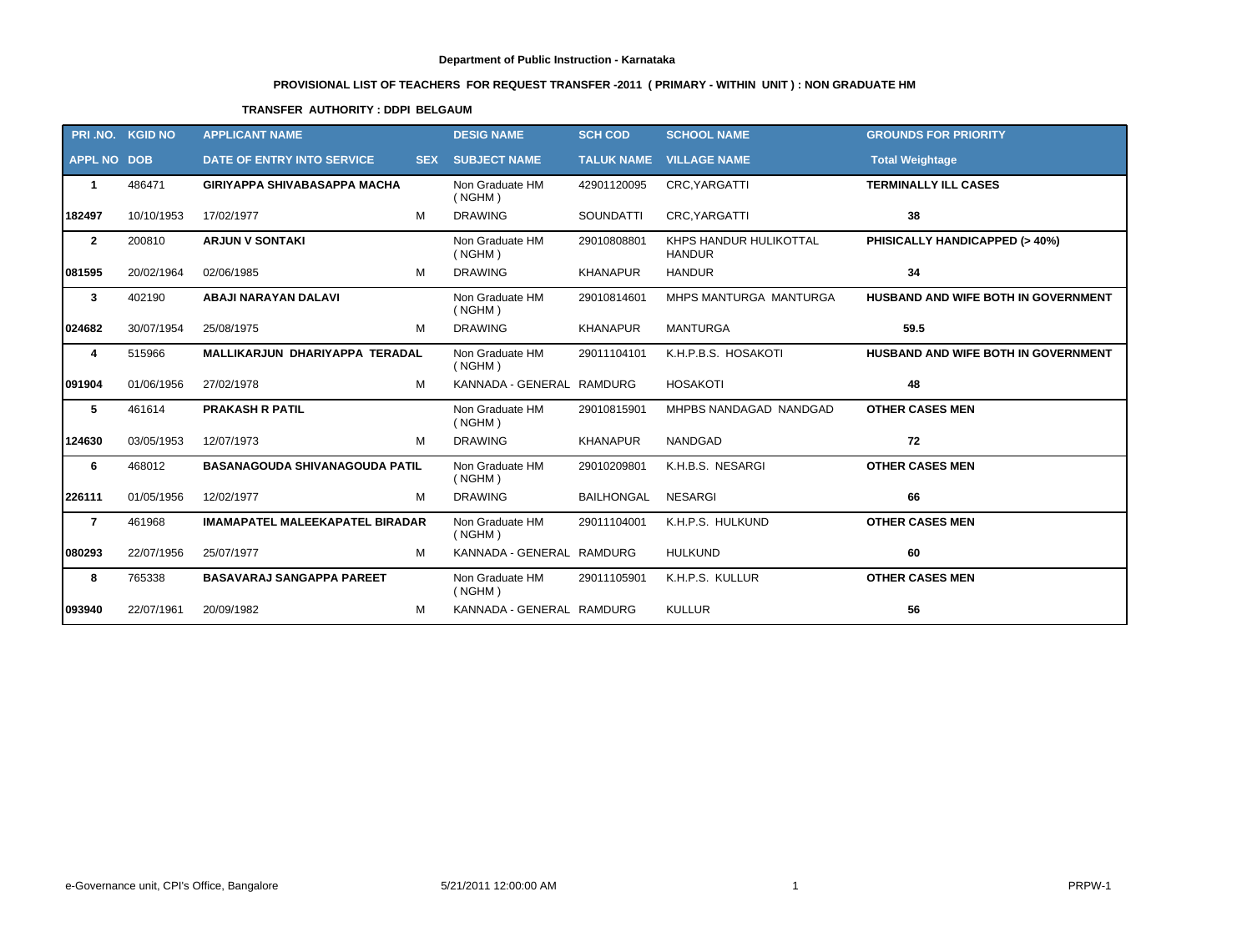# **PROVISIONAL LIST OF TEACHERS FOR REQUEST TRANSFER -2011 ( PRIMARY - WITHIN UNIT ) : NON GRADUATE HM**

# **TRANSFER AUTHORITY : DDPI BAGALKOT**

|                    | PRI.NO. KGID NO | <b>APPLICANT NAME</b>                            |   | <b>DESIG NAME</b>               | <b>SCH COD</b>  | <b>SCHOOL NAME</b>             | <b>GROUNDS FOR PRIORITY</b>         |
|--------------------|-----------------|--------------------------------------------------|---|---------------------------------|-----------------|--------------------------------|-------------------------------------|
| <b>APPL NO DOB</b> |                 | DATE OF ENTRY INTO SERVICE                       |   | <b>SEX SUBJECT NAME</b>         |                 | <b>TALUK NAME VILLAGE NAME</b> | <b>Total Weightage</b>              |
| $\overline{1}$     | 1009820         | <b>CHANNAMMA BASAVARAJ UGARAGOL</b>              |   | Non Graduate HM<br>(NGHM)       | 29020604405     | GOVT HPS KUNDARAGI HK          | <b>WIDOWS</b>                       |
| 235010             | 04/01/1964      | 09/10/1982                                       | F | <b>DRAWING</b>                  | BILAGI          | <b>KUNDARGI</b>                | 52                                  |
| $\overline{2}$     | 742989          | <b>BHAGIRATHI GANGAPPA SHAMBHOJI</b>             |   | Non Graduate HM<br>(NGHM)       | 29020601902     | <b>GOVT KGHPS GALAGALI</b>     | HUSBAND AND WIFE BOTH IN GOVERNMENT |
| 179832             | 01/06/1964      | 04/02/1985                                       | F | <b>DRAWING</b>                  | <b>BILAGI</b>   | GALAGALI                       | 48                                  |
| $\mathbf{3}$       | 1267339         | RAJAHMED BABASAB NABIWALE                        |   | Non Graduate HM<br>( NGHM)      | 29020606004     | <b>KGS TEGGI</b>               | HUSBAND AND WIFE BOTH IN GOVERNMENT |
| 209944             | 01/06/1962      | 12/09/1984                                       | м | <b>DRAWING</b>                  | <b>BILAGI</b>   | <b>TEGGI</b>                   | 33                                  |
| 4                  | 1020560         | <b>SANGAPPA IRAPPA METI</b>                      |   | Non Graduate HM<br>( NGHM)      | 29020604901     | <b>GOVT HPS MUNDAGANUR</b>     | HUSBAND OR WIFE IN GOVERNMENT       |
| 235528             | 16/07/1959      | 03/06/1991                                       | м | KANNADA - GENERAL BILAGI        |                 | <b>MUNDAGANUR</b>              | 38                                  |
| 5                  | 102213          | DRAKSHAYANI SHRISHAILAPPA<br><b>CHITTAWADAGI</b> |   | Non Graduate HM<br>( NGHM)      | 29020109401     | <b>GOVT HPS KUTAKANAKERI</b>   | <b>OTHER CASES WOMEN</b>            |
| 236076             | 25/04/1959      | 04/02/1985                                       | F | <b>DRAWING</b>                  | <b>BADAMI</b>   | KUTAKANKERI                    | 32                                  |
| 6                  | 1271225         | <b>SMT VIJAYA BASAPPA DIDDIMANI</b>              |   | Non Graduate HM<br>(NGHM)       | 29020718801     | CENTRAL SCHOOL HUNAGUND        | <b>OTHER CASES WOMEN</b>            |
| 075386             | 01/08/1962      | 11/02/1985                                       | F | <b>DRAWING</b>                  | <b>HUNAGUND</b> | <b>HUNAGUND WARD.1</b>         | 12                                  |
| $\overline{7}$     | 530780          | SANAGANAGOUDA VEERANAGOUDA PATIL Non Graduate HM |   | ( NGHM)                         | 29020203101     | <b>GOVT KBMPS HALLUR</b>       | <b>OTHER CASES MEN</b>              |
| 066553             | 01/05/1956      | 23/08/1977                                       | м | <b>DRAWING</b>                  | <b>BAGALKOT</b> | <b>HALLUR</b>                  | 60                                  |
| 8                  | 697651          | <b>CHANDRASHEKHAR M SHIRUR</b>                   |   | Non Graduate HM<br>( NGHM)      | 29020604101     | <b>GOVT HPS KOPP SK</b>        | <b>OTHER CASES MEN</b>              |
| 129582             | 15/05/1963      | 07/10/1982                                       | м | <b>DRAWING</b>                  | <b>BILAGI</b>   | KOPP (SK)                      | 52                                  |
| 9                  | 743650          | <b>HANAMANT RAMAPPA NIDONI</b>                   |   | Non Graduate HM<br>( NGHM)      | 29020603802     | <b>GOVT HPS YARIHANCHINAL</b>  | <b>OTHER CASES MEN</b>              |
| 107758             | 20/07/1965      | 05/02/1985                                       | м | <b>DRAWING</b>                  | <b>BILAGI</b>   | <b>KOLUR</b>                   | 48                                  |
| 10                 | 8285334         | <b>MALIYAPPA KANAKAPPA TEGGI</b>                 |   | Non Graduate HM<br>( NGHM)      | 29020603201     | <b>GOVT HPS HONNIHAL</b>       | <b>OTHER CASES MEN</b>              |
| 124865             | 12/06/1954      | 07/02/1985                                       | м | <b>DRAWING</b>                  | <b>BILAGI</b>   | <b>HONNIHAL</b>                | 46                                  |
| 11                 | 1021631         | BHIMAPPA PARASAPPA GALAGALI                      |   | Non Graduate HM<br>(NGHM)       | 29020606003     | <b>GOVT HPS SHIVAPUR</b>       | <b>OTHER CASES MEN</b>              |
| 241048             | 01/06/1967      | 02/12/1989                                       | м | <b>DRAWING</b>                  | BILAGI          | <b>TEGGI</b>                   | 40                                  |
| 12                 | 1336328         | ANAND SHIVARAYAPPA HODLUR                        |   | Non Graduate HM<br>(NGHM)       | 29020604801     | <b>GOVT HPS MANNIKERI</b>      | <b>OTHER CASES MEN</b>              |
| 243625             | 15/01/1961      | 01/06/1991                                       | М | <b>DRAWING</b>                  | BILAGI          | <b>MANNIKERI</b>               | 36                                  |
| 13                 | 1017457         | <b>VENKAPPA DASAR</b>                            |   | Non Graduate HM (NG 29020608101 |                 | <b>GOVT KGHPS BILAGI</b>       | <b>OTHER CASES MEN</b>              |
|                    |                 | e-Governance unit, CPI's Office, Bangalore       |   | 5/21/2011 12:00:00 AM           |                 | $\overline{2}$                 | PRPW-1                              |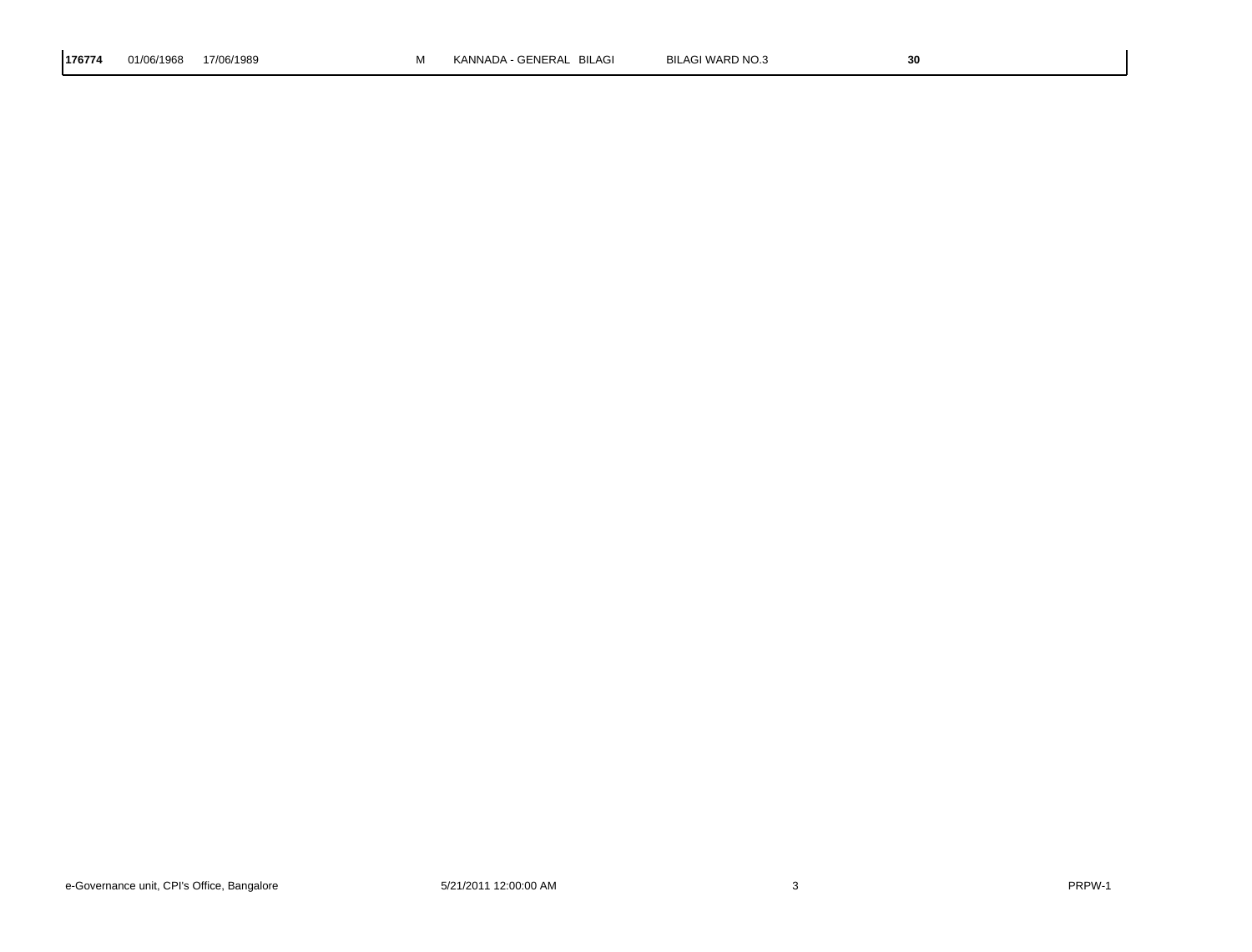# **PROVISIONAL LIST OF TEACHERS FOR REQUEST TRANSFER -2011 ( PRIMARY - WITHIN UNIT ) : NON GRADUATE HM**

# **TRANSFER AUTHORITY : DDPI BIJAPUR**

| PRI .NO.           | <b>KGID NO</b> | <b>APPLICANT NAME</b>                              |            | <b>DESIG NAME</b>         | <b>SCH COD</b>                    | <b>SCHOOL NAME</b>          | <b>GROUNDS FOR PRIORITY</b> |
|--------------------|----------------|----------------------------------------------------|------------|---------------------------|-----------------------------------|-----------------------------|-----------------------------|
| <b>APPL NO DOB</b> |                | <b>DATE OF ENTRY INTO SERVICE</b>                  | <b>SEX</b> | <b>SUBJECT NAME</b>       | <b>TALUK NAME</b>                 | <b>VILLAGE NAME</b>         | <b>Total Weightage</b>      |
|                    | 743550         | <b>VASANTRAO RUPASING ANGADI</b>                   |            | Non Graduate HM<br>(NGHM) | 29031208901                       | <b>GOVT MPS KONDAGULI</b>   | <b>OTHER CASES MEN</b>      |
| 1065407            | 01/06/1961     | 01/01/1981                                         | м          | <b>DRAWING</b>            | <b>SINDAGI</b>                    | <b>KONDAGULI</b>            | 54                          |
| $\mathbf{2}$       | 563792         | <b>MOHAMMAD ISAQ MOHEBOOBSAB</b><br><b>MUJAWAR</b> |            | Non Graduate HM<br>(NGHM) | 29031209903                       | <b>GOVT UBHPS MALAGHAN</b>  | <b>OTHER CASES MEN</b>      |
| 034734             | 01/06/1962     | 08/07/1981                                         | м          | <b>DRAWING</b>            | <b>SINDAGI</b>                    | MALAGHAN                    | 54                          |
| 3                  | 744621         | <b>ASHOK BASAVANTAPPA VIJAPUR</b>                  |            | Non Graduate HM<br>(NGHM) | 29030304301                       | <b>GOVT KBHPS HANCHINAL</b> | <b>OTHER CASES MEN</b>      |
| 063969             | 01/06/1955     | 11/09/1984                                         | м          | <b>DRAWING</b>            | <b>BASAVAN</b><br><b>BAGEWADI</b> | <b>HANCHINAL</b>            | 52                          |
| 4                  | 2046357        | <b>SHRISHAIL AVVANNA PUJARI</b>                    |            | Non Graduate HM<br>(NGHM) | 29031207301                       | <b>GOVT HPS KADANI</b>      | <b>OTHER CASES MEN</b>      |
| 239060             | 01/06/1964     | 06/02/1985                                         | м          | <b>DRAWING</b>            | <b>SINDAGI</b>                    | <b>KADANI</b>               | 50                          |
| 5                  | 746297         | <b>LOKU DHAKU CHAVAN</b>                           |            | Non Graduate HM<br>(NGHM) | 29030505501                       | <b>GOVT MPS KAKHANDAKI</b>  | <b>OTHER CASES MEN</b>      |
| 117746             | 01/04/1958     | 08/03/1978                                         | м          | KANNADA - GENERAL         | BIJAPUR<br><b>RURAL</b>           | <b>KAKHANDKI</b>            | 20                          |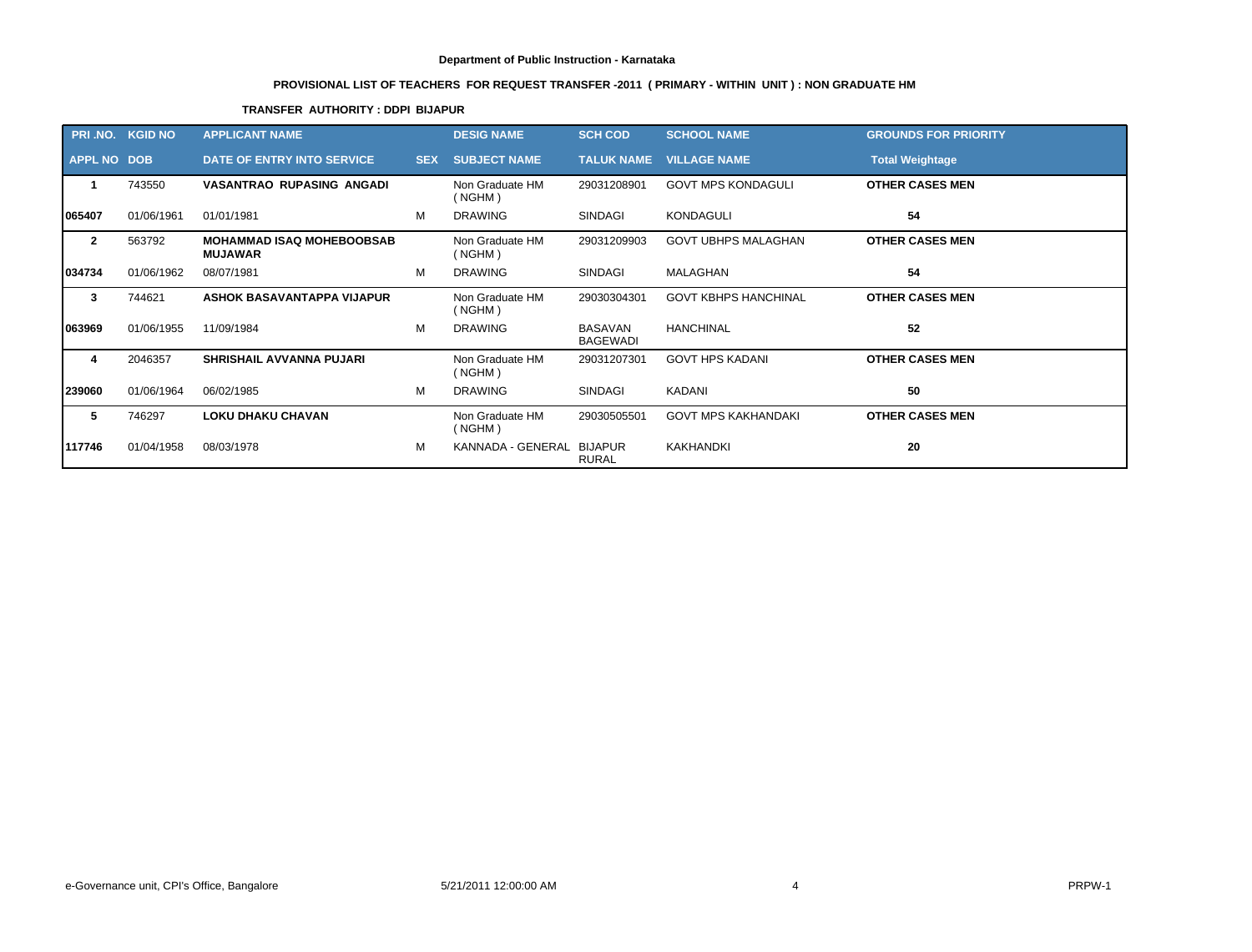# **PROVISIONAL LIST OF TEACHERS FOR REQUEST TRANSFER -2011 ( PRIMARY - WITHIN UNIT ) : NON GRADUATE HM**

# **TRANSFER AUTHORITY : DDPI GULBARGA**

|                    | PRI.NO. KGID NO | <b>APPLICANT NAME</b>         |   | <b>DESIG NAME</b>          | <b>SCH COD</b>                  | <b>SCHOOL NAME</b>             | <b>GROUNDS FOR PRIORITY</b>          |
|--------------------|-----------------|-------------------------------|---|----------------------------|---------------------------------|--------------------------------|--------------------------------------|
| <b>APPL NO DOB</b> |                 | DATE OF ENTRY INTO SERVICE    |   | <b>SEX SUBJECT NAME</b>    |                                 | <b>TALUK NAME VILLAGE NAME</b> | <b>Total Weightage</b>               |
| $\mathbf{1}$       | 553414          | <b>ALMAS BANU</b>             |   | Non Graduate HM<br>( NGHM) | 29041103402                     | GOVT HPS URDU KAMALAPUR        | <b>TERMINALLY ILL CASES</b>          |
| 132131             | 03/06/1956      | 02/11/1978                    | F | <b>DRAWING</b>             | <b>GULBARGA</b><br><b>NORTH</b> | <b>KAMALAPUR</b>               | 8                                    |
| $\overline{2}$     | 551811          | <b>SHAIKH CHAND AHMED SAB</b> |   | Non Graduate HM<br>( NGHM) | 29040102001                     | <b>GOVT HPS BILAGUNDA</b>      | HUSBAND AND WIFE BOTH IN GOVERNMENT  |
| 058559             | 22/10/1954      | 02/11/1978                    | М | <b>DRAWING</b>             | <b>ALAND</b>                    | <b>BILAGUNDA</b>               | 44                                   |
| $\mathbf{3}$       | 792073          | <b>PUNNDALIK</b>              |   | Non Graduate HM<br>( NGHM) | 29041105002                     | <b>GOVT HPS NEELAKHED</b>      | HUSBAND AND WIFE BOTH IN GOVERNMENT  |
| 176508             | 08/01/1959      | 26/06/1981                    | M | <b>DRAWING</b>             | <b>GULBARGA</b><br><b>NORTH</b> | NEELKHED                       | 6                                    |
| 4                  | 1139408         | <b>JAYARAJ</b>                |   | Non Graduate HM<br>( NGHM) | 29040908901                     | <b>GOVT HPS SANGAVI M</b>      | HUSBAND OR WIFE IN GOVERNMENT        |
| 231290             | 22/03/1965      | 27/06/1990                    | M | <b>DRAWING</b>             | SEDAM                           | SANGAVI M.                     | 40                                   |
| 5                  | 552503          | <b>SHIVASHARANAPPA</b>        |   | Non Graduate HM<br>( NGHM) | 29040611501                     | <b>GOVT HPS NELOGI</b>         | <b>HUSBAND OR WIFE IN GOVERNMENT</b> |
| 243129             | 15/02/1956      | 02/07/1981                    | M | <b>DRAWING</b>             | <b>JEWARGI</b>                  | <b>NELOGI</b>                  | 4                                    |
| 6                  | 1222298         | <b>NUSRAT PARVEEN</b>         |   | Non Graduate HM<br>( NGHM) | 29040600702                     | GOVT HPS URDU ANDOLA           | HUSBAND OR WIFE IN GOVERNMENT        |
| 124979             | 18/06/1971      | 02/02/1991                    | F | URDU - GENERAL             | <b>JEWARGI</b>                  | <b>ANDHOLA</b>                 | $\overline{4}$                       |
| $\overline{7}$     | 1231025         | <b>DILSHAD BANU D PATEL</b>   |   | Non Graduate HM<br>( NGHM) | 29040108902                     | <b>GOVT LPS MURADI (URUD)</b>  | <b>OTHER CASES WOMEN</b>             |
| 167275             | 20/07/1969      | 05/08/1994                    | F | <b>DRAWING</b>             | ALAND                           | MURADI                         | $\overline{2}$                       |
| 8                  | 474302          | <b>SHARANABASAPPA</b>         |   | Non Graduate HM<br>( NGHM) | 29040105501                     | <b>GOVT MHPS KADAGANCHI</b>    | <b>OTHER CASES MEN</b>               |
| 081119             | 08/12/1953      | 02/11/1978                    | M | <b>DRAWING</b>             | <b>ALAND</b>                    | KADAGANCHI                     | 62                                   |
| 9                  | 491017          | <b>MIRJA SHABBIR BAIG</b>     |   | Non Graduate HM<br>( NGHM) | 29040102101                     | <b>GOVT HPS BODHAN</b>         | <b>OTHER CASES MEN</b>               |
| 055817             | 20/03/1953      | 01/06/1979                    | м | <b>DRAWING</b>             | <b>ALAND</b>                    | <b>BODHAN</b>                  | 62                                   |
| 10                 | 191211          | <b>NARAYANREDDY Y</b>         |   | Non Graduate HM<br>( NGHM) | 29040307001                     | <b>GOVT HPS KOTAGA</b>         | <b>OTHER CASES MEN</b>               |
| 037880             | 18/06/1955      | 25/09/1982                    | м | <b>DRAWING</b>             | <b>CHINCHOLI</b>                | <b>KOTAGA</b>                  | 54                                   |
| 11                 | 791456          | <b>SHRIMANTH</b>              |   | Non Graduate HM<br>( NGHM) | 29040112001                     | <b>GOVT HPS TEERTH</b>         | <b>OTHER CASES MEN</b>               |
| 056017             | 01/06/1955      | 01/06/1985                    | M | <b>DRAWING</b>             | ALAND                           | <b>TEERTHA</b>                 | 50                                   |
| 12                 | 791359          | <b>REVANASIDDAPPA</b>         |   | Non Graduate HM<br>( NGHM) | 29040105601                     | <b>GOVT HPS KALKUTAKA</b>      | <b>OTHER CASES MEN</b>               |
| 057724             | 02/01/1955      | 01/06/1985                    | м | <b>DRAWING</b>             | ALAND                           | KALAKUTAKA                     | 48                                   |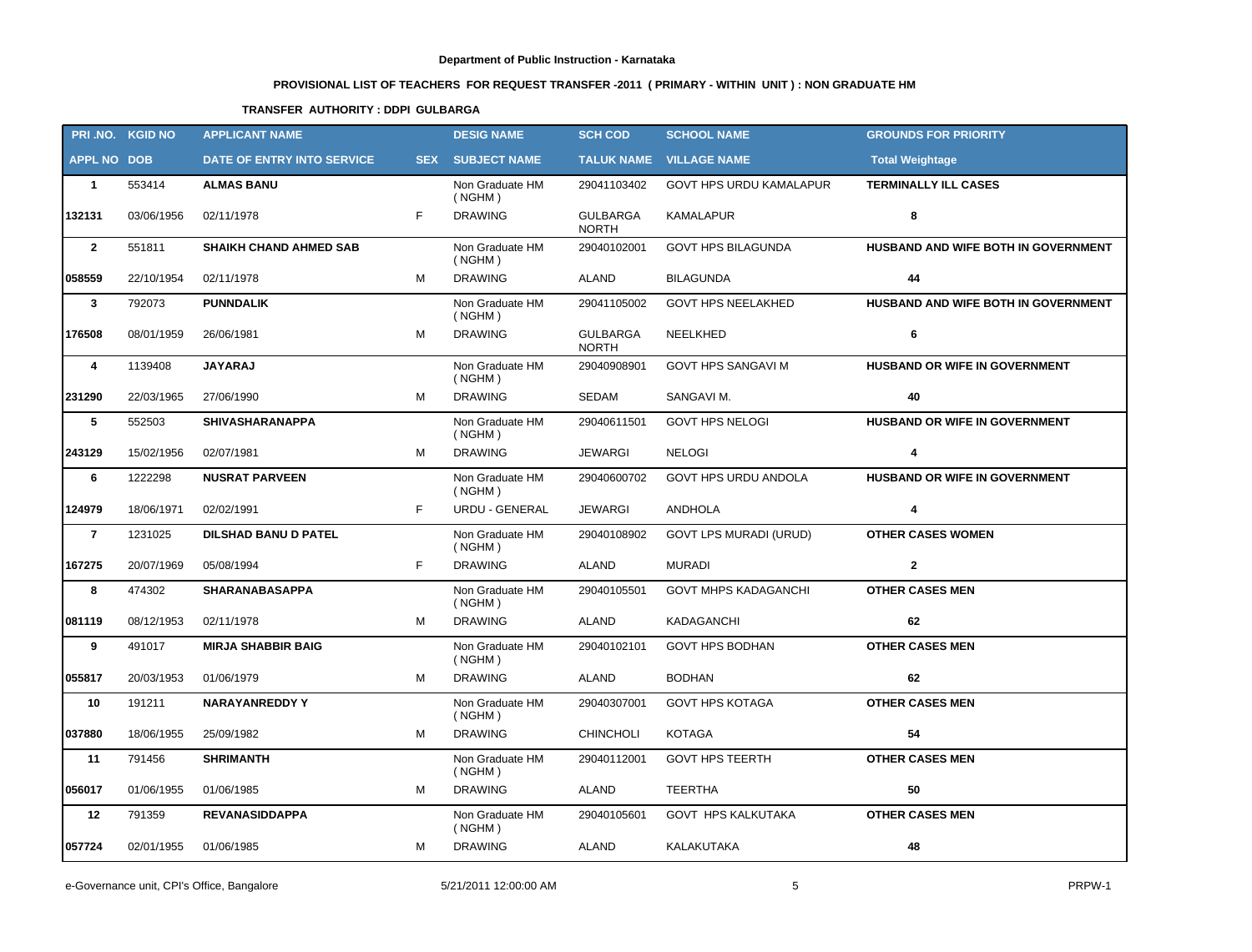| 13     | 1224171    | <b>MADIVALAPPA</b>                     | Non Graduate HM<br>( NGHM) | 29040613101                     | <b>GOVT HPS SONNA</b>      | <b>OTHER CASES MEN</b> |
|--------|------------|----------------------------------------|----------------------------|---------------------------------|----------------------------|------------------------|
| 061736 | 20/07/1969 | M<br>08/03/1993                        | <b>DRAWING</b>             | <b>JEWARGI</b>                  | <b>SONNA</b>               | 34                     |
| 14     | 1477207    | <b>VIDYADHAR</b>                       | Non Graduate HM<br>( NGHM) | 29040208701                     | <b>GOVT HPS TELLUR</b>     | <b>OTHER CASES MEN</b> |
| 149562 | 01/06/1967 | 12/04/1994<br>м                        | KANNADA - GENERAL AFZALPUR |                                 | <b>TELLUR</b>              | 32                     |
| 15     | 862366     | <b>SHIVASHANKAR B ITAGI</b>            | Non Graduate HM<br>( NGHM) | 29040204601                     | <b>GOVT HPS HAVANOOR</b>   | <b>OTHER CASES MEN</b> |
| 117081 | 22/01/1955 | М<br>11/11/1975                        | KANNADA - GENERAL AFZALPUR |                                 | <b>HAVANOOR</b>            | 14                     |
| 16     | 490937     | <b>CHANDRAKANT S DOSHETTY</b>          | Non Graduate HM<br>( NGHM) | 29041107201                     | <b>GOVT HPS KINNROAD</b>   | <b>OTHER CASES MEN</b> |
| 234180 | 07/07/1953 | M<br>01/06/1979                        | <b>DRAWING</b>             | <b>GULBARGA</b><br><b>NORTH</b> | <b>KINNROAD</b>            | 8                      |
| 17     | 727147     | <b>JAYATEERTHACHARYA S MAHAGAONKAR</b> | Non Graduate HM<br>( NGHM) | 29040606801                     | <b>GOVT HPS KALLUR [B]</b> | <b>OTHER CASES MEN</b> |
| 124831 | 04/05/1959 | M<br>27/09/1982                        | <b>DRAWING</b>             | <b>JEWARGI</b>                  | <b>KALLUR [B]</b>          | 8                      |
| 18     | 727853     | <b>JAGANNATH VITHAPPA PHULARI</b>      | Non Graduate HM<br>( NGHM) | 29040201101                     | <b>GOVT HPS BADADAL</b>    | <b>OTHER CASES MEN</b> |
| 072670 | 01/04/1954 | M<br>01/06/1985                        | <b>DRAWING</b>             | <b>AFZALPUR</b>                 | <b>BADADAL</b>             | 8                      |
| 19     | 1776403    | <b>SHIVASHARANA</b>                    | Non Graduate HM<br>( NGHM) | 29040110901                     | <b>GOVT HPS SARASAMBA</b>  | <b>OTHER CASES MEN</b> |
| 085672 | 05/06/1970 | м<br>02/03/1990                        | <b>DRAWING</b>             | <b>ALAND</b>                    | <b>SARASAMBA</b>           | 4                      |
| 20     | 1139210    | <b>DHEERENDRA</b>                      | Non Graduate HM<br>( NGHM) | 29040110101                     | <b>GOVT HPS RUDRAWADI</b>  | <b>OTHER CASES MEN</b> |
| 004431 | 01/07/1963 | 25/06/1990<br>м                        | <b>DRAWING</b>             | <b>ALAND</b>                    | <b>RUDRAWADI</b>           | $\mathbf{2}$           |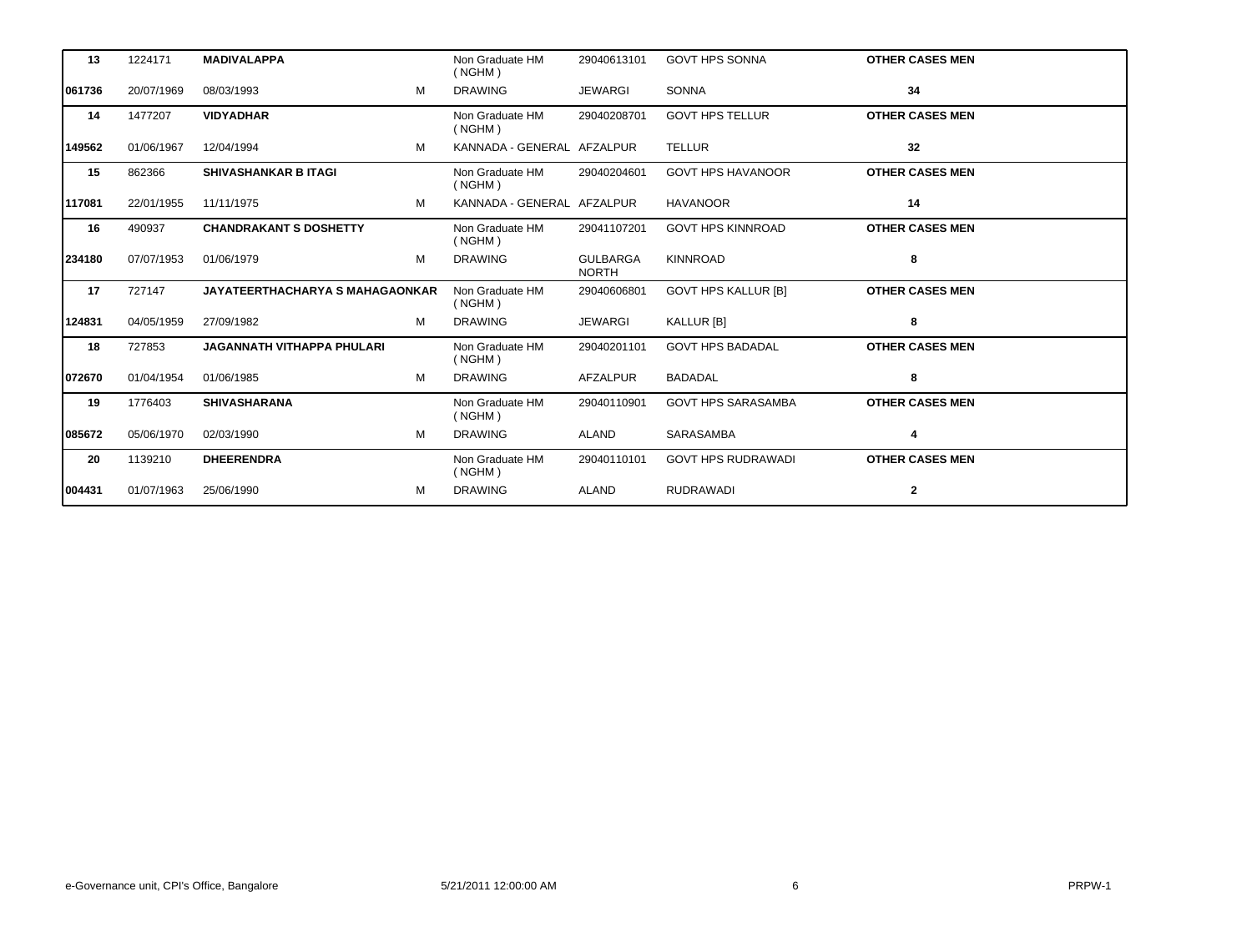# **PROVISIONAL LIST OF TEACHERS FOR REQUEST TRANSFER -2011 ( PRIMARY - WITHIN UNIT ) : NON GRADUATE HM**

# **TRANSFER AUTHORITY : DDPI BIDAR**

| PRI.NO. KGID NO |            | <b>APPLICANT NAME</b>      |            | <b>DESIG NAME</b>         | <b>SCH COD</b>    | <b>SCHOOL NAME</b>             | <b>GROUNDS FOR PRIORITY</b> |
|-----------------|------------|----------------------------|------------|---------------------------|-------------------|--------------------------------|-----------------------------|
| APPL NO DOB     |            | DATE OF ENTRY INTO SERVICE | <b>SEX</b> | <b>SUBJECT NAME</b>       | <b>TALUK NAME</b> | <b>VILLAGE NAME</b>            | <b>Total Weightage</b>      |
|                 | 518533     | <b>SUBHASH</b>             |            | Non Graduate HM<br>(NGHM) | 29050503539       | <b>GOVT GIRLS MPS HUMNABAD</b> | <b>OTHER CASES MEN</b>      |
| 1009900         | 22/05/1955 | 11/03/1978                 | M          |                           | <b>HUMNABAD</b>   | <b>HUMNABAD</b>                | 62                          |
| $\mathbf{2}$    | 1570548    | <b>RAMACHANDRA</b>         |            | Non Graduate HM<br>(NGHM) | 29050502801       | <b>GOVT MPS HALLIKHED (B)</b>  | <b>OTHER CASES MEN</b>      |
| 1068878         | 06/03/1953 | 11/10/1977                 | M          |                           | <b>HUMNABAD</b>   | HALLIKHED (B)                  | 48                          |
| 3               | 838565     | <b>WAHED ALI</b>           |            | Non Graduate HM<br>(NGHM) | 29050505102       | GOVT HPS MADARGI (KAN)         | <b>OTHER CASES MEN</b>      |
| 231521          | 14/08/1959 | 21/08/1985                 | М          |                           | <b>HUMNABAD</b>   | MADARGI                        | 46                          |
| 4               | 840067     | <b>RAJARAM</b>             |            | Non Graduate HM<br>(NGHM) | 29050113401       | <b>GOVT HPS SAWARGAON</b>      | <b>OTHER CASES MEN</b>      |
| 140662          | 10/06/1955 | 28/08/1985                 | м          | <b>DRAWING</b>            | <b>AURAD</b>      | SAWARGAON                      | 8                           |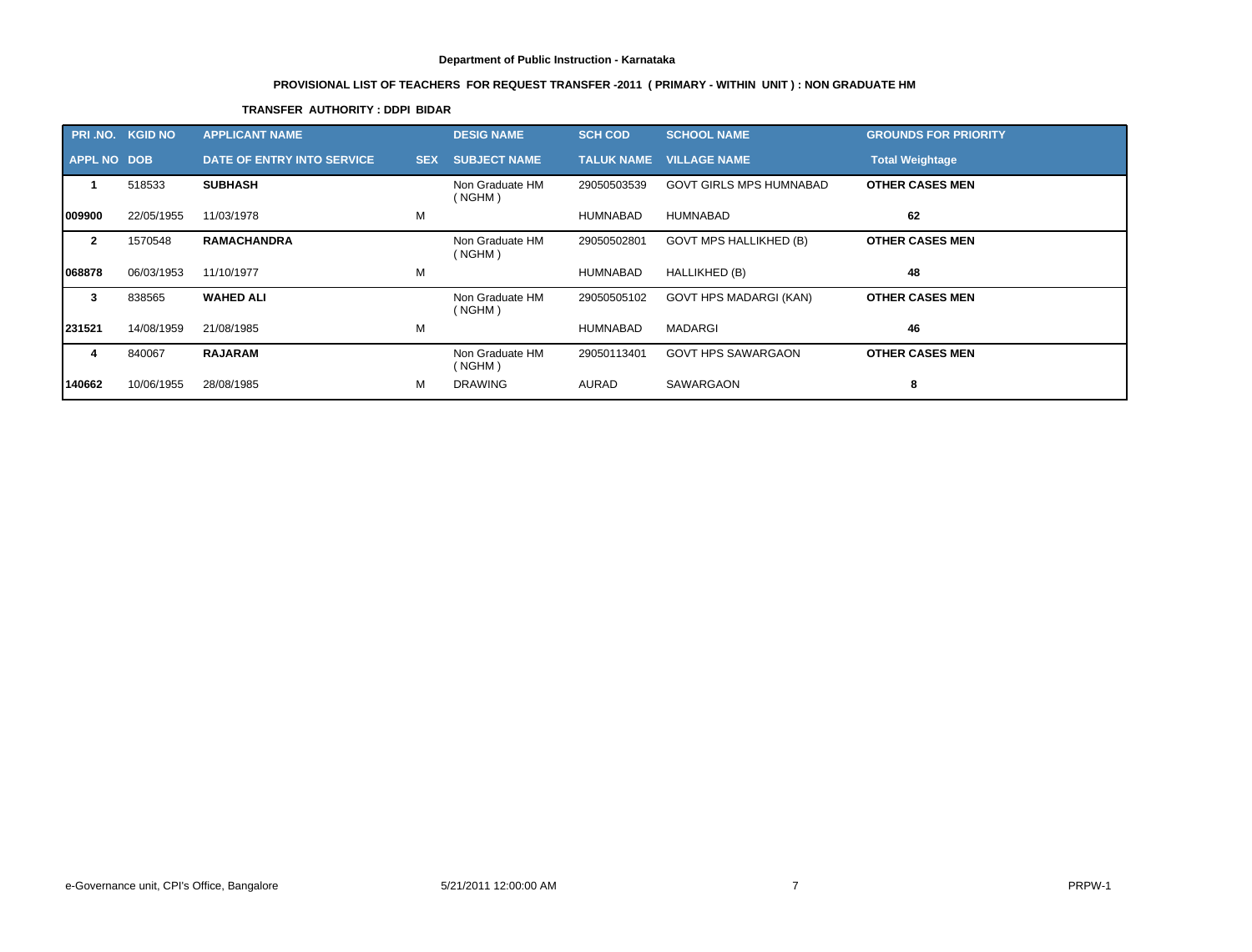# **PROVISIONAL LIST OF TEACHERS FOR REQUEST TRANSFER -2011 ( PRIMARY - WITHIN UNIT ) : NON GRADUATE HM**

# **TRANSFER AUTHORITY : DDPI RAICHUR**

|                    | PRI.NO. KGID NO | <b>APPLICANT NAME</b>                             | <b>DESIG NAME</b>           | <b>SCH COD</b>    | <b>SCHOOL NAME</b>             | <b>GROUNDS FOR PRIORITY</b>         |
|--------------------|-----------------|---------------------------------------------------|-----------------------------|-------------------|--------------------------------|-------------------------------------|
| <b>APPL NO DOB</b> |                 | <b>DATE OF ENTRY INTO SERVICE</b>                 | <b>SEX SUBJECT NAME</b>     |                   | <b>TALUK NAME VILLAGE NAME</b> | <b>Total Weightage</b>              |
| 1                  | 463606          | <b>HANUMANTHA</b>                                 | Non Graduate HM<br>( NGHM)  | 42906080019       | CRC, GUDADURU                  | HUSBAND AND WIFE BOTH IN GOVERNMENT |
| 227924             | 01/06/1956      | 23/02/1978<br>м                                   | KANNADA - GENERAL SINDHANUR |                   | CRC, GUDADURU                  | 50                                  |
| $\mathbf{2}$       | 463961          | <b>M PAWADEPPA</b>                                | Non Graduate HM<br>( NGHM)  | 29060512312       | <b>GMHPS CENTER MASKI</b>      | <b>OTHER CASES MEN</b>              |
| 025505             | 01/10/1955      | 27/02/1978<br>м                                   | <b>DRAWING</b>              | <b>LINGASUGUR</b> | <b>MASKI</b>                   | 62                                  |
| 3                  | 1096319         | <b>MUDGALSAB</b>                                  | Non Graduate HM<br>( NGHM)  | 29060803104       | <b>GHPS DADESUGUR</b>          | <b>OTHER CASES MEN</b>              |
| 243032             | 01/06/1955      | M<br>01/06/1985                                   | <b>DRAWING</b>              | <b>SINDHANUR</b>  | <b>DADESUGUR</b>               | 50                                  |
| 4                  | 1098984         | <b>BALASWAMY</b>                                  | Non Graduate HM<br>( NGHM)  | 29060512307       | GHPS DHANAGAWADI MASKI         | <b>OTHER CASES MEN</b>              |
| 132819             | 03/07/1964      | 01/06/1989<br>M                                   | <b>DRAWING</b>              | LINGASUGUR        | MASKI                          | 42                                  |
| 5                  | 1098898         | SHANTHAPPA VEERABHDRAPPA KALAKERI Non Graduate HM | ( NGHM)                     | 29060812202       | <b>GHPS DURGACAMP</b>          | <b>OTHER CASES MEN</b>              |
| 057970             | 01/05/1963      | 17/07/1989<br>м                                   | <b>DRAWING</b>              | <b>SINDHANUR</b>  | UDBAL(U)                       | 40                                  |
| 6                  | 1098968         | <b>BALAPPA</b>                                    | Non Graduate HM<br>( NGHM)  | 29060801201       | <b>GHPS BASAPUR K</b>          | <b>OTHER CASES MEN</b>              |
| 226994             | 01/06/1966      | M<br>13/07/1989                                   | <b>DRAWING</b>              | <b>SINDHANUR</b>  | BASSAPUR(K)                    | 38                                  |
| $\overline{7}$     | 1262902         | <b>MAHANTAPPA SHEELAVANTAR</b>                    | Non Graduate HM<br>( NGHM)  | 29060808001       | <b>GHPS KOLABAL</b>            | <b>OTHER CASES MEN</b>              |
| 091823             | 23/07/1968      | M<br>01/06/1993                                   | <b>DRAWING</b>              | <b>SINDHANUR</b>  | <b>KOLABAL</b>                 | 34                                  |
| 8                  | 464015          | HUSENAPPA HUSENAPPA                               | Non Graduate HM<br>( NGHM)  | 29060107801       | <b>GHPS BOYS JALAHALLI</b>     | <b>OTHER CASES MEN</b>              |
| 136329             | 15/11/1953      | M<br>08/09/1975                                   | <b>DRAWING</b>              | DEVADURGA         | JALAHALLI                      | $\mathbf{2}$                        |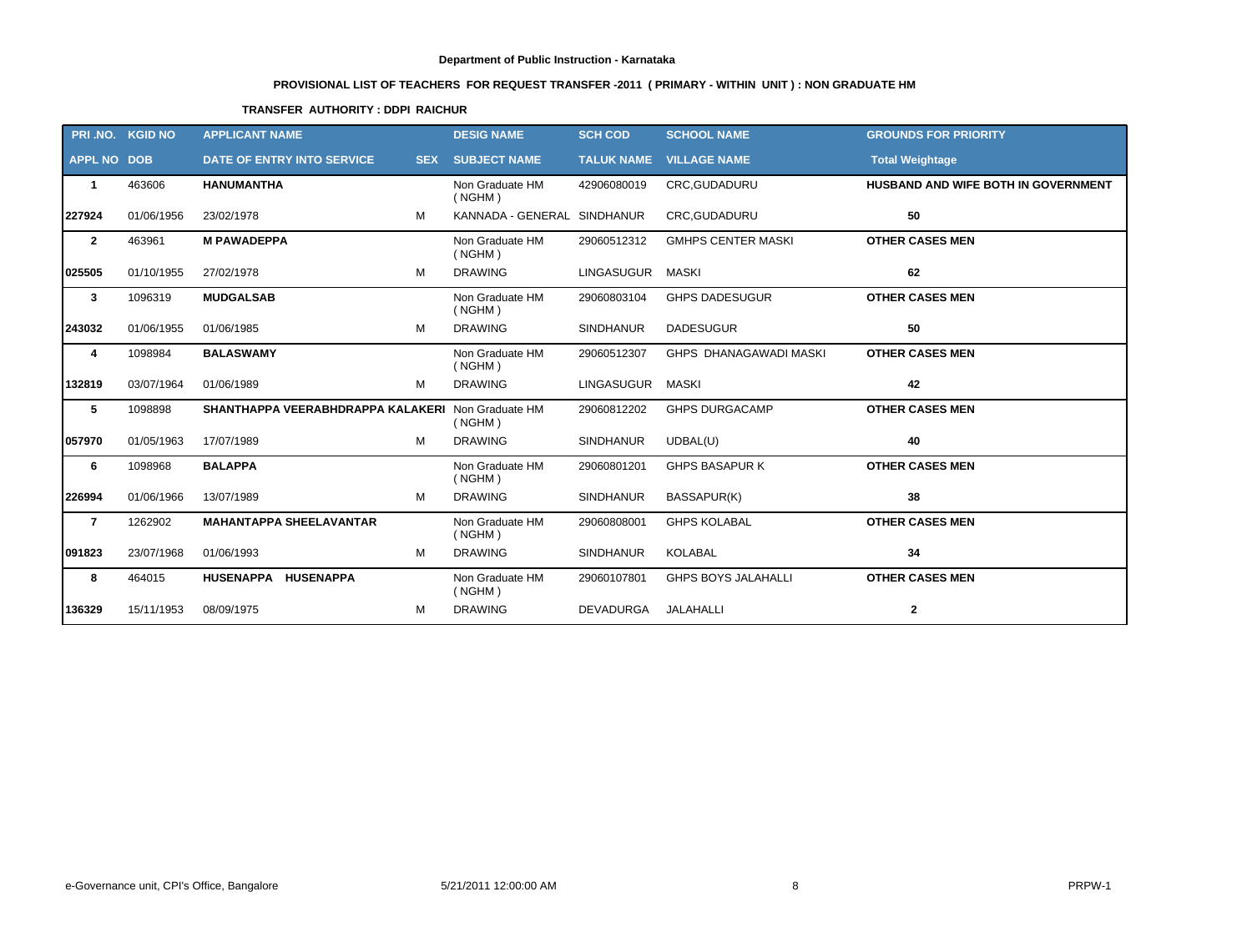# **PROVISIONAL LIST OF TEACHERS FOR REQUEST TRANSFER -2011 ( PRIMARY - WITHIN UNIT ) : NON GRADUATE HM**

# **TRANSFER AUTHORITY : DDPI KOPPAL**

|                    | PRI.NO. KGID NO | <b>APPLICANT NAME</b>                         |   | <b>DESIG NAME</b>          | <b>SCH COD</b>    | <b>SCHOOL NAME</b>          | <b>GROUNDS FOR PRIORITY</b>              |
|--------------------|-----------------|-----------------------------------------------|---|----------------------------|-------------------|-----------------------------|------------------------------------------|
| <b>APPL NO DOB</b> |                 | <b>DATE OF ENTRY INTO SERVICE</b>             |   | <b>SEX SUBJECT NAME</b>    | <b>TALUK NAME</b> | <b>VILLAGE NAME</b>         | <b>Total Weightage</b>                   |
| 1                  | 584409          | <b>BHARAMAPPA</b>                             |   | Non Graduate HM<br>(NGHM)  | 29070317301       | <b>GCHPS KOPPAL</b>         | <b>PHISICALLY HANDICAPPED (&gt; 40%)</b> |
| 165218             | 15/06/1958      | 24/02/1978                                    | M | <b>DRAWING</b>             | <b>KOPPAL</b>     | WARD 2                      | 59                                       |
| $\mathbf{2}$       | 1262580         | <b>CHANNABASAPPA BELLED</b>                   |   | Non Graduate HM<br>( NGHM) | 29070311501       | <b>GHPS KUNIKERI</b>        | PHISICALLY HANDICAPPED (> 40%)           |
| 212577             | 01/06/1968      | 09/11/1991                                    | M | <b>DRAWING</b>             | <b>KOPPAL</b>     | <b>KUNIKERA</b>             | 35                                       |
| 3                  | 464106          | <b>SHIVASHANKAR H GUDUR</b>                   |   | Non Graduate HM<br>(NGHM)  | 29070408101       | <b>GHPS KANDAKUR</b>        | HUSBAND AND WIFE BOTH IN GOVERNMENT      |
| 039460             | 24/03/1958      | 05/12/1979                                    | м | <b>DRAWING</b>             | <b>KUSTAGI</b>    | <b>KANDAKUR</b>             | 53                                       |
| 4                  | 463115          | <b>INDUMATI NAGAPPA BYALAHUNASI</b>           |   | Non Graduate HM<br>(NGHM)  | 29070219403       | <b>GMHPS GANGAVATHI</b>     | <b>OTHER CASES WOMEN</b>                 |
| 178069             | 02/01/1956      | 27/02/1978                                    | F | <b>DRAWING</b>             | GANGAVATHI        | WARD 16                     | 13                                       |
| 5                  | 1261540         | SUKUMUNIYAPPA NARANAYAPPA<br><b>KATTIMANI</b> |   | Non Graduate HM<br>( NGHM) | 29070303501       | <b>GHPS CHIKKABOMMANHAL</b> | <b>OTHER CASES MEN</b>                   |
| 063139             | 15/10/1960      | 20/08/1991                                    | M | <b>DRAWING</b>             | <b>KOPPAL</b>     | <b>CHIKKABOMMANAL</b>       | 34                                       |
| 6                  | 1393769         | <b>MALLIKARJUNA</b>                           |   | Non Graduate HM<br>(NGHM)  | 29070206501       | <b>GHPS HIREDANKANKAL</b>   | <b>OTHER CASES MEN</b>                   |
| 225624             | 01/06/1966      | 05/06/1996                                    | M | <b>DRAWING</b>             | <b>GANGAVATHI</b> | HIREDANKANKAL               | 28                                       |
| $\overline{7}$     | 584984          | <b>HULUGAPPA</b>                              |   | Non Graduate HM<br>( NGHM) | 29070211801       | <b>GMHPS NAWALI</b>         | <b>OTHER CASES MEN</b>                   |
| 243029             | 01/06/1961      | 01/06/1985                                    | м | <b>DRAWING</b>             | <b>GANGAVATHI</b> | <b>NOWALI</b>               | 10                                       |
| 8                  | 1102146         | <b>RAMAPPA H KAYANNAVAR</b>                   |   | Non Graduate HM<br>( NGHM) | 29070907001       | <b>GMHPS KARAMUDI</b>       | <b>OTHER CASES MEN</b>                   |
| 173603             | 01/11/1956      | 20/08/1991                                    | м | <b>DRAWING</b>             | <b>YELBURGA</b>   | KARAMUDI                    | 6                                        |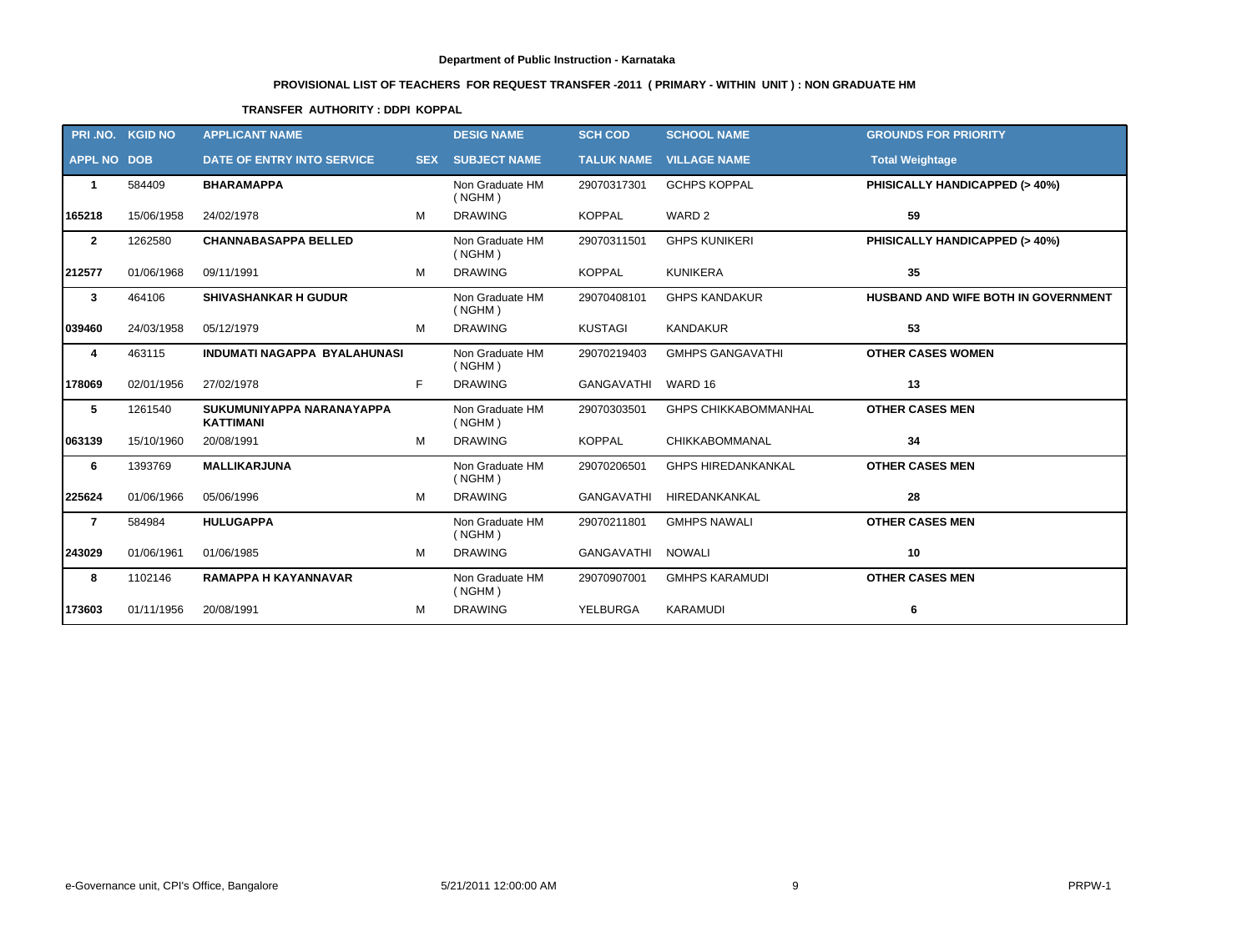# **PROVISIONAL LIST OF TEACHERS FOR REQUEST TRANSFER -2011 ( PRIMARY - WITHIN UNIT ) : NON GRADUATE HM**

# **TRANSFER AUTHORITY : DDPI GADAG**

| PRI .NO.           | <b>KGID NO</b> | <b>APPLICANT NAME</b>               |            | <b>DESIG NAME</b>           | <b>SCH COD</b>    | <b>SCHOOL NAME</b>  | <b>GROUNDS FOR PRIORITY</b>                |
|--------------------|----------------|-------------------------------------|------------|-----------------------------|-------------------|---------------------|--------------------------------------------|
| <b>APPL NO DOB</b> |                | <b>DATE OF ENTRY INTO SERVICE</b>   | <b>SEX</b> | <b>SUBJECT NAME</b>         | <b>TALUK NAME</b> | <b>VILLAGE NAME</b> | <b>Total Weightage</b>                     |
|                    | 463872         | SHARANAPPA ISHWARAPPA ALUR          |            | Non Graduate HM<br>(NGHM)   | 29080502404       | <b>GHPGS SHIGLI</b> | <b>HUSBAND AND WIFE BOTH IN GOVERNMENT</b> |
| 243273             | 13/06/1957     | 03/11/1978                          | M          | KANNADA - GENERAL SHIRHATTI |                   | <b>SHIGLI</b>       | 53                                         |
| $\mathbf{2}$       | 1210992        | <b>B S UMATAR</b>                   |            | Non Graduate HM<br>(NGHM)   | 29080406801       | <b>GHPS NAGARAL</b> | <b>OTHER CASES MEN</b>                     |
| 097882             | 02/06/1956     | 17/07/1981                          | м          | <b>DRAWING</b>              | <b>RON</b>        | NAGARAL             | 54                                         |
| 3                  | 548407         | <b>RAGHUPATI VITHALRAO MANDRE</b>   |            | Non Graduate HM<br>(NGHM)   | 29080500503       | <b>GHPGS MAGADI</b> | <b>OTHER CASES MEN</b>                     |
| 236611             | 01/02/1960     | 05/11/1979                          | M          | <b>DRAWING</b>              | <b>SHIRHATTI</b>  | <b>MAGADI</b>       | 46                                         |
| 4                  | 480785         | <b>VEERAPPA VEERABHADRAPPA WALI</b> |            | Non Graduate HM<br>(NGHM)   | 42908050004       | CRC, MAGADI         | <b>OTHER CASES MEN</b>                     |
| 244254             | 22/07/1959     | 05/11/1979                          | м          | KANNADA - GENERAL SHIRHATTI |                   | CRC, MAGADI         | 39                                         |
| 5                  | 1158344        | <b>JEEVANSAB F HIREHAL</b>          |            | Non Graduate HM<br>(NGHM)   | 29080201502       | <b>GHPUS DAMBAL</b> | <b>OTHER CASES MEN</b>                     |
| 240638             | 01/04/1963     | 02/09/1993                          | М          | <b>DRAWING</b>              | <b>MUNDARAGI</b>  | <b>DAMBAL</b>       | 32                                         |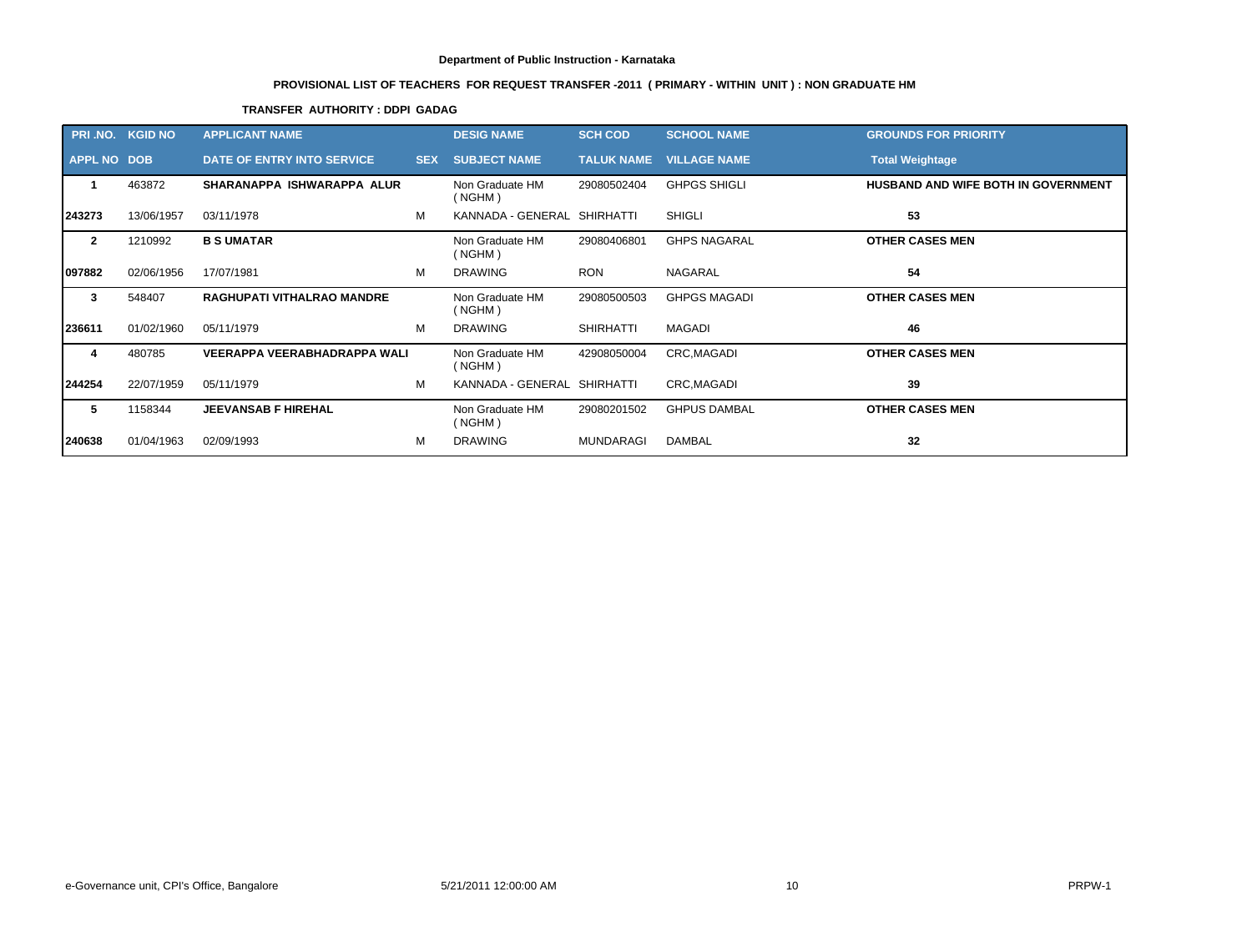# **PROVISIONAL LIST OF TEACHERS FOR REQUEST TRANSFER -2011 ( PRIMARY - WITHIN UNIT ) : NON GRADUATE HM**

# **TRANSFER AUTHORITY : DDPI DHARWAD**

| <b>PRI .NO.</b>    | <b>KGID NO</b> | <b>APPLICANT NAME</b>                                  |            | <b>DESIG NAME</b>                             | <b>SCH COD</b>    | <b>SCHOOL NAME</b>    | <b>GROUNDS FOR PRIORITY</b>         |
|--------------------|----------------|--------------------------------------------------------|------------|-----------------------------------------------|-------------------|-----------------------|-------------------------------------|
| <b>APPL NO DOB</b> |                | DATE OF ENTRY INTO SERVICE                             | <b>SEX</b> | <b>SUBJECT NAME</b>                           | <b>TALUK NAME</b> | <b>VILLAGE NAME</b>   | <b>Total Weightage</b>              |
| -1                 | 1039613        | <b>SUSHILA A ANGADI</b>                                |            | Non Graduate HM<br>(NGHM)                     | 29090202901       | <b>KGS KOLIWAD</b>    | PHISICALLY HANDICAPPED (> 40%)      |
| 088507             | 01/06/1956     | 24/10/1982                                             | F.         | <b>DRAWING</b>                                | <b>HUBLI</b>      | <b>KOLIWAD</b>        | 28                                  |
| $\mathbf{2}$       | 562266         | <b>M S CHANDSHAWALE</b>                                |            | Non Graduate HM<br>(NGHM)                     | 29090204801       | <b>HPS TARIHAL</b>    | HUSBAND AND WIFE BOTH IN GOVERNMENT |
| 089311             | 08/02/1956     | 10/07/1981                                             | M          | <b>DRAWING</b>                                | <b>HUBLI</b>      | WARD NO.37            | 38                                  |
| 3                  | 1335891        | <b>TAHEERA SUNTANA ABUL KAHADER</b><br><b>SHIVALLI</b> |            | <b>Cluster Resource</b><br>Person (CRP) -NGHM | 42909010001       | <b>CRC.ALNAVAR</b>    | <b>OTHER CASES WOMEN</b>            |
| 034448             | 22/07/1960     | 07/07/1993                                             | F          | <b>URDU - GENERAL</b>                         | <b>DHARWAD</b>    | CRC, ALNAVAR          | 28                                  |
| 4                  | 632793         | <b>KALAVATI P HITLALLER</b>                            |            | Non Graduate HM<br>(NGHM)                     | 29090100402       | <b>MPS AMMINBHAVI</b> | <b>OTHER CASES WOMEN</b>            |
| 038848             | 25/06/1958     | 16/07/1981                                             | F          | KANNADA - GENERAL DHARWAD                     |                   | <b>AMMINBHAVI</b>     | 3                                   |
| 5                  | 480710         | SHIVAJI RAMACHANDRA JADHAV                             |            | Non Graduate HM<br>(NGHM)                     | 29090500302       | <b>MCS ALAGAWADI</b>  | <b>OTHER CASES MEN</b>              |
| 243606             | 01/12/1954     | 23/08/1977                                             | м          | <b>DRAWING</b>                                | <b>NAVALGUND</b>  | ALAGAWADI             | 60                                  |
| 6                  | 637805         | <b>N F KOTGAR</b>                                      |            | Non Graduate HM<br>(NGHM)                     | 29090405803       | <b>MKGS KUNDAGOL</b>  | <b>OTHER CASES MEN</b>              |
| 051883             | 01/04/1960     | 23/10/1982                                             | м          | KANNADA - GENERAL KUNDAGOL                    |                   | <b>KUNDAGOL</b>       | 45                                  |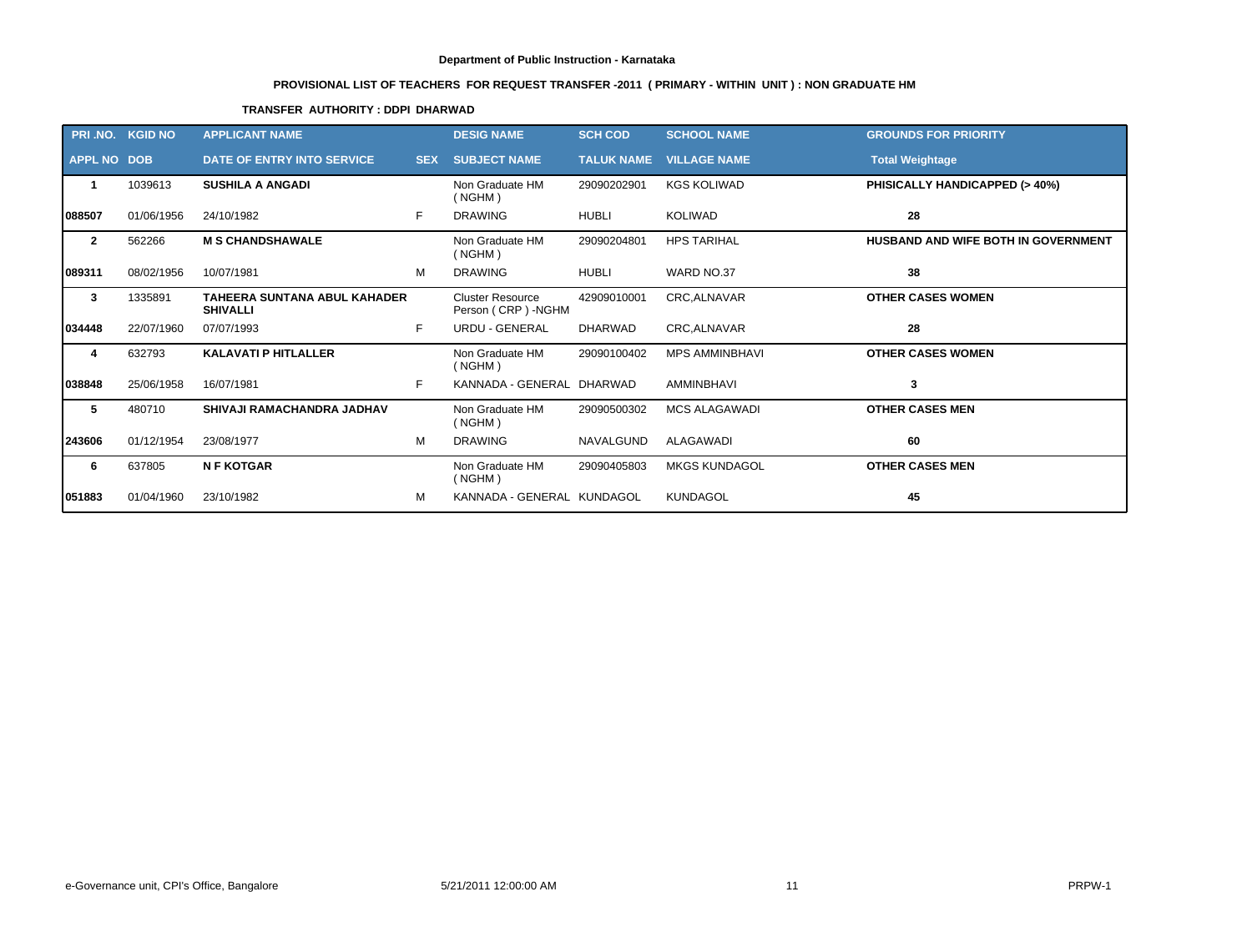# **PROVISIONAL LIST OF TEACHERS FOR REQUEST TRANSFER -2011 ( PRIMARY - WITHIN UNIT ) : NON GRADUATE HM**

# **TRANSFER AUTHORITY : DDPI UTTARKANNADA**

| <b>PRI.NO. KGID NO</b> |            | <b>APPLICANT NAME</b>          |            | <b>DESIG NAME</b>                              | <b>SCH COD</b> | <b>SCHOOL NAME</b>             | <b>GROUNDS FOR PRIORITY</b>          |
|------------------------|------------|--------------------------------|------------|------------------------------------------------|----------------|--------------------------------|--------------------------------------|
| APPL NO DOB            |            | DATE OF ENTRY INTO SERVICE     | <b>SEX</b> | <b>SUBJECT NAME</b>                            |                | <b>TALUK NAME VILLAGE NAME</b> | <b>Total Weightage</b>               |
|                        | 1197719    | <b>LAXMAN SHIVARAM HULSWAR</b> |            | Non Graduate HM<br>(NGHM)                      | 29100508501    | <b>MHPS MUROOR</b>             | <b>HUSBAND OR WIFE IN GOVERNMENT</b> |
| 232346                 | 01/10/1959 | 06/12/1985                     | м          | KANNADA - GENERAL KUMTA                        |                | <b>MUROOR</b>                  | 33                                   |
|                        | 1327369    | <b>ISHAQUE AHAMED SHAIKH</b>   |            | <b>Cluster Resource</b><br>Person (CRP) - NGHM | 42910080001    | CRC.HONNAVARA                  | <b>HUSBAND OR WIFE IN GOVERNMENT</b> |
| 1057716                | 20/06/1967 | 19/07/1994                     | м          | URDU - GENERAL                                 | HONNAVAR       | CRC, HONNAVARA                 | 32                                   |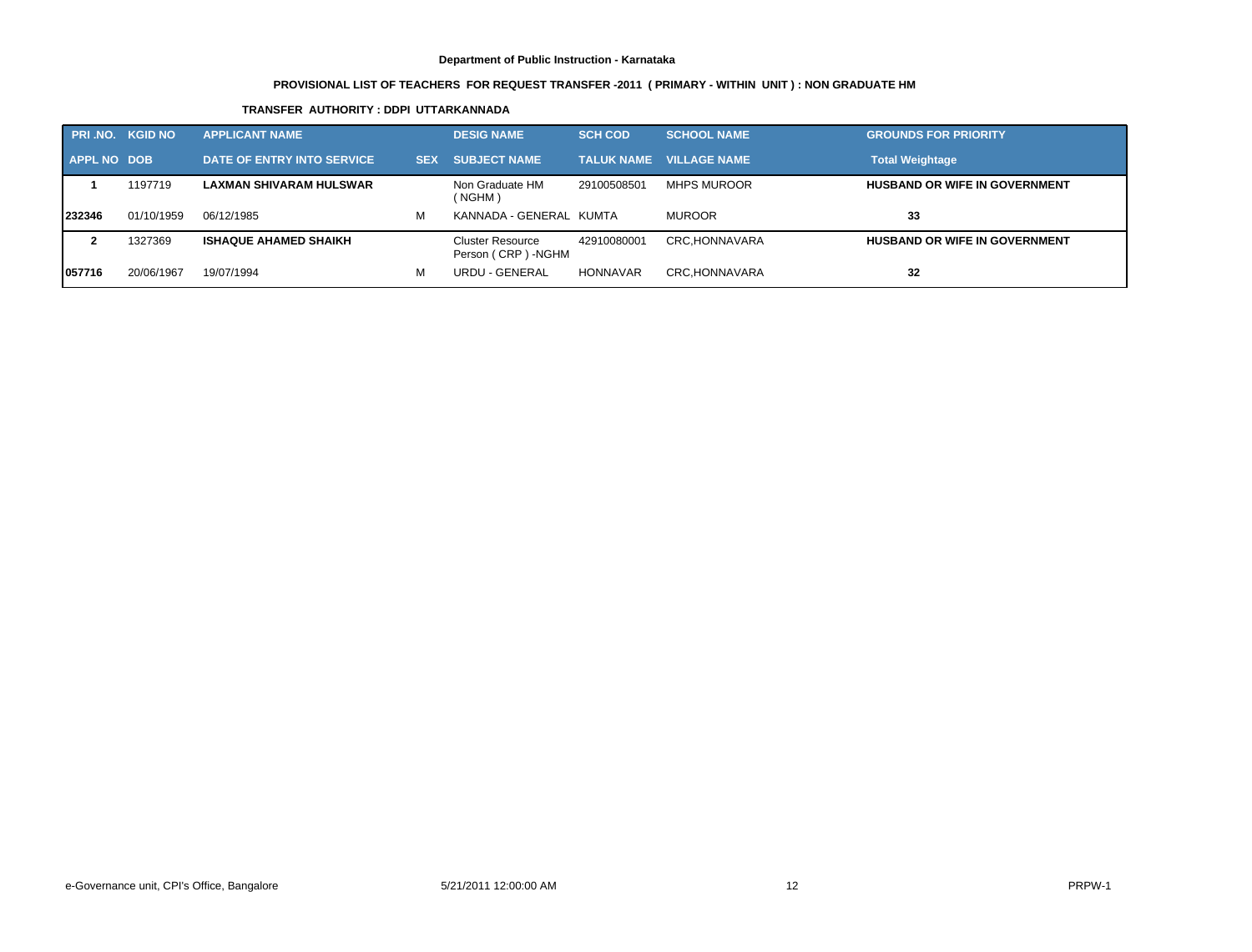# **PROVISIONAL LIST OF TEACHERS FOR REQUEST TRANSFER -2011 ( PRIMARY - WITHIN UNIT ) : NON GRADUATE HM**

# **TRANSFER AUTHORITY : DDPI HAVERI**

|                    | PRI.NO. KGID NO | <b>APPLICANT NAME</b>               | <b>DESIG NAME</b>          | <b>SCH COD</b>           | <b>SCHOOL NAME</b>             | <b>GROUNDS FOR PRIORITY</b>         |
|--------------------|-----------------|-------------------------------------|----------------------------|--------------------------|--------------------------------|-------------------------------------|
| <b>APPL NO DOB</b> |                 | DATE OF ENTRY INTO SERVICE          | <b>SEX SUBJECT NAME</b>    |                          | <b>TALUK NAME VILLAGE NAME</b> | <b>Total Weightage</b>              |
| $\mathbf{1}$       | 1795432         | <b>FAKKIRAPPA H CHAMATI</b>         | Non Graduate HM<br>( NGHM) | 29111407002              | <b>GMCS KUPPELUR</b>           | HUSBAND AND WIFE BOTH IN GOVERNMENT |
| 226776             | 01/07/1959      | M<br>11/06/1979                     | <b>DRAWING</b>             | RANNEBENNU KUPPELUR<br>R |                                | 54                                  |
| $\mathbf{2}$       | 548927          | <b>JAYASHRI BABURAO VERNEKAR</b>    | Non Graduate HM<br>( NGHM) | 29110509501              | <b>GHPS KUDAL</b>              | <b>OTHER CASES WOMEN</b>            |
| 110218             | 09/07/1957      | F<br>16/07/1981                     | <b>DRAWING</b>             | <b>HANAGAL</b>           | <b>KUDAL</b>                   | 54.5                                |
| 3                  | 1034735         | <b>BASAVANNEVVA S HIREMATH</b>      | Non Graduate HM<br>( NGHM) | 29110503301              | <b>GHPBS DOLLESHWAR</b>        | <b>OTHER CASES WOMEN</b>            |
| 211832             | 03/06/1954      | F<br>01/02/1985                     | <b>DRAWING</b>             | <b>HANAGAL</b>           | <b>DOLLESHWAR</b>              | 48                                  |
| 4                  | 465432          | SHIVARAYAPPA MALAKAPPA SOMASAGAR    | Non Graduate HM<br>( NGHM) | 29110512901              | <b>GHPBS TILVALLI</b>          | <b>OTHER CASES MEN</b>              |
| 064322             | 21/10/1954      | 01/09/1975<br>М                     | <b>DRAWING</b>             | <b>HANAGAL</b>           | TILVALLI                       | 66                                  |
| 5                  | 480464          | <b>BASAVANTAPPA AJJAPPA HULMANI</b> | Non Graduate HM<br>( NGHM) | 29110102104              | <b>GMPS SUDAMBI</b>            | <b>OTHER CASES MEN</b>              |
| 124037             | 01/06/1956      | М<br>25/08/1977                     | <b>DRAWING</b>             | <b>BYADAGI</b>           | <b>SUDAMBI</b>                 | 60                                  |
| 6                  | 546424          | HANUMANTAPPA F BHAJANTRI            | Non Graduate HM<br>( NGHM) | 29110102007              | <b>GMPS HOSASIDENUR</b>        | <b>OTHER CASES MEN</b>              |
| 079860             | 01/02/1960      | 06/11/1979<br>м                     | <b>DRAWING</b>             | <b>BYADAGI</b>           | <b>SHIDENUR</b>                | 60                                  |
| $\overline{7}$     | 633442          | LINGAPPA DEVAPPA YARAKALL           | Non Graduate HM<br>( NGHM) | 29110503201              | <b>GHPS DASHARATHAKOPPA</b>    | <b>OTHER CASES MEN</b>              |
| 109485             | 17/03/1962      | M<br>23/10/1982                     | <b>DRAWING</b>             | <b>HANAGAL</b>           | <b>DASARATHKOPPA</b>           | 54                                  |
| 8                  | 1158010         | A H AGADI                           | Non Graduate HM<br>( NGHM) | 29110512903              | <b>GHPUBS TILVALLI</b>         | <b>OTHER CASES MEN</b>              |
| 106682             | 10/04/1959      | 01/02/1985<br>м                     | <b>DRAWING</b>             | HANAGAL                  | <b>TILVALLI</b>                | 50                                  |
| 9                  | 697757          | S D TIRAKAPPANAVAR                  | Non Graduate HM<br>( NGHM) | 29111606502              | <b>GMPS YALAVAGI</b>           | <b>OTHER CASES MEN</b>              |
| 146841             | 22/07/1963      | М<br>30/01/1985                     | <b>DRAWING</b>             | SAVANUR                  | YALAVAGI                       | 48                                  |
| 10                 | 1481856         | MUSTQAQAHMED BASHEERSAB DURGAD      | Non Graduate HM<br>( NGHM) | 29110515901              | <b>GHPUBS BALUR</b>            | <b>OTHER CASES MEN</b>              |
| 235948             | 22/07/1964      | 12/02/1985<br>М                     | <b>DRAWING</b>             | <b>HANAGAL</b>           | <b>BALUR</b>                   | 46                                  |
| 11                 | 719872          | LAKSHMAN CHANDRAPPA DURGAD          | Non Graduate HM<br>( NGHM) | 29110512001              | <b>GHPS SHESHGIRI</b>          | <b>OTHER CASES MEN</b>              |
| 229020             | 12/09/1960      | 14/02/1985<br>М                     | <b>DRAWING</b>             | <b>HANAGAL</b>           | <b>SHESHGIRI</b>               | 46                                  |
| 12                 | 1154933         | <b>MM PATIL</b>                     | Non Graduate HM<br>( NGHM) | 29110105502              | <b>GLPS HALEGUNGARAKOPPA</b>   | <b>OTHER CASES MEN</b>              |
| 062911             | 01/06/1963      | 24/09/1988<br>м                     | <b>DRAWING</b>             | <b>BYADAGI</b>           | <b>GUNGARAKOPPA</b>            | 42                                  |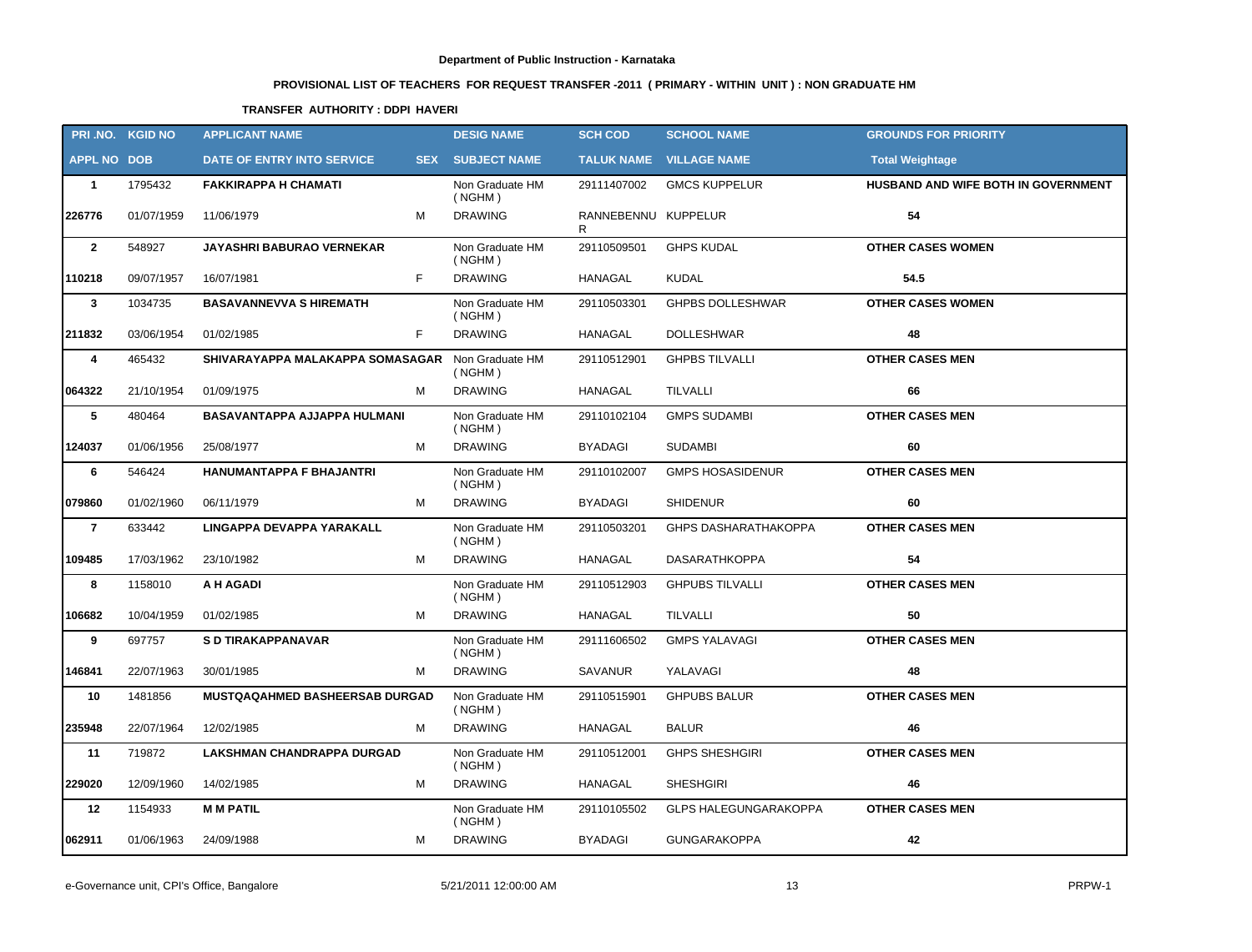| 13      | 1157686    | PUTTAPPA HANUMANTAPPA WADDAR           | Non Graduate HM<br>(NGHM)   | 29110601102    | <b>GHPS HAUNSI</b>    | <b>OTHER CASES MEN</b> |
|---------|------------|----------------------------------------|-----------------------------|----------------|-----------------------|------------------------|
| 1037263 | 10/05/1960 | м<br>01/08/1991                        | <b>DRAWING</b>              | HAVERI         | <b>HAUNSI</b>         | 40                     |
| 14      | 633114     | <b>B M JAGAPUR</b>                     | Non Graduate HM<br>(NGHM)   | 29110102205    | <b>GHPS TADAS</b>     | <b>OTHER CASES MEN</b> |
| 063210  | 01/06/1958 | М<br>23/10/1982                        | <b>DRAWING</b>              | <b>BYADAGI</b> | <b>TADAS</b>          | 30                     |
| 15      | 1155955    | <b>MEHBOOBSAHEB TAJUDDINSAHEB ADUR</b> | Non Graduate HM<br>(NGHM)   | 29110510906    | <b>GHPUBS NAREGAL</b> | <b>OTHER CASES MEN</b> |
| 1079066 | 22/07/1961 | м<br>22/09/1990                        | <b>DRAWING</b>              | HANAGAL        | NAREGAL               | 25                     |
| 16      | 736456     | RAMACHANDRA TIRAKAPPA HOSAMANI         | Non Graduate HM<br>(NGHM)   | 29110707603    | <b>GMBS KUDAPALLI</b> | <b>OTHER CASES MEN</b> |
| 140474  | 22/07/1961 | M<br>01/06/1985                        | KANNADA - GENERAL HIREKERUR |                | KUDAPALLI             | 6                      |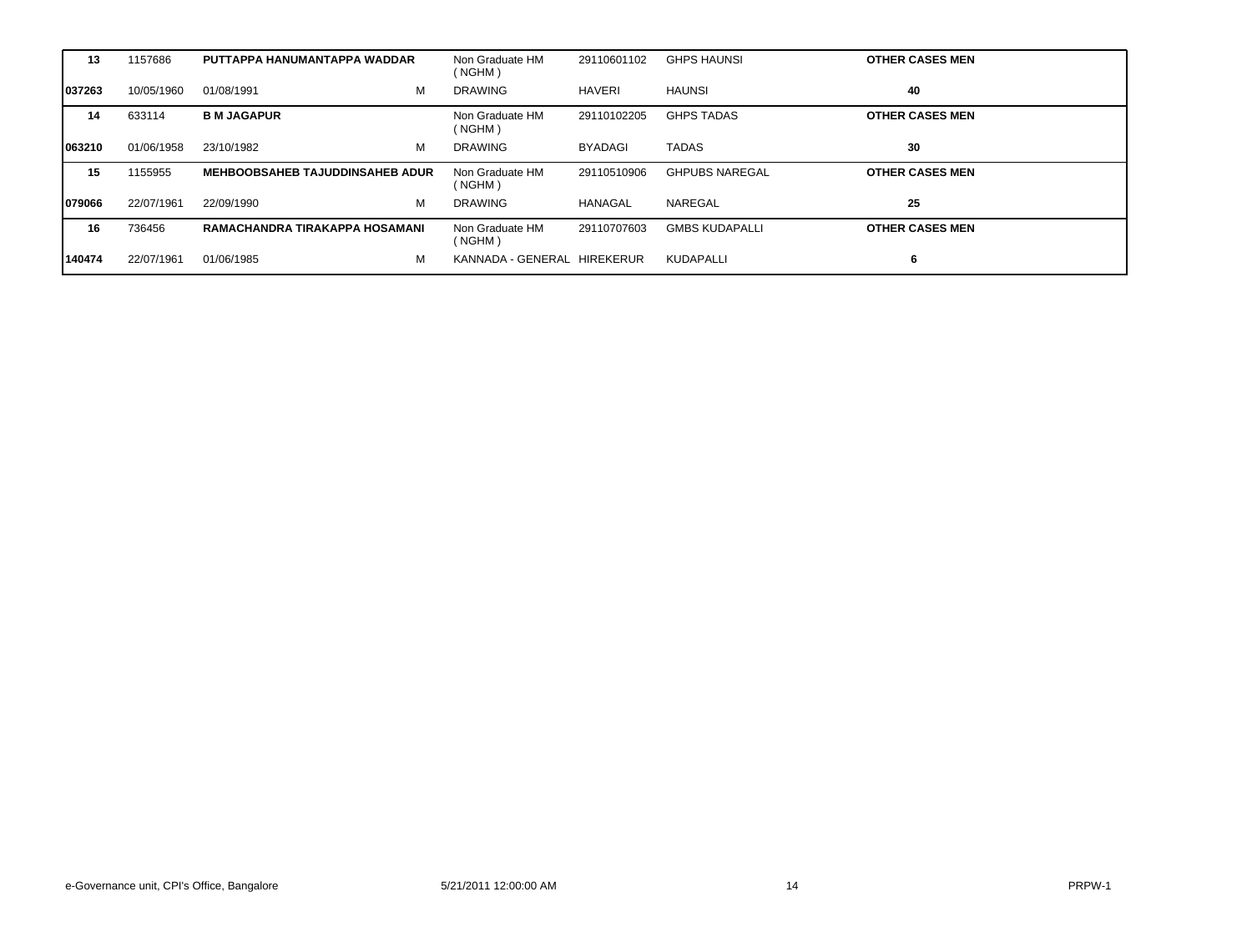# **PROVISIONAL LIST OF TEACHERS FOR REQUEST TRANSFER -2011 ( PRIMARY - WITHIN UNIT ) : NON GRADUATE HM**

# **TRANSFER AUTHORITY : DDPI BELLARY**

|                    | PRI.NO. KGID NO | <b>APPLICANT NAME</b>                      |   | <b>DESIG NAME</b>          | <b>SCH COD</b>                | <b>SCHOOL NAME</b>             | <b>GROUNDS FOR PRIORITY</b>    |        |
|--------------------|-----------------|--------------------------------------------|---|----------------------------|-------------------------------|--------------------------------|--------------------------------|--------|
| <b>APPL NO DOB</b> |                 | DATE OF ENTRY INTO SERVICE                 |   | <b>SEX SUBJECT NAME</b>    |                               | <b>TALUK NAME VILLAGE NAME</b> | <b>Total Weightage</b>         |        |
| $\mathbf{1}$       | 697751          | <b>T CHOWDA NAIK</b>                       |   | Non Graduate HM<br>( NGHM) | 29120602101                   | GHPS GUNDA MUNUGU              | PHISICALLY HANDICAPPED (> 40%) |        |
| 071848             | 22/07/1960      | 21/10/1982                                 | м | KANNADA - GENERAL KUDLIGI  |                               | <b>GUNDA MUNUGU</b>            | 55                             |        |
| $\overline{2}$     | 471711          | <b>RAMAVVA S</b>                           |   | Non Graduate HM<br>( NGHM) | 29120303901                   | <b>GMHPS MALVI</b>             | <b>OTHER CASES WOMEN</b>       |        |
| 185108             | 12/05/1955      | 29/06/1977                                 | F | <b>DRAWING</b>             | HAGARIBOMM MALVI<br>ANAHALLI  |                                | 58                             |        |
| $\mathbf{3}$       | 524062          | <b>BHEEMA NAIK K</b>                       |   | Non Graduate HM<br>( NGHM) | 29120600203                   | <b>GMHPS KANAMADUGU</b>        | <b>OTHER CASES MEN</b>         |        |
| 088110             | 01/06/1956      | 30/06/1977                                 | м | <b>DRAWING</b>             | <b>KUDLIGI</b>                | ALURU                          | 62                             |        |
| 4                  | 450588          | <b>CHANDRASEKHARAIAH M C</b>               |   | Non Graduate HM<br>( NGHM) | 29120105608                   | <b>GHPS KOLAGAL</b>            | <b>OTHER CASES MEN</b>         |        |
| 241303             | 26/03/1952      | 10/02/1977                                 | M | <b>DRAWING</b>             | <b>BELLARY</b><br><b>WEST</b> | KOLAGAL                        | 58.5                           |        |
| 5                  | 524161          | P HOBYA NAIK                               |   | Non Graduate HM<br>( NGHM) | 29120600804                   | <b>GHPS BANAVI KALLU</b>       | <b>OTHER CASES MEN</b>         |        |
| 058180             | 01/07/1952      | 10/03/1978                                 | М | <b>DRAWING</b>             | <b>KUDLIGI</b>                | <b>BANAVI KALLU</b>            | 56                             |        |
| 6                  | 522970          | SIDDARAMAPPA HK                            |   | Non Graduate HM<br>( NGHM) | 29120704401                   | <b>GMHPS BHUJANGA NAGARA</b>   | <b>OTHER CASES MEN</b>         |        |
| 010438             | 01/07/1953      | 14/06/1976                                 | М | KANNADA - GENERAL SANDUR   |                               | <b>BHUJANGA NAGARA</b>         | 55                             |        |
| $\overline{7}$     | 525554          | <b>HANUMANTHAPPA V</b>                     |   | Non Graduate HM<br>( NGHM) | 29120506444                   | GHPS VIVEKANANDA               | <b>OTHER CASES MEN</b>         |        |
| 016722             | 01/06/1959      | 24/06/1981                                 | м | KANNADA - GENERAL HOSPET   |                               | HOSPET-CMC                     | 51                             |        |
| 8                  | 393914          | <b>CHANDRASHEKHARAIAH H M</b>              |   | Non Graduate HM<br>( NGHM) | 29120304701                   | <b>GMHPS SONNA</b>             | <b>OTHER CASES MEN</b>         |        |
| 177307             | 01/07/1952      | 28/12/1974                                 | М | <b>DRAWING</b>             | HAGARIBOMM SONNA<br>ANAHALLI  |                                | 46                             |        |
| 9                  | 1087443         | <b>K M CHANDRAMOULI</b>                    |   | Non Graduate HM<br>( NGHM) | 29120600802                   | GHPS KENCHOBANA HALLI          | <b>OTHER CASES MEN</b>         |        |
| 237496             | 01/06/1959      | 03/06/1985                                 | F | KANNADA - GENERAL KUDLIGI  |                               | <b>BANAVI KALLU</b>            | 46                             |        |
| 10                 | 1323623         | MUDDABALLI MATADA LALATKSHAIAH             |   | Non Graduate HM<br>( NGHM) | 29120203801                   | GHPS KENCHAMMANA HALLI         | <b>OTHER CASES MEN</b>         |        |
| 214192             | 06/12/1954      | 10/06/1985                                 | M | KANNADA - GENERAL HADAGALI |                               | M.KALLA HALLI                  | 44.5                           |        |
| 11                 | 407601          | H M PANDITHARADHYA                         |   | Non Graduate HM<br>(NGHM)  | 29120907301                   | <b>GMHPS SIDIGINA MOLA</b>     | <b>OTHER CASES MEN</b>         |        |
| 023641             | 18/08/1953      | 27/12/1974                                 | М | KANNADA - GENERAL BELLARY  | <b>EAST</b>                   | <b>SIDIGINAMOLA</b>            | 43.5                           |        |
| 12                 | 1069250         | <b>PAMPAPATHI NAIK KL</b>                  |   | Non Graduate HM<br>( NGHM) | 29120603901                   | GHPS BHEEMA SAMUDHA            | <b>OTHER CASES MEN</b>         |        |
| 045206             | 01/07/1966      | 30/11/1989                                 | М | <b>DRAWING</b>             | <b>KUDLIGI</b>                | <b>KADAKOLA</b>                | 38                             |        |
|                    |                 | e-Governance unit, CPI's Office, Bangalore |   | 5/21/2011 12:00:00 AM      |                               | 15                             |                                | PRPW-1 |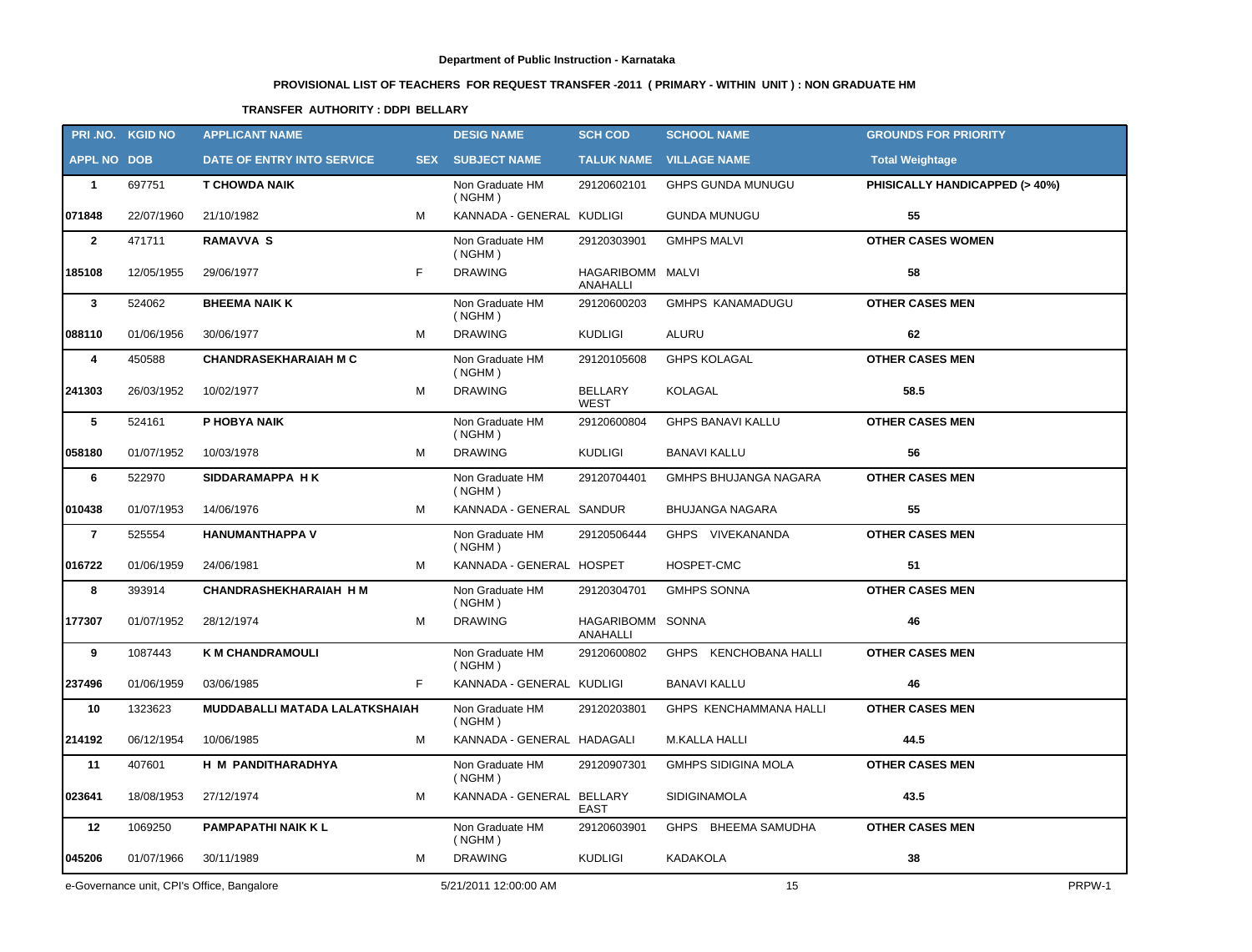| 13     | 1902163    | <b>P SHASHAVALI</b>      |   | <b>Cluster Resource</b><br>Person (CRP) -NGHM  | 42912010011 | CRC, KUDITHINI                      | <b>OTHER CASES MEN</b> |
|--------|------------|--------------------------|---|------------------------------------------------|-------------|-------------------------------------|------------------------|
| 125750 | 01/06/1960 | 17/07/1991               | M | KANNADA - GENERAL BELLARY                      | <b>WEST</b> | <b>CRC, KUDITHINI</b>               | 38                     |
| 14     | 1254265    | <b>SN BABU</b>           |   | <b>Cluster Resource</b><br>Person (CRP) - NGHM | 42912010021 | <b>CRC.KOLURU</b>                   | <b>OTHER CASES MEN</b> |
| 009260 | 22/07/1963 | 08/07/1993               | M | KANNADA - GENERAL BELLARY                      | WEST        | CRC, KOLURU                         | 34                     |
| 15     | 1254265    | <b>SN BABU</b>           |   | <b>Cluster Resource</b><br>Person (CRP) - NGHM | 42912010021 | <b>CRC, KOLURU</b>                  | <b>OTHER CASES MEN</b> |
| 009292 | 22/07/1963 | 08/07/1993               | м | KANNADA - GENERAL BELLARY                      | WEST        | <b>CRC, KOLURU</b>                  | 34                     |
| 16     | 524280     | <b>CH RAMAPPA</b>        |   | Non Graduate HM<br>( NGHM)                     | 29120706904 | <b>GMHPS</b><br><b>KUMARA SWAMY</b> | <b>OTHER CASES MEN</b> |
| 211246 | 05/08/1953 | 18/12/1971               | м | KANNADA - GENERAL SANDUR                       |             | SANDUR                              | 10                     |
| 17     | 1648543    | <b>B H M CHNADAMOULI</b> |   | Non Graduate HM<br>( NGHM)                     | 29120803001 | <b>GMHPS HATCHOLLI</b>              | <b>OTHER CASES MEN</b> |
| 096670 | 03/05/1953 | 16/09/1974               | м | KANNADA - GENERAL SIRUGUPPA                    |             | HATCHOLLI                           | 6                      |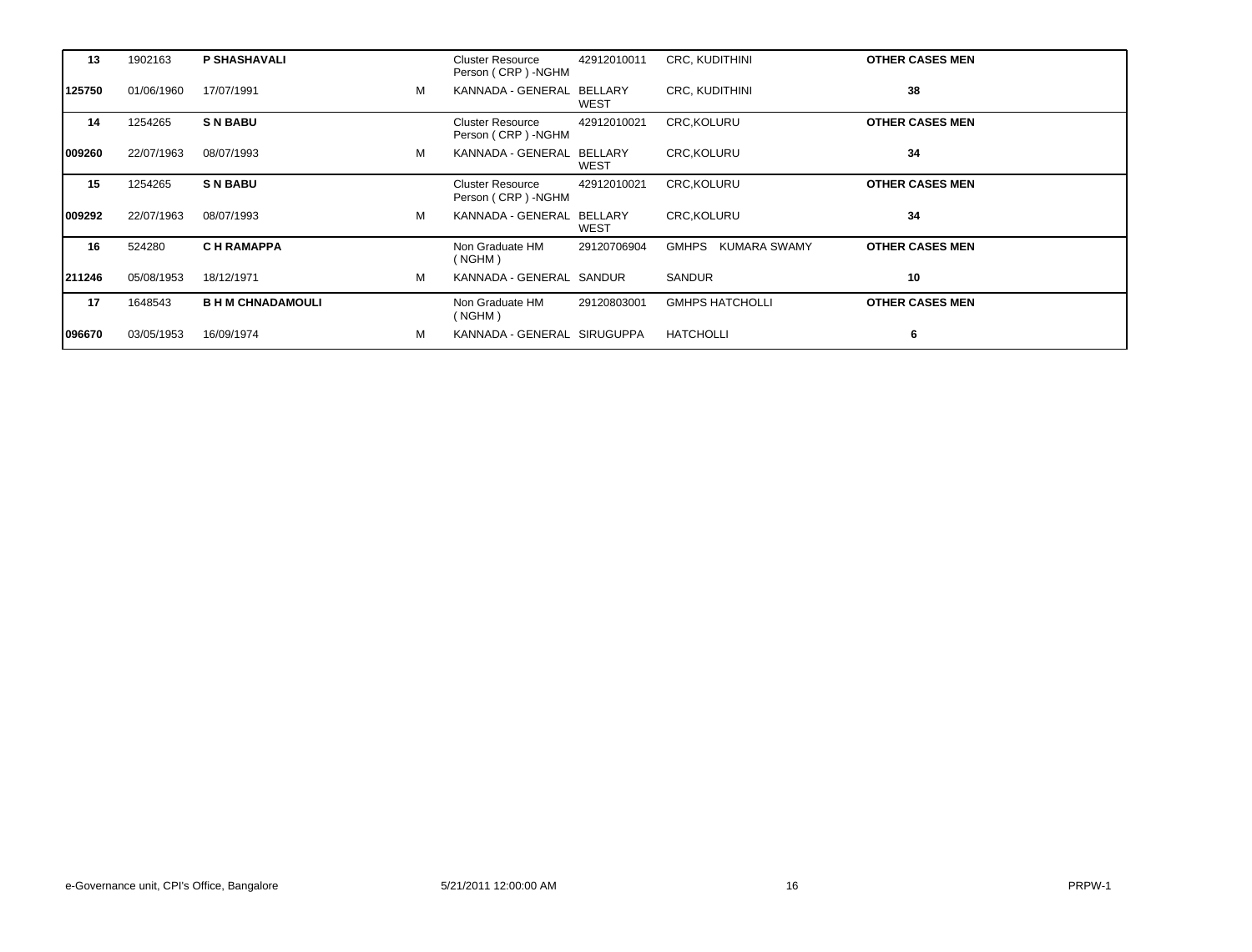# **PROVISIONAL LIST OF TEACHERS FOR REQUEST TRANSFER -2011 ( PRIMARY - WITHIN UNIT ) : NON GRADUATE HM**

# **TRANSFER AUTHORITY : DDPI CHITRADURGA**

|                    | PRI.NO. KGID NO | <b>APPLICANT NAME</b>             |            | <b>DESIG NAME</b>          | <b>SCH COD</b>    | <b>SCHOOL NAME</b>           | <b>GROUNDS FOR PRIORITY</b>         |
|--------------------|-----------------|-----------------------------------|------------|----------------------------|-------------------|------------------------------|-------------------------------------|
| <b>APPL NO DOB</b> |                 | <b>DATE OF ENTRY INTO SERVICE</b> | <b>SEX</b> | <b>SUBJECT NAME</b>        | <b>TALUK NAME</b> | <b>VILLAGE NAME</b>          | <b>Total Weightage</b>              |
| $\mathbf{1}$       | 536527          | <b>S HANUMANTHAPPA</b>            |            | Non Graduate HM<br>( NGHM) | 29130300402       | <b>HPS MARADIHALLI</b>       | PHISICALLY HANDICAPPED (> 40%)      |
| 080491             | 01/02/1956      | 20/11/1978                        | M          | KANNADA - GENERAL HIRIYUR  |                   | MARADIHALLI                  | 56                                  |
| $\mathbf{2}$       | 536527          | <b>S HANUMANTHAPPA</b>            |            | Non Graduate HM<br>( NGHM) | 29130300402       | HPS MARADIHALLI              | PHISICALLY HANDICAPPED (> 40%)      |
| 040415             | 01/02/1956      | 20/11/1978                        | M          | KANNADA - GENERAL HIRIYUR  |                   | <b>MARADIHALLI</b>           | 56                                  |
| 3                  | 456546          | <b>CHALUVAIAH D</b>               |            | Non Graduate HM<br>( NGHM) | 29130503601       | <b>GHPS GARAGA</b>           | HUSBAND AND WIFE BOTH IN GOVERNMENT |
| 135328             | 01/06/1955      | 28/10/1977                        | M          | <b>DRAWING</b>             | HOSADURGA         | GARAGA                       | 60                                  |
| 4                  | 537768          | <b>CHANDRAMMA H</b>               |            | Non Graduate HM<br>( NGHM) | 29130509201       | <b>GHPS KURABARAHALLI</b>    | HUSBAND AND WIFE BOTH IN GOVERNMENT |
| 138337             | 25/07/1957      | 22/11/1978                        | F          | <b>DRAWING</b>             | <b>HOSADURGA</b>  | KURABARAHALLI                | 60                                  |
| $5\phantom{a}$     | 483490          | <b>K S THIMMARAYA</b>             |            | Non Graduate HM<br>( NGHM) | 29130302901       | <b>HPS HARTHIKOTE</b>        | <b>OTHER CASES MEN</b>              |
| 223188             | 24/04/1955      | 29/11/1978                        | M          | <b>DRAWING</b>             | <b>HIRIYUR</b>    | HARTHIKOTE                   | 60                                  |
| 6                  | 1506565         | <b>MUNIYA NAIK H</b>              |            | Non Graduate HM<br>( NGHM) | 29130405301       | HPS DHUMMI                   | <b>OTHER CASES MEN</b>              |
| 124068             | 04/04/1953      | 19/06/1979                        | M          | <b>DRAWING</b>             | <b>HOLALKERE</b>  | <b>DUMMI</b>                 | 60                                  |
| $\overline{7}$     | 548112          | <b>D NAGAPPA</b>                  |            | Non Graduate HM<br>( NGHM) | 29130113202       | <b>GHPS BOYS THURUVANURU</b> | <b>OTHER CASES MEN</b>              |
| 046632             | 16/12/1956      | 09/11/1979                        | M          | <b>DRAWING</b>             |                   | CHITRADURGA THURUVANURU      | 56                                  |
| 8                  | 730813          | <b>BASAVARAJAPPA N R</b>          |            | Non Graduate HM<br>( NGHM) | 29130309701       | HPS DODDAGHATTA              | <b>OTHER CASES MEN</b>              |
| 242213             | 14/04/1958      | 03/02/1985                        | M          | KANNADA - GENERAL HIRIYUR  |                   | <b>DODDAGHATTA</b>           | 52                                  |
| 9                  | 730793          | <b>HANUMANTHAPPA K</b>            |            | Non Graduate HM<br>( NGHM) | 29130516501       | <b>GHPS SOMENAHALLI</b>      | <b>OTHER CASES MEN</b>              |
| 240419             | 20/08/1958      | 12/02/1985                        | M          | <b>DRAWING</b>             | HOSADURGA         | SOMENAHALLI                  | 52                                  |
| 10                 | 537997          | <b>SHEIKBUDEN SAB H</b>           |            | Non Graduate HM<br>(NGHM)  | 29130402910       | <b>GMHPS AREHALLI</b>        | <b>OTHER CASES MEN</b>              |
| 104847             | 20/03/1952      | 08/08/1981                        | M          | <b>DRAWING</b>             | <b>HOLALKERE</b>  | AREHALLI                     | 43.5                                |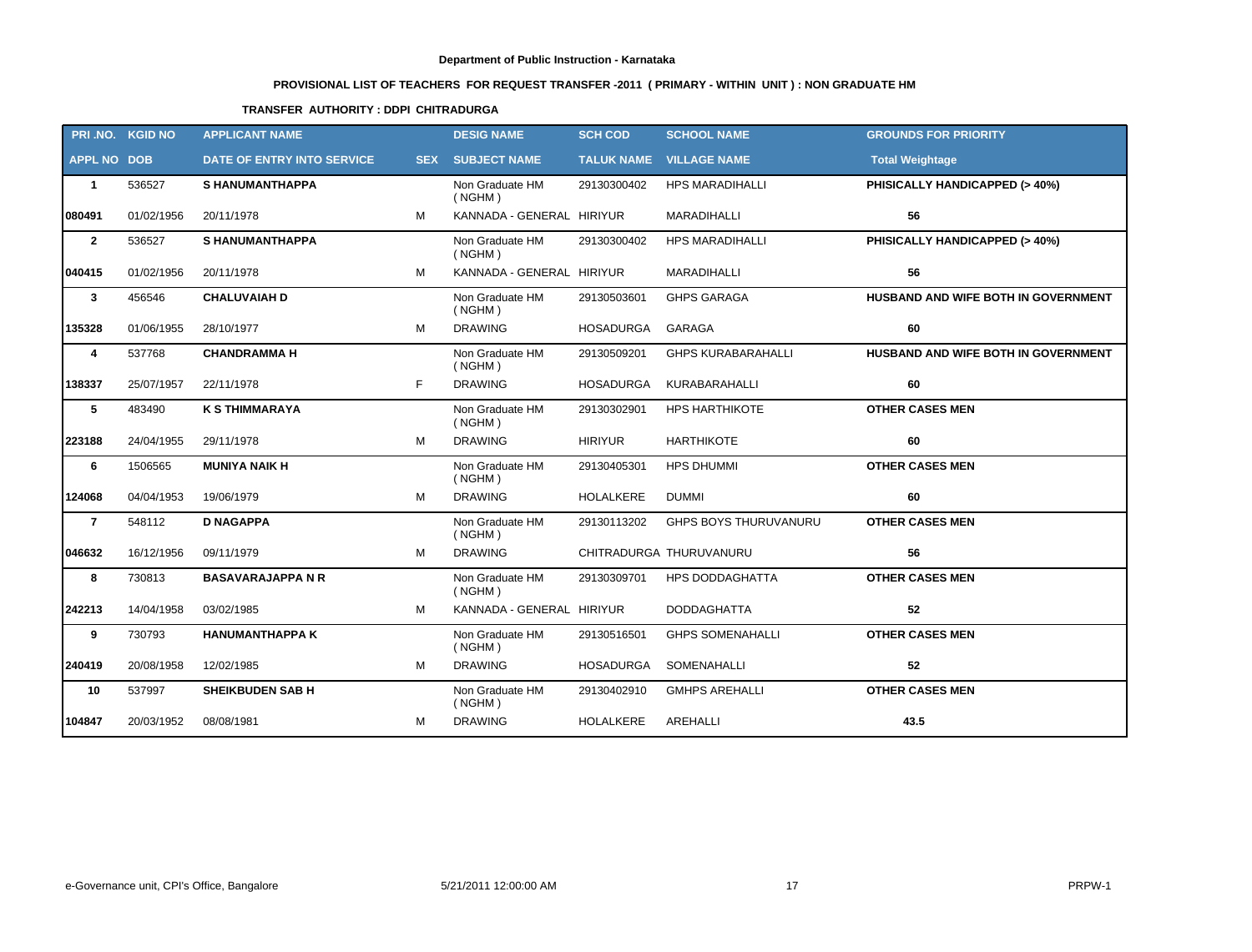# **PROVISIONAL LIST OF TEACHERS FOR REQUEST TRANSFER -2011 ( PRIMARY - WITHIN UNIT ) : NON GRADUATE HM**

# **TRANSFER AUTHORITY : DDPI DAVANAGERE**

|                    | PRI.NO. KGID NO | <b>APPLICANT NAME</b>       |            | <b>DESIG NAME</b>                       | <b>SCH COD</b>              | <b>SCHOOL NAME</b>           | <b>GROUNDS FOR PRIORITY</b>          |
|--------------------|-----------------|-----------------------------|------------|-----------------------------------------|-----------------------------|------------------------------|--------------------------------------|
| <b>APPL NO DOB</b> |                 | DATE OF ENTRY INTO SERVICE  | <b>SEX</b> | <b>SUBJECT NAME</b>                     | <b>TALUK NAME</b>           | <b>VILLAGE NAME</b>          | <b>Total Weightage</b>               |
| $\mathbf{1}$       | 1029850         | <b>M SHIVAMURTHY</b>        |            | Non Graduate HM<br>( NGHM)              | 29140205701                 | <b>GHPS - MANDALUR</b>       | PHISICALLY HANDICAPPED (> 40%)       |
| 045998             | 14/06/1961      | 12/07/1985                  | M          | <b>DRAWING</b>                          | DAVANAGERE MANDALUR<br>(N)  |                              | 43                                   |
| $\overline{2}$     | 729860          | A D KOTRAPPA                |            | Non Graduate HM<br>( NGHM)              | 29140405001                 | <b>GMHPS - KONDAJJI</b>      | HUSBAND AND WIFE BOTH IN GOVERNMENT  |
| 107397             | 10/06/1961      | 18/02/1985                  | M          | <b>DRAWING</b>                          | <b>HARIHARA</b>             | <b>KONDAJJI</b>              | 47                                   |
| 3                  | 523063          | <b>CHANDRASHEKHARAPPA J</b> |            | Non Graduate HM<br>( NGHM)              | 29140702605                 | <b>GMHPS- HALUVAGALU</b>     | <b>HUSBAND OR WIFE IN GOVERNMENT</b> |
| 171929             | 01/07/1952      | 14/09/1974                  | M          | <b>DRAWING</b>                          | HARAPANAHA HALUVAGALU<br>LЦ |                              | 52                                   |
| 4                  | 433795          | <b>SHETTEPPA S</b>          |            | Non Graduate HM<br>( NGHM)              | 29140701104                 | <b>GMHPS-BENNEHALLI</b>      | <b>OTHER CASES MEN</b>               |
| 224279             | 01/07/1954      | 14/09/1974                  | M          | KANNADA - GENERAL HARAPANAHA BENNEHALLI | LLI                         |                              | 78                                   |
| 5                  | 446488          | <b>NAGARAJAPPA G B</b>      |            | Non Graduate HM<br>( NGHM)              | 29140505401                 | <b>HPS - KULAGATTE</b>       | <b>OTHER CASES MEN</b>               |
| 132436             | 02/07/1955      | 13/11/1976                  | м          | <b>DRAWING</b>                          | <b>HONNALI</b>              | <b>KULAGATTE</b>             | 60                                   |
| 6                  | 640973          | <b>PARAMESWARAPPA H</b>     |            | Non Graduate HM<br>( NGHM)              | 29140206101                 | <b>GMHPS - NARAGANAHALLI</b> | <b>OTHER CASES MEN</b>               |
| 227281             | 17/08/1956      | 13/03/1978                  | М          | <b>DRAWING</b>                          | (N)                         | DAVANAGERE NARAGANAHALLI     | 52                                   |
| $\overline{7}$     | 1024191         | <b>H N SIDDAIAH</b>         |            | Non Graduate HM<br>( NGHM)              | 29140203701                 | GHPS - IGOORU                | <b>OTHER CASES MEN</b>               |
| 224747             | 10/08/1953      | 12/02/1985                  | м          | KANNADA - GENERAL DAVANAGERE IGOORU     | (N)                         |                              | 50                                   |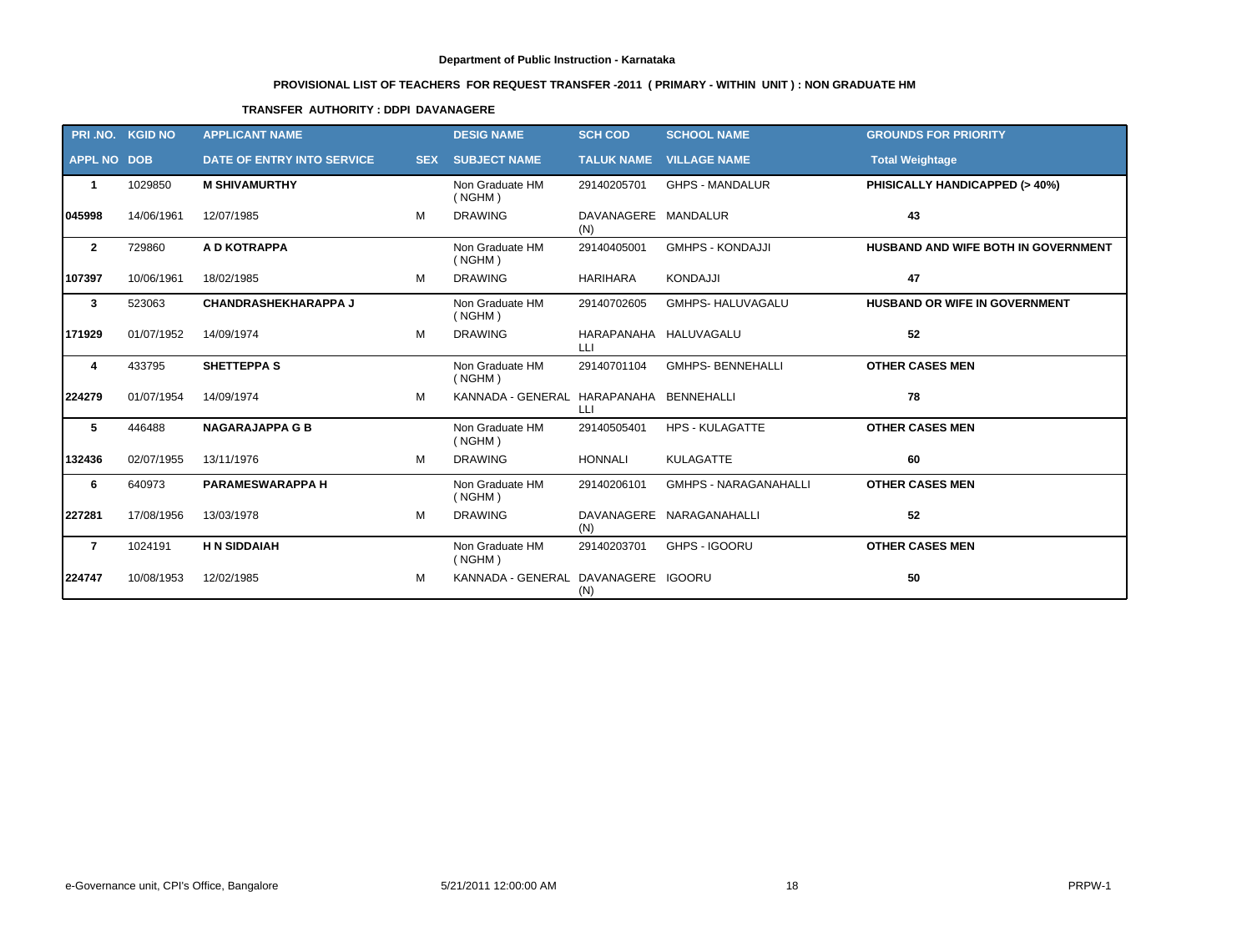# **PROVISIONAL LIST OF TEACHERS FOR REQUEST TRANSFER -2011 ( PRIMARY - WITHIN UNIT ) : NON GRADUATE HM**

# **TRANSFER AUTHORITY : DDPI SHIMOGA**

|                    | PRI.NO. KGID NO | <b>APPLICANT NAME</b>      |            | <b>DESIG NAME</b>          | <b>SCH COD</b>     | <b>SCHOOL NAME</b>                     | <b>GROUNDS FOR PRIORITY</b> |
|--------------------|-----------------|----------------------------|------------|----------------------------|--------------------|----------------------------------------|-----------------------------|
| <b>APPL NO DOB</b> |                 | DATE OF ENTRY INTO SERVICE | <b>SEX</b> | <b>SUBJECT NAME</b>        |                    | <b>TALUK NAME VILLAGE NAME</b>         | <b>Total Weightage</b>      |
| -1                 | 469475          | <b>HANUMANTHAPPA O</b>     |            | Non Graduate HM<br>(NGHM)  | 29150423101        | <b>GMHPS ISSUR</b>                     |                             |
| 128871             | 26/07/1956      | 06/11/1978                 | м          | <b>DRAWING</b>             | <b>SHIKARIPUR</b>  | <b>ISSUR1</b>                          | 60                          |
| $\overline{2}$     | 747804          | <b>JAYASANTHA</b>          |            | Non Graduate HM<br>( NGHM) | 29150117301        | GTHPS NEW TOWN JUNCTION<br><b>ROAD</b> | <b>WIDOWS</b>               |
| 126508             | 23/01/1954      | 15/02/1985                 | F.         | <b>DRAWING</b>             | <b>BHADRAVATI</b>  | WARD 17                                | 43                          |
| 3                  | 748071          | <b>B SAVITHRAMMA</b>       |            | Non Graduate HM<br>(NGHM)  | 29150735301        | <b>GHPS MANDAGADDE</b>                 | <b>OTHER CASES WOMEN</b>    |
| 107257             | 01/06/1960      | 09/02/1985                 | F          | <b>DRAWING</b>             |                    | THIRTHAHALLI MANDAGADDE                | 43                          |
| 4                  | 589719          | <b>THIMMAIAH</b>           |            | Non Graduate HM<br>( NGHM) | 29150214803        | <b>GHPS HUMCHA</b>                     | <b>OTHER CASES MEN</b>      |
| 1030799            | 22/07/1960      | 11/11/1980                 | м          | <b>DRAWING</b>             | <b>HOSANAGAR</b>   | <b>HUMCHA</b>                          | 56                          |
| 5                  | 589713          | <b>GANAPATHIMP</b>         |            | Non Graduate HM<br>( NGHM) | 29150713601        | <b>GMHPS ARAGA</b>                     | <b>OTHER CASES MEN</b>      |
| 081334             | 21/07/1960      | 28/10/1980                 | м          | <b>DRAWING</b>             | THIRTHAHALLI ARAGA |                                        | 54                          |
| 6                  | 589968          | N D RAMA NAIK              |            | Non Graduate HM<br>( NGHM) | 29150219401        | <b>GHPS YEDUR</b>                      | <b>OTHER CASES MEN</b>      |
| 018061             | 01/09/1958      | 24/10/1980                 | м          | <b>DRAWING</b>             | <b>HOSANAGAR</b>   | SULAGODU                               | 49.5                        |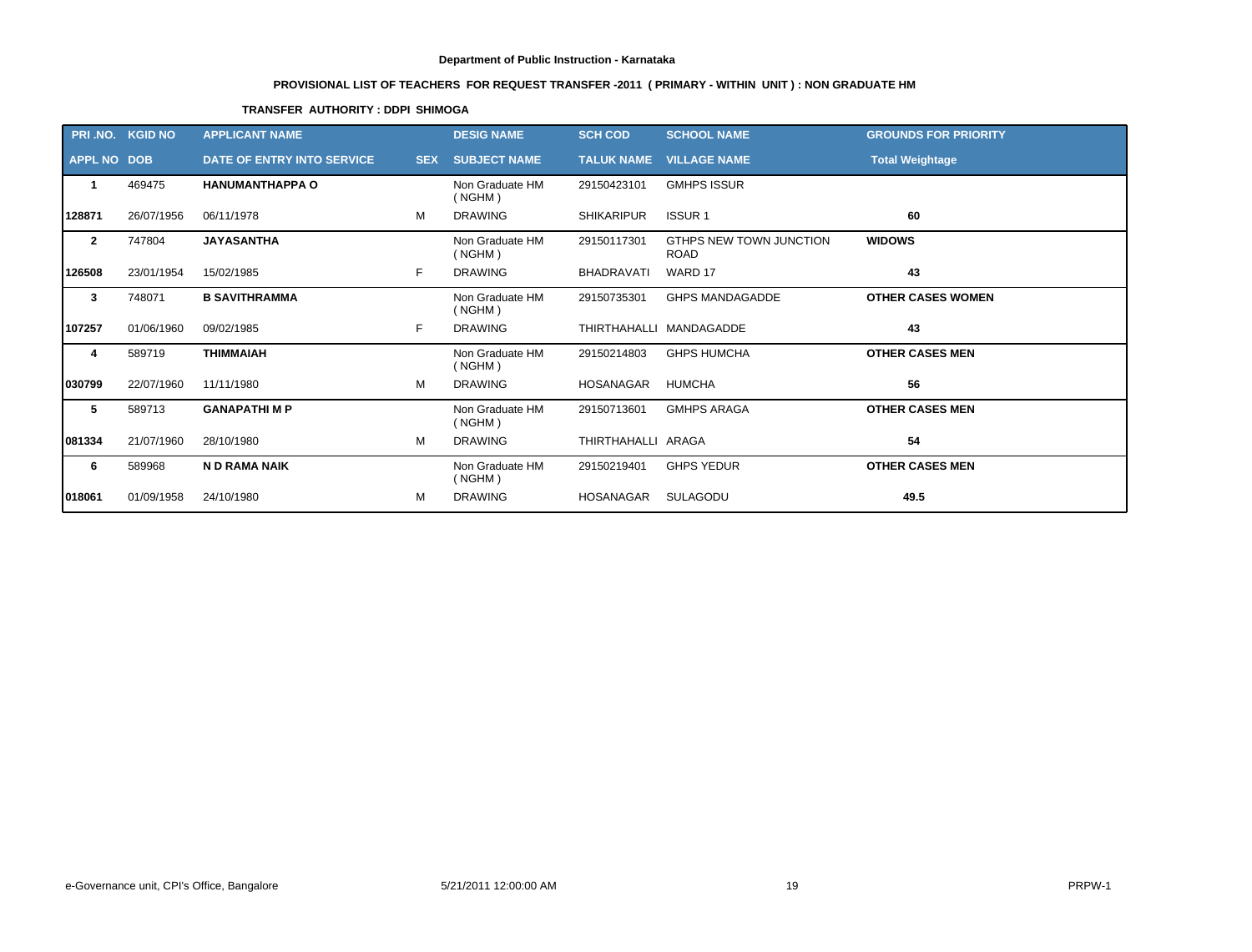# **PROVISIONAL LIST OF TEACHERS FOR REQUEST TRANSFER -2011 ( PRIMARY - WITHIN UNIT ) : NON GRADUATE HM**

# **TRANSFER AUTHORITY : DDPI UDUPI**

|                    | PRI.NO. KGID NO | <b>APPLICANT NAME</b>      |            | <b>DESIG NAME</b>                              | <b>SCH COD</b>           | <b>SCHOOL NAME</b>             | <b>GROUNDS FOR PRIORITY</b>                |
|--------------------|-----------------|----------------------------|------------|------------------------------------------------|--------------------------|--------------------------------|--------------------------------------------|
| <b>APPL NO DOB</b> |                 | DATE OF ENTRY INTO SERVICE | <b>SEX</b> | <b>SUBJECT NAME</b>                            |                          | <b>TALUK NAME VILLAGE NAME</b> | <b>Total Weightage</b>                     |
|                    | 996228          | <b>SHANKAR</b>             |            | Non Graduate HM<br>(NGHM)                      | 29160502402              | GMPHS HUNGARAKATTE 576218      | <b>HUSBAND AND WIFE BOTH IN GOVERNMENT</b> |
| 076122             | 26/06/1967      | 26/11/1988                 | м          | <b>DRAWING</b>                                 | BRAHAMAVAR IRODY<br>A    |                                | 40                                         |
| $\mathbf{2}$       | 997201          | <b>PRAKASH B B</b>         |            | Non Graduate HM<br>(NGHM)                      | 29160501402              | GMHPS CHERKADI 576215          | <b>HUSBAND AND WIFE BOTH IN GOVERNMENT</b> |
| 167535             | 06/06/1969      | 02/02/1990                 | M          | <b>DRAWING</b>                                 | BRAHAMAVAR CHERKADY<br>A |                                | 38                                         |
| 3                  | 1434475         | <b>ANITHA</b>              |            | <b>Cluster Resource</b><br>Person (CRP) - NGHM | 29160504701              | GHPS KELARKALABETTU 576125     | <b>HUSBAND OR WIFE IN GOVERNMENT</b>       |
| 101794             | 15/07/1976      | 03/08/1998                 | F.         | KANNADA - GENERAL BRAHAMAVAR KELARKALABETTU    |                          |                                | 24                                         |
| 4                  | 598843          | <b>GOVINDA NAIK</b>        |            | Non Graduate HM<br>(NGHM)                      | 29160309402              | GHPS BELVE 576212 - BELVE      | <b>OTHER CASES MEN</b>                     |
| 036178             | 01/06/1955      | 27/10/1976                 | м          | <b>DRAWING</b>                                 | KUNDAPURA                | BELVE                          | 64                                         |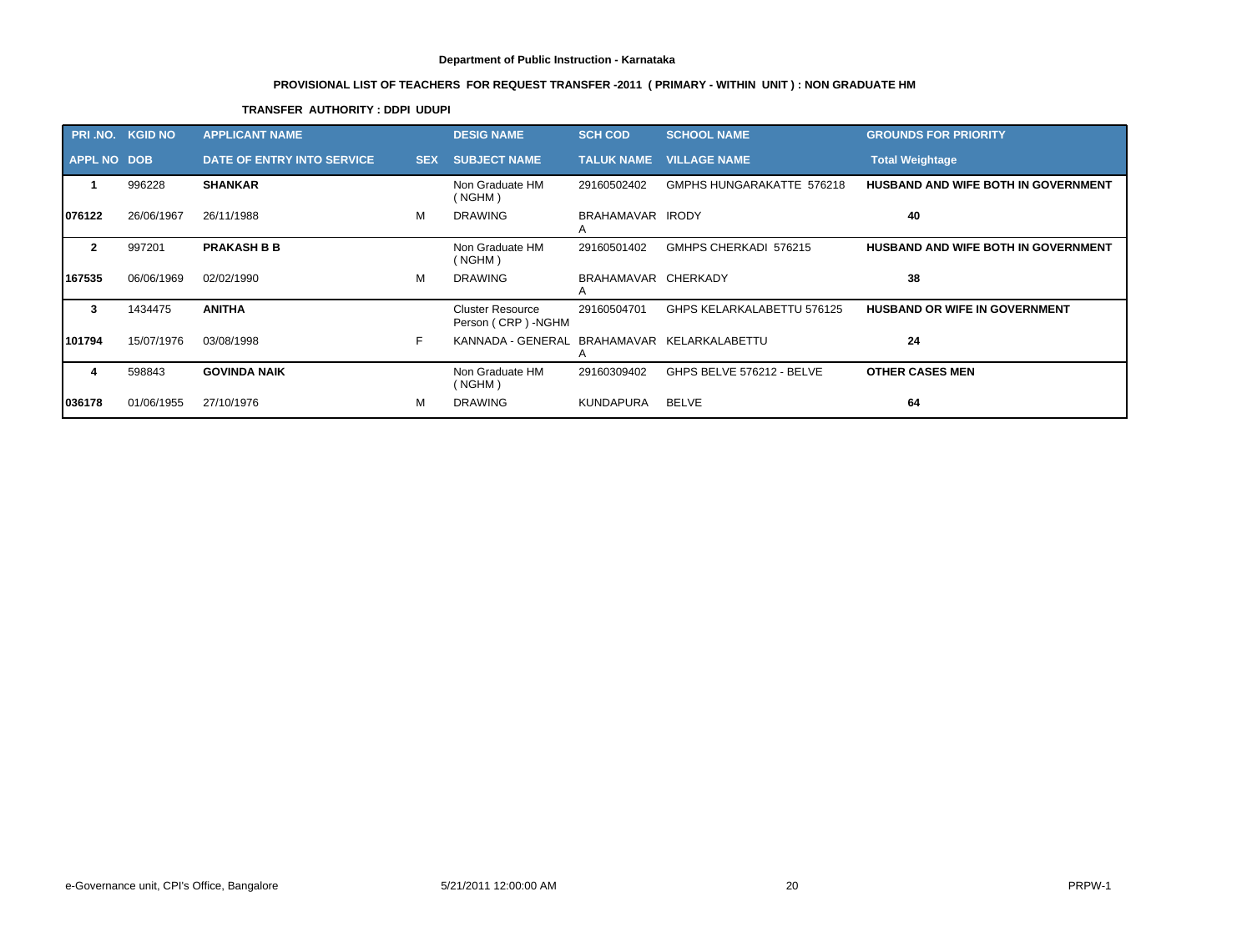# **PROVISIONAL LIST OF TEACHERS FOR REQUEST TRANSFER -2011 ( PRIMARY - WITHIN UNIT ) : NON GRADUATE HM**

# **TRANSFER AUTHORITY : DDPI CHIKKAMANGALORE**

|                    | PRI.NO. KGID NO | <b>APPLICANT NAME</b>             |            | <b>DESIG NAME</b>          | <b>SCH COD</b>    | <b>SCHOOL NAME</b>        | <b>GROUNDS FOR PRIORITY</b>                |
|--------------------|-----------------|-----------------------------------|------------|----------------------------|-------------------|---------------------------|--------------------------------------------|
| <b>APPL NO DOB</b> |                 | <b>DATE OF ENTRY INTO SERVICE</b> | <b>SEX</b> | <b>SUBJECT NAME</b>        | <b>TALUK NAME</b> | <b>VILLAGE NAME</b>       | <b>Total Weightage</b>                     |
| -1                 | 460635          | <b>KRISHNASWAMY RG</b>            |            | Non Graduate HM<br>( NGHM) | 29170819901       | G.H.P.S. HOGAREHALLI      | HUSBAND AND WIFE BOTH IN GOVERNMENT        |
| 232615             | 22/07/1958      | 04/08/1979                        | м          | KANNADA - GENERAL BIRURU   |                   | <b>HOGAREHALLI</b>        | 55                                         |
| $\overline{2}$     | 1076329         | <b>NAGARAJA K D</b>               |            | Non Graduate HM<br>( NGHM) | 29170408904       | GMHPS, NERALAKERE         | <b>HUSBAND AND WIFE BOTH IN GOVERNMENT</b> |
| 238291             | 20/09/1969      | 10/07/1989                        | м          | <b>DRAWING</b>             | TARIKERE          | <b>NERLEKERE</b>          | 39.5                                       |
| 3                  | 725090          | <b>K M SHIVASHANKAR</b>           |            | Non Graduate HM<br>( NGHM) | 29170203506       | <b>GMHPS NARVE</b>        | <b>OFFICE BEARER</b>                       |
| 228070             | 08/06/1957      | 23/09/1982                        | м          | <b>DRAWING</b>             | <b>KOPPA</b>      | <b>NARASIPURA</b>         | 4                                          |
| 4                  | 1506209         | <b>SANJEEVA</b>                   |            | Non Graduate HM<br>( NGHM) | 29170102802       | GHPS. DAREKOPPA           | <b>OTHER CASES MEN</b>                     |
| 178678             | 22/06/1957      | 31/07/1979                        | м          | KANNADA - GENERAL SRINGERI |                   | <b>DAREKOPPA</b>          | 52                                         |
| 5                  | 459739          | <b>HR ANNAPPA SHETTY</b>          |            | Non Graduate HM<br>( NGHM) | 29170403201       | MHPS.MALALICHANNENAHALLI  | <b>OTHER CASES MEN</b>                     |
| 230205             | 04/06/1957      | 15/03/1978                        | м          | <b>DRAWING</b>             | <b>TARIKERE</b>   | MALALICHANNENAHALLI       | 44                                         |
| 6                  | 460106          | <b>DEVA PRASAD</b>                |            | Non Graduate HM<br>(NGHM)  | 29170800605       | <b>GHPBS LINGADAHALLI</b> | <b>OTHER CASES MEN</b>                     |
| 1041210            | 24/12/1952      | 30/12/1976                        | м          | KANNADA - GENERAL BIRURU   |                   | LINGADAHALLI              | 6                                          |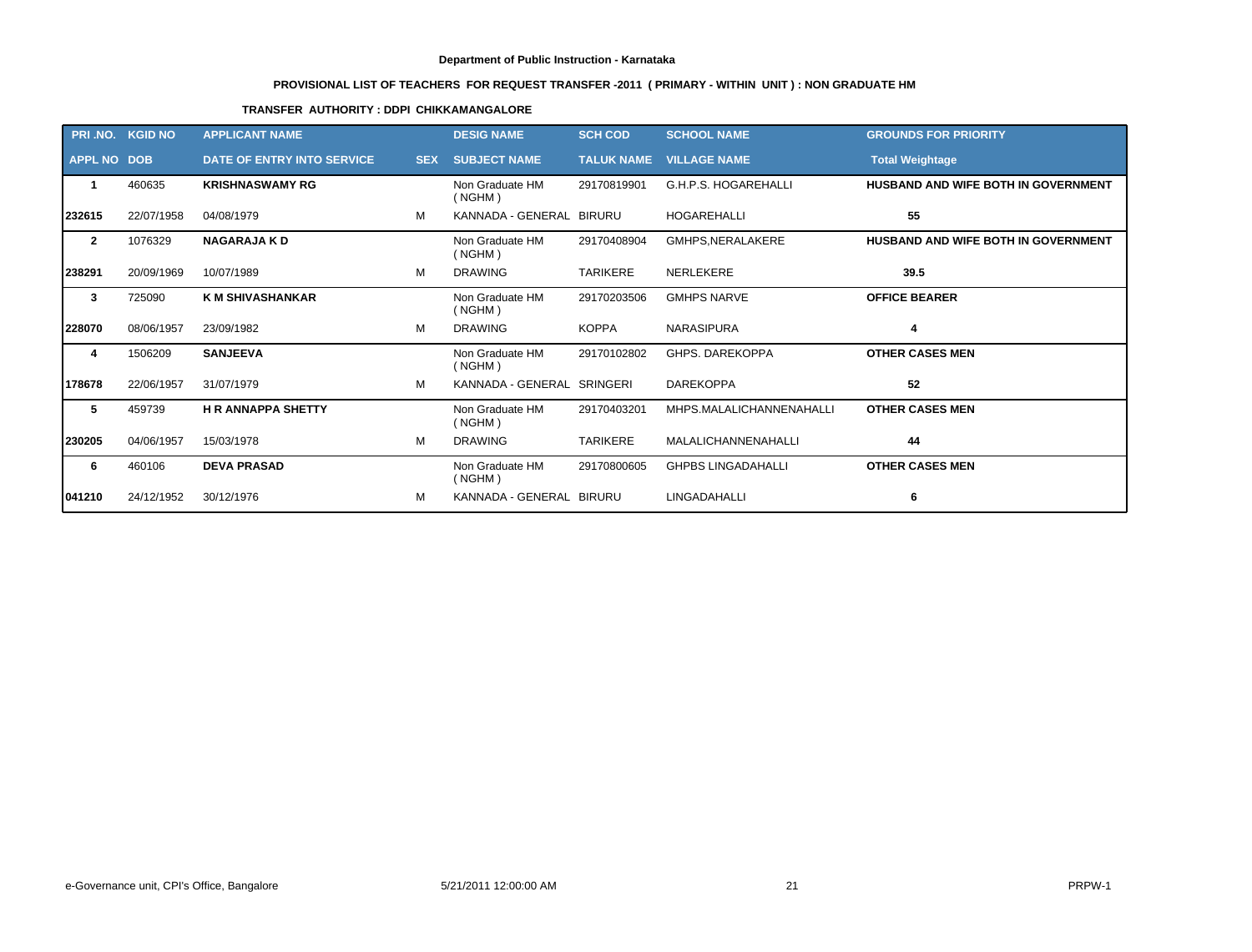# **PROVISIONAL LIST OF TEACHERS FOR REQUEST TRANSFER -2011 ( PRIMARY - WITHIN UNIT ) : NON GRADUATE HM**

# **TRANSFER AUTHORITY : DDPI TUMKUR**

|                    | PRI NO. KGID NO | <b>APPLICANT NAME</b>      |   | <b>DESIG NAME</b>          | <b>SCH COD</b>                     | <b>SCHOOL NAME</b>         | <b>GROUNDS FOR PRIORITY</b>         |
|--------------------|-----------------|----------------------------|---|----------------------------|------------------------------------|----------------------------|-------------------------------------|
| <b>APPL NO DOB</b> |                 | DATE OF ENTRY INTO SERVICE |   | <b>SEX SUBJECT NAME</b>    |                                    | TALUK NAME VILLAGE NAME    | <b>Total Weightage</b>              |
| $\mathbf{1}$       | 606412          | <b>SREERANGAIAH D</b>      |   | Non Graduate HM<br>(NGHM)  | 29180902809                        | <b>GMHPS B A GUDIPALYA</b> | <b>TERMINALLY ILL CASES</b>         |
| 239198             | 10/04/1952      | 14/08/1973                 | м | <b>DRAWING</b>             | <b>TUMKUR</b>                      | TUMKUR (CMC) WARD 20       | $\overline{7}$                      |
| $\mathbf{2}$       | 606043          | <b>MARULANAIK H</b>        |   | Non Graduate HM<br>(NGHM)  | 29180205801                        | <b>GMHPS NITTUR</b>        | HUSBAND AND WIFE BOTH IN GOVERNMENT |
| 178566             | 15/10/1954      | 17/11/1978                 | M | KANNADA - GENERAL GUBBI    |                                    | <b>NITTURU</b>             | 4                                   |
| $\mathbf{3}$       | 1346677         | <b>M S NALINAKSHI</b>      |   | Non Graduate HM<br>( NGHM) | 29181016201                        | <b>GHPS BAGENAHALLI</b>    | <b>OTHER CASES WOMEN</b>            |
| 238384             | 08/10/1956      | 16/11/1978                 | F | <b>DRAWING</b>             | <b>KUNIGAL</b>                     | <b>BAGENAHALLI</b>         | 60                                  |
| 4                  | 670837          | <b>RATHNAMMA D</b>         |   | Non Graduate HM<br>(NGHM)  | 29180818801                        | <b>GMHPS ECHNUR</b>        | <b>OTHER CASES WOMEN</b>            |
| 045983             | 15/05/1959      | 15/11/1978                 | F | <b>DRAWING</b>             | <b>TIPTUR</b>                      | <b>ECHANUR</b>             | 56                                  |
| 5                  | 479077          | <b>NAGARAJU K N</b>        |   | Non Graduate HM<br>( NGHM) | 29180121501                        | <b>GMHPS THIMMANAHALI</b>  | <b>OTHER CASES MEN</b>              |
| 035981             | 04/07/1954      | 27/11/1976                 | M | <b>DRAWING</b>             | <b>ANAHALLI</b>                    | CHIKKANAYAK THIMMANAHALLI  | 72                                  |
| 6                  | 478192          | KODANDARAMU                |   | Non Graduate HM<br>(NGHM)  | 29180113601                        | <b>GMHPS SHETTYKERE</b>    | <b>OTHER CASES MEN</b>              |
| 080632             | 07/08/1953      | 29/11/1976                 | M | <b>DRAWING</b>             | CHIKKANAYAK SHETTYKERE<br>ANAHALLI |                            | 62                                  |
| $\overline{7}$     | 478872          | <b>THIMMAIAH S R</b>       |   | Non Graduate HM<br>(NGHM)  | 29181010201                        | <b>GHPS NAGASANDRA</b>     | <b>OTHER CASES MEN</b>              |
| 031578             | 06/06/1954      | 25/12/1976                 | M | <b>DRAWING</b>             | <b>KUNIGAL</b>                     | NAGASANDRA                 | 62                                  |
| 8                  | 572130          | A M BASHA SAB              |   | Non Graduate HM<br>( NGHM) | 29181014701                        | <b>GHPS HERUR</b>          | <b>OTHER CASES MEN</b>              |
| 024278             | 12/06/1952      | 18/12/1973                 | М | <b>DRAWING</b>             | <b>KUNIGAL</b>                     | <b>HERUR</b>               | 57                                  |
| 9                  | 605502          | P NARAYANAPPA              |   | Non Graduate HM<br>( NGHM) | 29180207301                        | <b>GMHPS KADABA</b>        | <b>OTHER CASES MEN</b>              |
| 088458             | 08/04/1952      | 07/08/1979                 | м | KANNADA - GENERAL GUBBI    |                                    | <b>KADABA</b>              | $\mathbf 0$                         |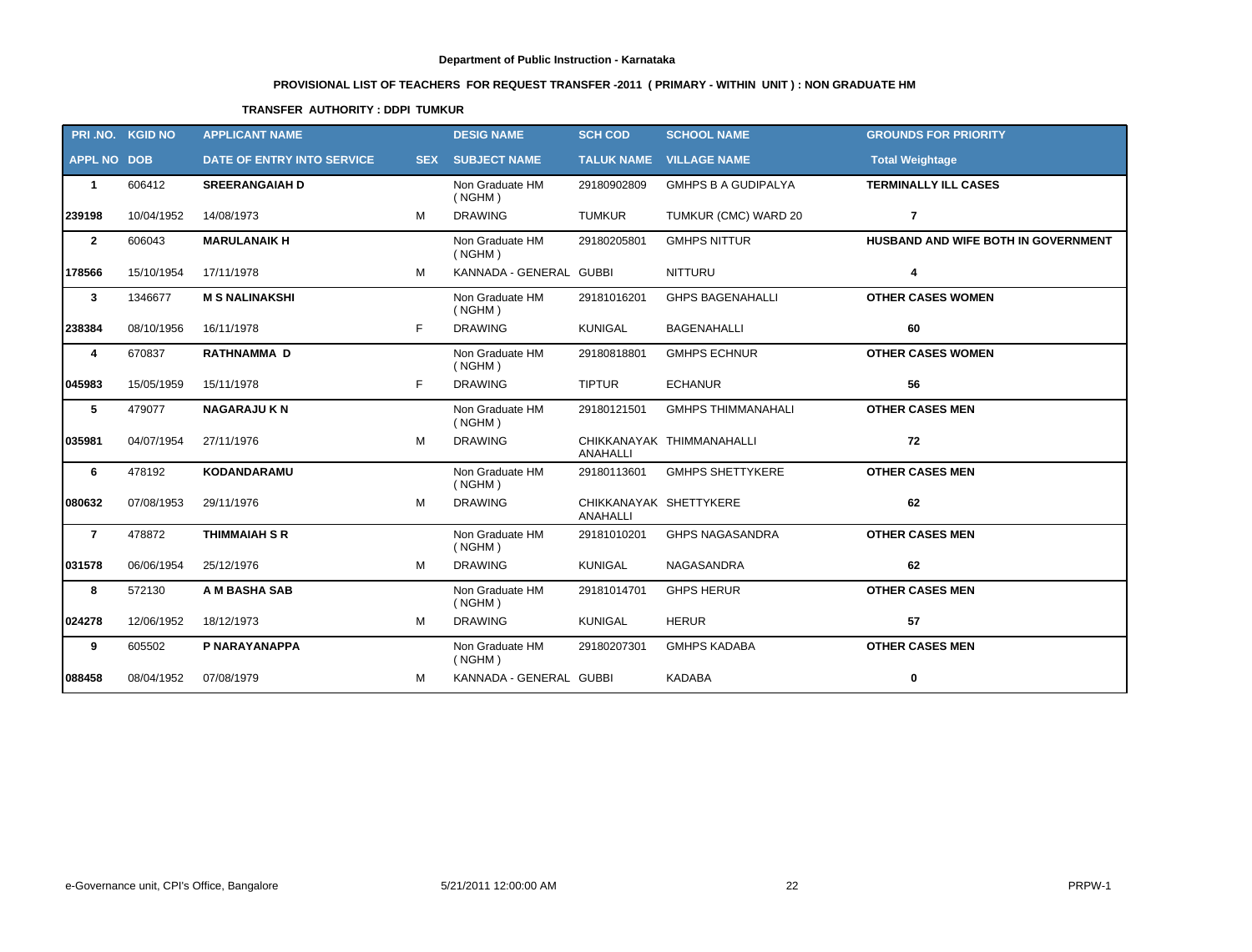# **PROVISIONAL LIST OF TEACHERS FOR REQUEST TRANSFER -2011 ( PRIMARY - WITHIN UNIT ) : NON GRADUATE HM**

# **TRANSFER AUTHORITY : DDPI KOLAR**

|                    | PRI.NO. KGID NO | <b>APPLICANT NAME</b>      |    | <b>DESIG NAME</b>          | <b>SCH COD</b>             | <b>SCHOOL NAME</b>             | <b>GROUNDS FOR PRIORITY</b>         |
|--------------------|-----------------|----------------------------|----|----------------------------|----------------------------|--------------------------------|-------------------------------------|
| <b>APPL NO DOB</b> |                 | DATE OF ENTRY INTO SERVICE |    | <b>SEX SUBJECT NAME</b>    |                            | <b>TALUK NAME VILLAGE NAME</b> | <b>Total Weightage</b>              |
| $\mathbf{1}$       | 694034          | <b>V H SUBRAMANYAM</b>     |    | Non Graduate HM<br>(NGHM)  | 29191203101                | <b>GHPS BANGAVADI</b>          |                                     |
| 227145             | 20/08/1960      | 22/09/1982                 | M  | <b>DRAWING</b>             | SRINIVASAPU<br>R           | <b>BANGAVADI</b>               | 54                                  |
| $\overline{2}$     | 562186          | <b>R VENKATESHA</b>        |    | Non Graduate HM<br>( NGHM) | 29190701401                | <b>GHPS ANKATHATTI</b>         | HUSBAND AND WIFE BOTH IN GOVERNMENT |
| 239136             | 10/06/1952      | 01/07/1981                 | М  | KANNADA - GENERAL KOLAR    |                            | ANAKATHATTI                    | 54                                  |
| $\mathbf{3}$       | 1231119         | <b>SHAHZADI BI</b>         |    | Non Graduate HM<br>( NGHM) | 29191033404                | <b>GUMHPS MULBAGAL</b>         | HUSBAND AND WIFE BOTH IN GOVERNMENT |
| 243990             | 20/01/1952      | 26/10/1976                 | F  | URDU - GENERAL             | MULBAGAL                   | MULBAGAL                       | 50                                  |
| 4                  | 693738          | <b>NAGAVENAMMA M</b>       |    | Non Graduate HM<br>( NGHM) | 29190705901                | <b>GHPS CHALDIGANAHALLI</b>    | HUSBAND AND WIFE BOTH IN GOVERNMENT |
| 126244             | 01/06/1964      | 16/02/1985                 | F. | KANNADA - GENERAL KOLAR    |                            | <b>CHALDIGANAHALLI</b>         | 48                                  |
| 5                  | 654602          | <b>G V RANEMMA</b>         |    | Non Graduate HM<br>( NGHM) | 29190236401                | <b>GHPS VATTRAKUNTE</b>        | HUSBAND AND WIFE BOTH IN GOVERNMENT |
| 131426             | 28/05/1961      | 23/11/1981                 | F. | <b>DRAWING</b>             | Е                          | BANGARAPET VATTRAKUNTE         | 39                                  |
| 6                  | 1003620         | <b>VANITHA KUMARI NV</b>   |    | Non Graduate HM<br>( NGHM) | 29190227601                | <b>GHPS NALLUR</b>             | <b>OTHER CASES WOMEN</b>            |
| 126892             | 01/10/1966      | 16/02/1985                 | F  | <b>DRAWING</b>             | BANGARAPET NALLUR<br>E     |                                | 50                                  |
| $\overline{7}$     | 437566          | <b>M MUNAIAH</b>           |    | Non Graduate HM<br>( NGHM) | 29190223101                | <b>GHPS S MADAMANGALA</b>      | <b>OTHER CASES MEN</b>              |
| 122751             | 18/03/1953      | 17/03/1976                 | M  | <b>DRAWING</b>             | <b>BANGARAPET</b>          | MADAMANGALA                    | 61.5                                |
| 8                  | 467862          | <b>M LAKSHMANAPPA</b>      |    | Non Graduate HM<br>( NGHM) | 29191001504                | <b>GHPS AVANI</b>              | <b>OTHER CASES MEN</b>              |
| 224413             | 01/06/1956      | 22/08/1975                 | M  | <b>DRAWING</b>             | MULBAGAL                   | <b>AVANI</b>                   | 61                                  |
| $\boldsymbol{9}$   | 654925          | <b>N SRINIVAS</b>          |    | Non Graduate HM<br>( NGHM) | 29191029301                | <b>GHPS T KURUBARAHALLI</b>    | <b>OTHER CASES MEN</b>              |
| 074191             | 01/06/1956      | 06/07/1981                 | М  | <b>DRAWING</b>             | MULBAGAL                   | T KURUBARAHALLI                | 58                                  |
| 10                 | 654554          | <b>SATHYANARAYANA</b>      |    | Non Graduate HM<br>(NGHM)  | 29190724901                | <b>GHPS NAGANAYAKANAHALLI</b>  | <b>OTHER CASES MEN</b>              |
| 039482             | 01/06/1961      | 12/11/1981                 | М  | <b>DRAWING</b>             | <b>KOLAR</b>               | NAGANAYAKANAHALLI              | 56                                  |
| 11                 | 693735          | <b>NARAYANAPPA RV</b>      |    | Non Graduate HM<br>( NGHM) | 29191232001                | <b>GHPS VEMPALLI</b>           | <b>OTHER CASES MEN</b>              |
| 105844             | 01/05/1958      | 23/09/1982                 | М  | <b>DRAWING</b>             | SRINIVASAPU VEMPALLI<br>R. |                                | 50                                  |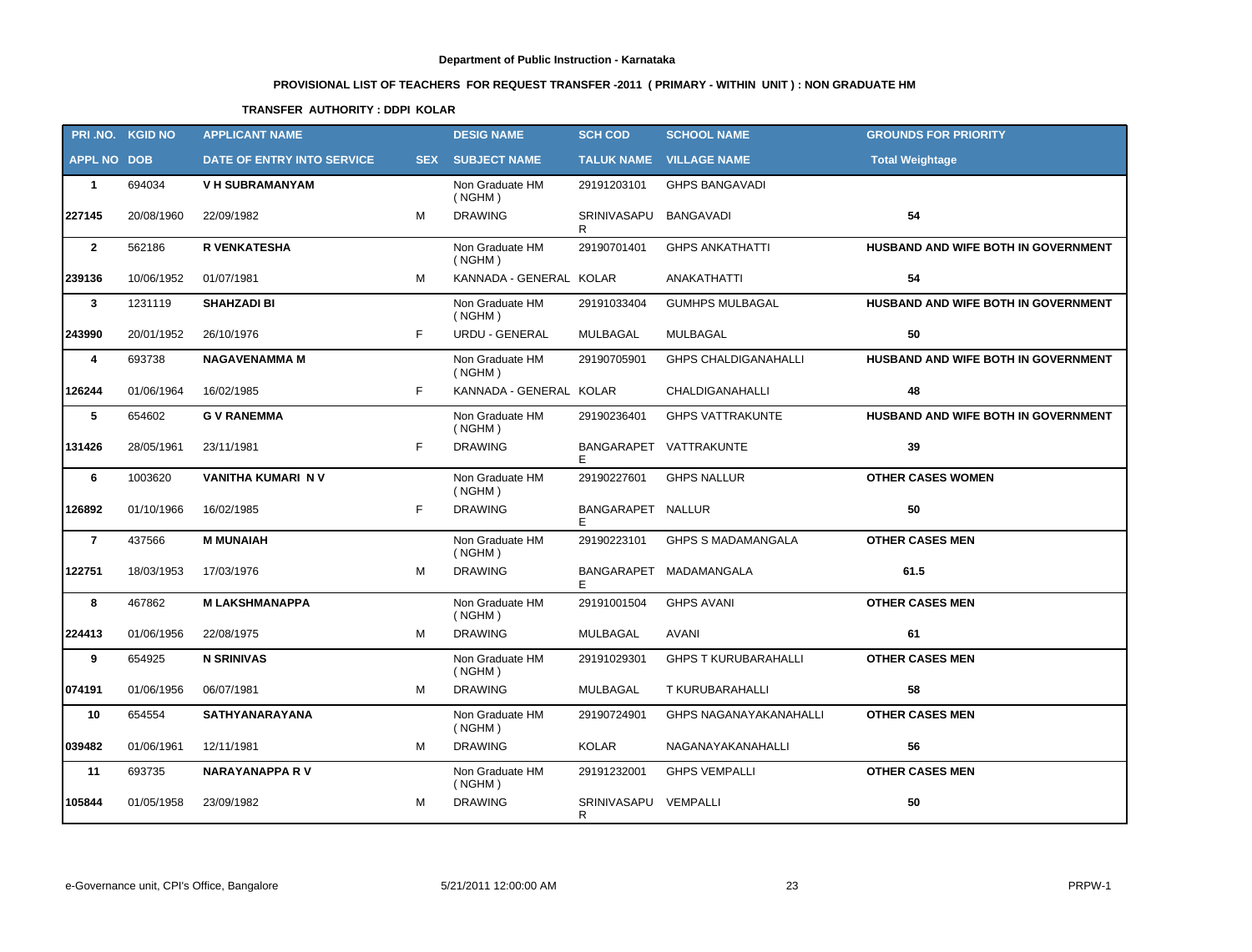# **PROVISIONAL LIST OF TEACHERS FOR REQUEST TRANSFER -2011 ( PRIMARY - WITHIN UNIT ) : NON GRADUATE HM**

# **TRANSFER AUTHORITY : DDPI BANGALORE SOUTH**

|                    | <b>PRI.NO. KGID NO</b> | <b>APPLICANT NAME</b>      |            | <b>DESIG NAME</b>         | <b>SCH COD</b> | <b>SCHOOL NAME</b>             | <b>GROUNDS FOR PRIORITY</b> |
|--------------------|------------------------|----------------------------|------------|---------------------------|----------------|--------------------------------|-----------------------------|
| <b>APPL NO DOB</b> |                        | DATE OF ENTRY INTO SERVICE | <b>SEX</b> | <b>SUBJECT NAME</b>       |                | <b>TALUK NAME VILLAGE NAME</b> | <b>Total Weightage</b>      |
|                    | 623834                 | <b>NAGAMANITR</b>          |            | Non Graduate HM<br>(NGHM) | 29200135301    | <b>GHPS BANJARA PALYA</b>      | <b>TERMINALLY ILL CASES</b> |
| 007147             | 21/03/1954             | 15/11/1978                 |            | <b>DRAWING</b>            | SOUTH1         | <b>BANJAR PALYA</b>            | 33.5                        |
|                    | 428341                 | <b>MARAPPA</b>             |            | Non Graduate HM<br>(NGHM) | 29200401002    | <b>GMPS (GIRLS) ANEKAL</b>     | <b>OTHER CASES MEN</b>      |
| 051220             | 01/06/1955             | 10/07/1979                 | М          | KANNADA - GENERAL ANEKAL  |                | ANEKAL TOWN                    | 51                          |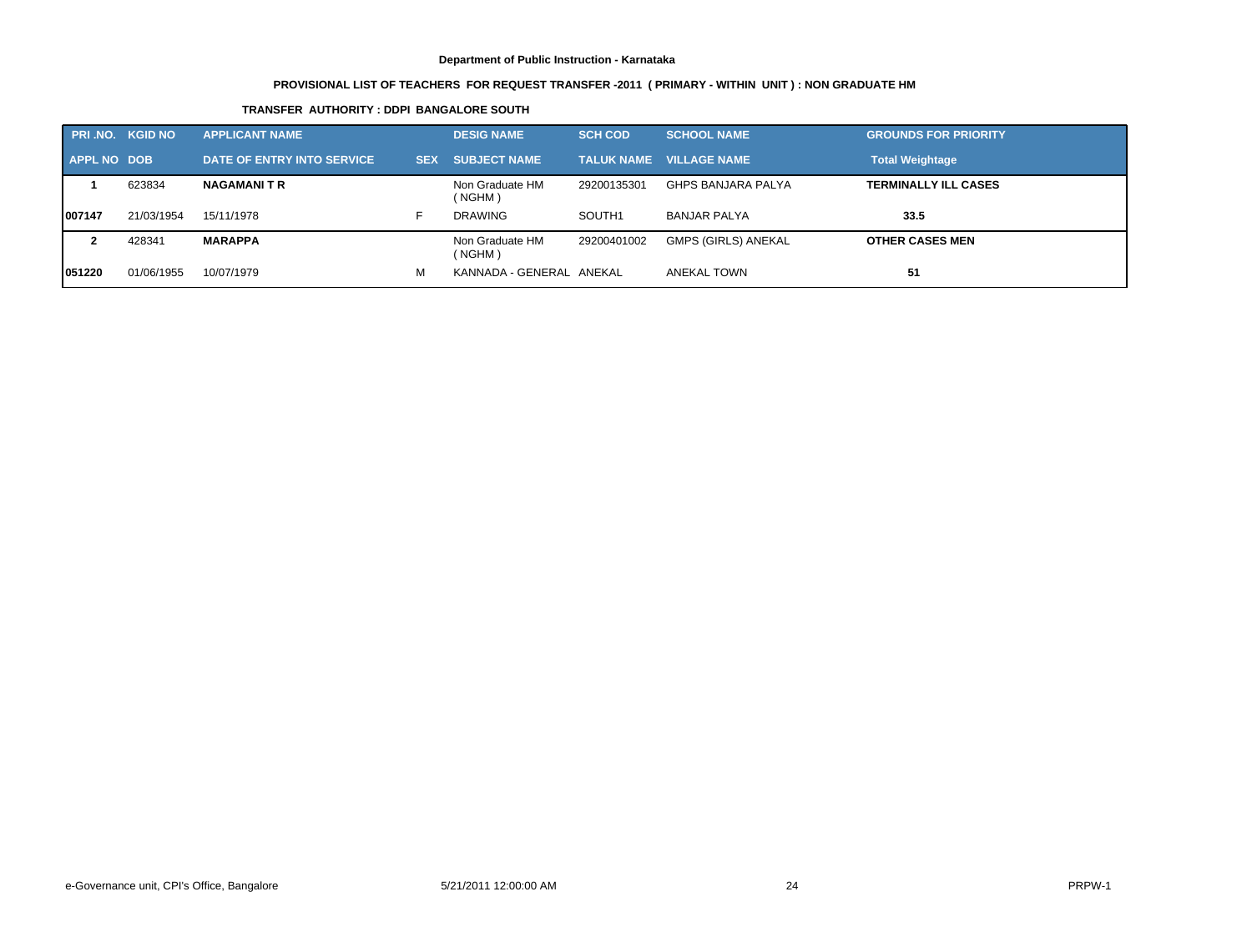# **PROVISIONAL LIST OF TEACHERS FOR REQUEST TRANSFER -2011 ( PRIMARY - WITHIN UNIT ) : NON GRADUATE HM**

# **TRANSFER AUTHORITY : DDPI BANGALORE RURAL**

| PRI.NO. KGID NO    |            | <b>APPLICANT NAME</b>      |            | <b>DESIG NAME</b>                       | <b>SCH COD</b>            | <b>SCHOOL NAME</b>      | <b>GROUNDS FOR PRIORITY</b> |
|--------------------|------------|----------------------------|------------|-----------------------------------------|---------------------------|-------------------------|-----------------------------|
| <b>APPL NO DOB</b> |            | DATE OF ENTRY INTO SERVICE | <b>SEX</b> | <b>SUBJECT NAME</b>                     | <b>TALUK NAME</b>         | <b>VILLAGE NAME</b>     | <b>Total Weightage</b>      |
|                    | 498980     | N VENKATAPATHY             |            | Non Graduate HM<br>( NGHM)              | 29210316501               | <b>G HPS BOODIGERE</b>  | <b>OTHER CASES MEN</b>      |
| 1085791            | 10/01/1953 | 09/07/1979                 | м          | <b>DRAWING</b>                          | DEVANAHALLI               | <b>BOODIGERE</b>        | 62                          |
| $\mathbf{2}$       | 499836     | <b>HANUMANTHAIAH S C</b>   |            | Non Graduate HM<br>( NGHM)              | 29210211201               | <b>G HPS RAJAGHATTA</b> | <b>OTHER CASES MEN</b>      |
| 235005             | 16/09/1957 | 09/07/1979                 | м          | <b>DRAWING</b>                          | DODDABALLA<br><b>PURA</b> | RAJAGHATTA              | 58                          |
| 3                  | 778664     | <b>SANJEEVAIAH</b>         |            | Non Graduate HM<br>( NGHM)              | 29210211502               | G HPS KODIHALLI         | <b>OTHER CASES MEN</b>      |
| 114323             | 05/06/1957 | 30/11/1976                 | м          | KANNADA - GENERAL DODDABALLA KONAGHATTA | <b>PURA</b>               |                         | 12                          |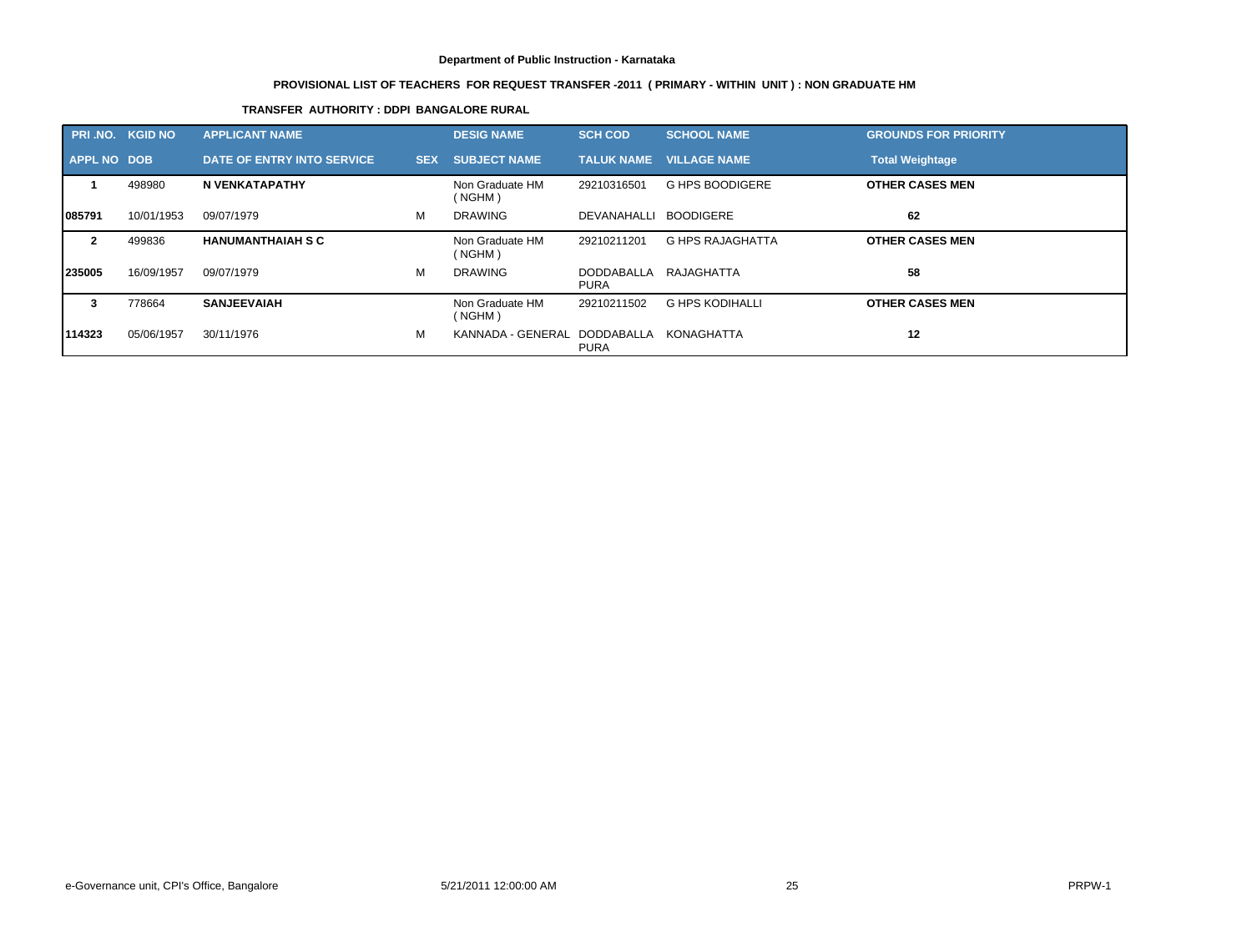# **PROVISIONAL LIST OF TEACHERS FOR REQUEST TRANSFER -2011 ( PRIMARY - WITHIN UNIT ) : NON GRADUATE HM**

# **TRANSFER AUTHORITY : DDPI MANDYA**

|                    | PRI.NO. KGID NO | <b>APPLICANT NAME</b>        |            | <b>DESIG NAME</b>                        | <b>SCH COD</b>  | <b>SCHOOL NAME</b>             | <b>GROUNDS FOR PRIORITY</b>         |
|--------------------|-----------------|------------------------------|------------|------------------------------------------|-----------------|--------------------------------|-------------------------------------|
| <b>APPL NO DOB</b> |                 | DATE OF ENTRY INTO SERVICE   | <b>SEX</b> | <b>SUBJECT NAME</b>                      |                 | <b>TALUK NAME VILLAGE NAME</b> | <b>Total Weightage</b>              |
| $\mathbf{1}$       | 617518          | <b>L CHANDRAMMA</b>          |            | Non Graduate HM<br>( NGHM)               | 29220304501     | GHPS DUGGANA HALLY             | <b>TERMINALLY ILL CASES</b>         |
| 239660             | 04/04/1953      | 03/01/1977                   | F.         | <b>DRAWING</b>                           | MALAVALLY       | DUGGANA HALLY                  | 10                                  |
| $\mathbf{2}$       | 106684          | <b>NASEEMUNISA</b>           |            | Non Graduate HM<br>( NGHM)               | 29220526001     | GLPS MELLA HALLY               | <b>WIDOWS</b>                       |
| 040745             | 12/09/1955      | 05/09/1979                   | F.         | KANNADA - GENERAL NAGAMANGAL MALLA HALLY | A               |                                | 1.5                                 |
| $\mathbf{3}$       | 323570          | <b>SHIVA CHIDAMBARA S</b>    |            | Non Graduate HM<br>( NGHM)               | 29220418902     | GHPS POLICE COLONY             | HUSBAND AND WIFE BOTH IN GOVERNMENT |
| 085361             | 12/05/1955      | 11/07/1975                   | м          | <b>DRAWING</b>                           | MANDYA<br>SOUTH | WARD 9                         | 45.5                                |
| 4                  | 1063762         | <b>GANGADHARA</b>            |            | Non Graduate HM<br>( NGHM)               | 29220418001     | GHPS MARASINGANA HALLY         | HUSBAND AND WIFE BOTH IN GOVERNMENT |
| 122283             | 22/02/1955      | 11/06/1985                   | M          | <b>DRAWING</b>                           | MANDYA<br>SOUTH | MARASINGANAHALLY               | 43                                  |
| 5                  | 1407005         | <b>POORNIMA BV</b>           |            | Non Graduate HM<br>( NGHM)               | 29220408602     | GLPS B HULLUKERE               | <b>OTHER CASES WOMEN</b>            |
| 011565             | 04/05/1966      | 21/12/1995                   | F.         | <b>DRAWING</b>                           | MANDYA<br>SOUTH | HULLUKERE.A                    | 28                                  |
| 6                  | 517190          | <b>SIDDARAJUS</b>            |            | Non Graduate HM<br>( NGHM)               | 29220306801     | GHPS H. H. KOPPALU             | <b>OTHER CASES MEN</b>              |
| 155086             | 13/05/1955      | 03/01/1977                   | M          | <b>DRAWING</b>                           | MALAVALLY       | <b>HITTNA HALLY</b>            | 66                                  |
| $\overline{7}$     | 1067829         | <b>M C PURUSHOTHAMACHARI</b> |            | Non Graduate HM<br>( NGHM)               | 29220618401     | GHPS PANDAVA PURA              | <b>OTHER CASES MEN</b>              |
| 025298             | 30/09/1954      | 10/12/1975                   | М          | <b>DRAWING</b>                           | A               | PANDAVAPUR PANDAVAPURA-WARD-10 | 62                                  |
| 8                  | 452185          | <b>RAMEGOWDA</b>             |            | Non Graduate HM<br>( NGHM)               | 29220811101     | <b>GHPS SHIVALLI</b>           | <b>OTHER CASES MEN</b>              |
| 244562             | 05/08/1954      | 31/10/1978                   | M          | KANNADA - GENERAL MANDYA                 | <b>NORTH</b>    | <b>SHIVALLI</b>                | 60                                  |
| 9                  | 814001          | <b>REVANNASWAMY</b>          |            | Non Graduate HM<br>( NGHM)               | 29220200101     | <b>GHPS ABALAVADI</b>          | <b>OTHER CASES MEN</b>              |
| 022123             | 09/05/1957      | 24/09/1986                   | м          | <b>DRAWING</b>                           | <b>MADDUR</b>   | ABALAVADI                      | 52                                  |
| 10                 | 618918          | <b>M G MUDLAIAH</b>          |            | Non Graduate HM<br>( NGHM)               | 29220319401     | <b>GHPS MALAVALLLY</b>         | <b>OTHER CASES MEN</b>              |
| 128301             | 22/08/1958      | 29/06/1981                   | M          | <b>DRAWING</b>                           | MALAVALLY       | MALAVALLY - WARD-9             | 50.5                                |
| 11                 | 619031          | <b>MARIKONDEGOWDA</b>        |            | Non Graduate HM<br>(NGHM)                | 29220306001     | <b>GHPS HALAGUR</b>            | <b>OTHER CASES MEN</b>              |
| 008131             | 16/08/1953      | 29/06/1981                   | м          | <b>DRAWING</b>                           | MALAVALLY       | HALAGUR                        | 10                                  |
| 12                 | 619840          | <b>B CHALUVAIAH</b>          |            | Non Graduate HM<br>( NGHM)               | 29220704607     | GHPS K.R.S.                    | <b>OTHER CASES MEN</b>              |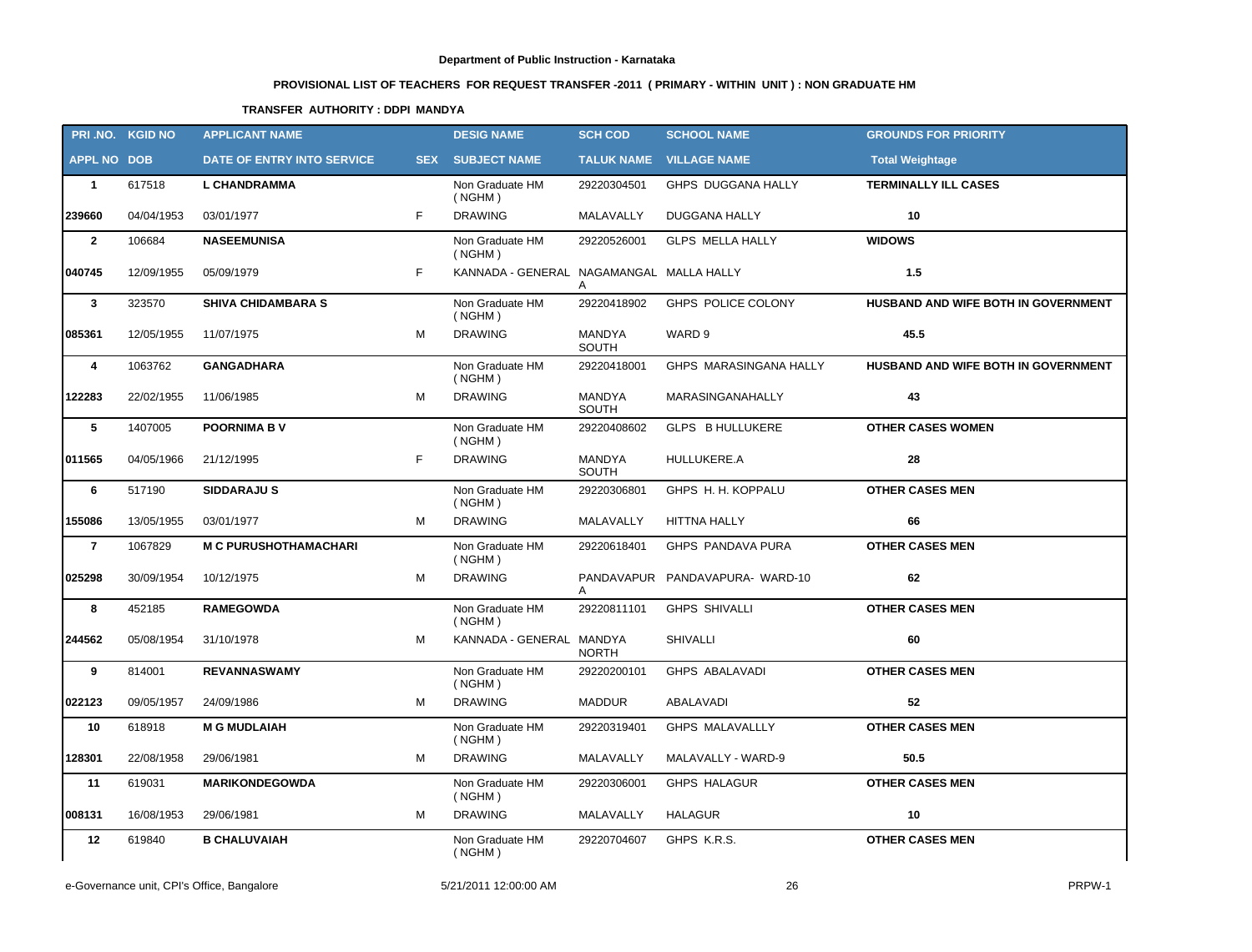| 221330 | 01/06/1952 | 03/11/1978 | IVI. | <b>DRAWING</b> | SRIRANGA<br><b>PATNA</b> | <b>HONGA HALLY</b> |  |  |
|--------|------------|------------|------|----------------|--------------------------|--------------------|--|--|
|--------|------------|------------|------|----------------|--------------------------|--------------------|--|--|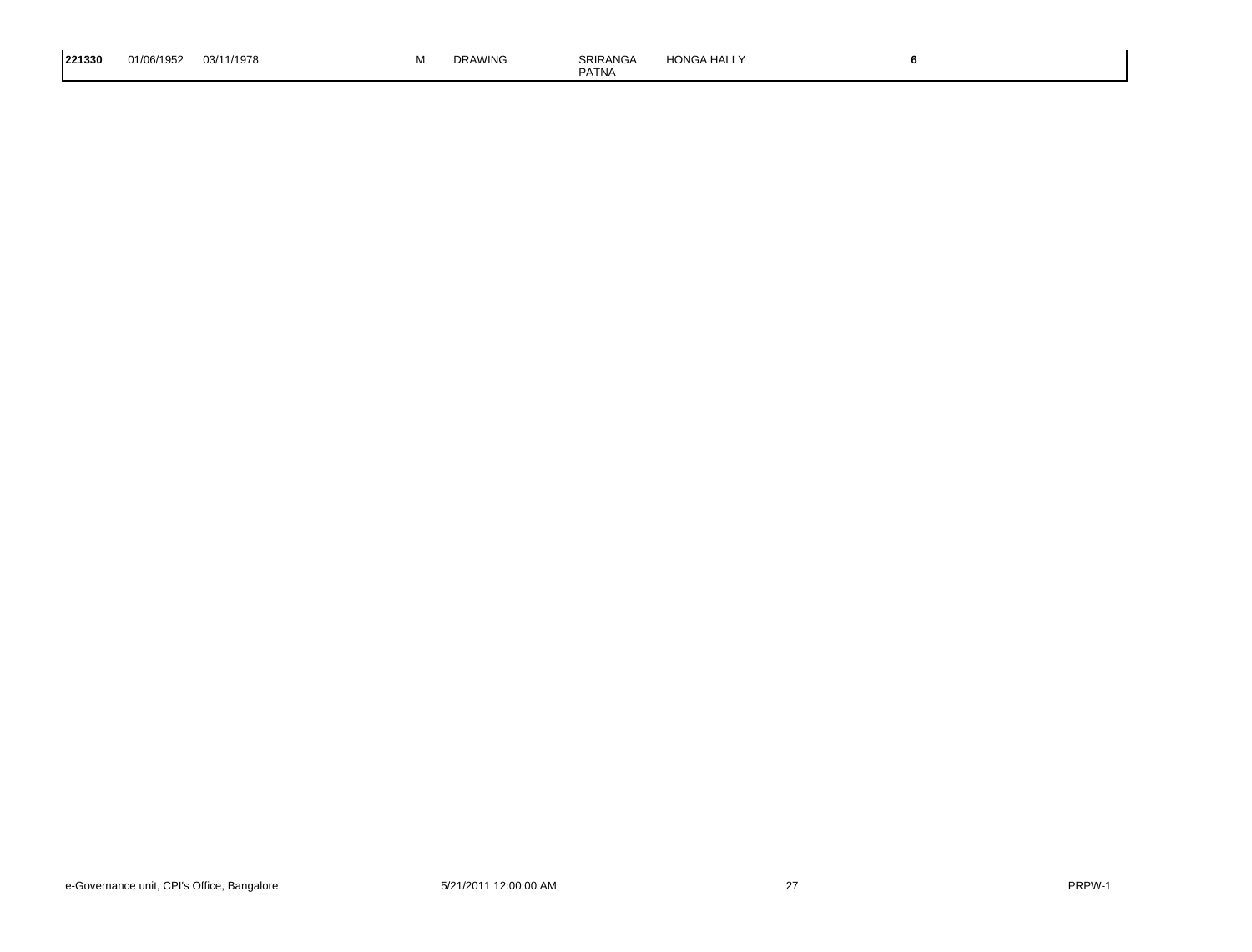# **PROVISIONAL LIST OF TEACHERS FOR REQUEST TRANSFER -2011 ( PRIMARY - WITHIN UNIT ) : NON GRADUATE HM**

# **TRANSFER AUTHORITY : DDPI HASSAN**

|                    | PRI.NO. KGID NO | <b>APPLICANT NAME</b>       |    | <b>DESIG NAME</b>                         | <b>SCH COD</b>                       | <b>SCHOOL NAME</b>       | <b>GROUNDS FOR PRIORITY</b> |
|--------------------|-----------------|-----------------------------|----|-------------------------------------------|--------------------------------------|--------------------------|-----------------------------|
| <b>APPL NO DOB</b> |                 | DATE OF ENTRY INTO SERVICE  |    | <b>SEX SUBJECT NAME</b>                   |                                      | TALUK NAME VILLAGE NAME  | <b>Total Weightage</b>      |
| $\mathbf{1}$       | 456285          | <b>NIRANJAN DAS</b>         |    | Non Graduate HM<br>( NGHM)                | 29230533502                          | <b>GHPS JINNENAHALLY</b> | <b>TERMINALLY ILL CASES</b> |
| 246063             | 12/04/1953      | 28/10/1976                  | M  | KANNADA - GENERAL CHANNARAYA JINNENAHALLI | <b>PATNA</b>                         |                          | 62                          |
| $\overline{2}$     | 332578          | <b>K R LEELAVATHI</b>       |    | Non Graduate HM<br>( NGHM)                | 29230607801                          | <b>GHPS HALEKOTE</b>     | <b>OTHER CASES WOMEN</b>    |
| 086183             | 13/06/1951      | 27/07/1973                  | F. | KANNADA - GENERAL HOLENARASIP HALEKOTE    | <b>URA</b>                           |                          | 58.5                        |
| $\overline{3}$     | 557606          | <b>KAVERIM</b>              |    | Non Graduate HM<br>( NGHM)                | 29230203601                          | <b>GHPBS BASAVAPATNA</b> | <b>OTHER CASES WOMEN</b>    |
| 062038             | 15/01/1953      | 08/03/1984                  | F  | KANNADA - GENERAL ARAKALAGUD BASAVA PATNA | $\cup$                               |                          | 58                          |
| 4                  | 491526          | <b>SYEDA SARFRAZ HASHMI</b> |    | Non Graduate HM<br>( NGHM)                | 29230228305                          | <b>GUHPS ARAKALAGUD</b>  | <b>OTHER CASES WOMEN</b>    |
| 246079             | 25/01/1954      | 07/07/1979                  | F. | URDU - GENERAL                            | ARAKALAGUD ARAKALAGU<br>$\mathbf{U}$ |                          | 42                          |
| 5                  | 491990          | <b>M CHANNAIAH</b>          |    | Non Graduate HM<br>( NGHM)                | 29230217502                          | <b>GHPS MALLIPATTANA</b> | <b>OTHER CASES MEN</b>      |
| 013943             | 22/08/1956      | 29/10/1976                  | M  | <b>DRAWING</b>                            | $\cup$                               | ARAKALAGUD MALLIPATTANA  | 64                          |
| 6                  | 558585          | <b>GANGADHARAIAH</b>        |    | Non Graduate HM<br>( NGHM)                | 29230503302                          | <b>GHPS DIDAGA</b>       | <b>OTHER CASES MEN</b>      |
| 081513             | 05/06/1954      | 14/11/1978                  | М  | <b>DRAWING</b>                            | CHANNARAYA DIDAGA<br><b>PATNA</b>    |                          | 60                          |
| $\overline{7}$     | 456134          | <b>ANANTHARAMU H K</b>      |    | Non Graduate HM<br>( NGHM)                | 29230613401                          | <b>GHPS KERAGODU</b>     | <b>OTHER CASES MEN</b>      |
| 060664             | 14/09/1955      | 28/10/1976                  | M  | KANNADA - GENERAL HOLENARASIP KERAGODU    | <b>URA</b>                           |                          | 51.5                        |
| 8                  | 367036          | <b>NANJUNDEGOWDA</b>        |    | Non Graduate HM<br>(NGHM)                 | 29230744302                          | <b>GHPS SANTHEPETE</b>   | <b>OTHER CASES MEN</b>      |
| 113484             | 05/04/1955      | 19/10/1977                  | М  | <b>DRAWING</b>                            | <b>HASSAN</b>                        | <b>HASSAN WARD-27</b>    | 46                          |
| 9                  | 557003          | A H KADEGOWDA               |    | Non Graduate HM<br>( NGHM)                | 29230402802                          | <b>GHPS BIKKODU</b>      | <b>OTHER CASES MEN</b>      |
| 176195             | 22/05/1954      | 27/10/1977                  | M  | <b>DRAWING</b>                            | <b>BELUR</b>                         | <b>BIKKODU</b>           | $\bf{0}$                    |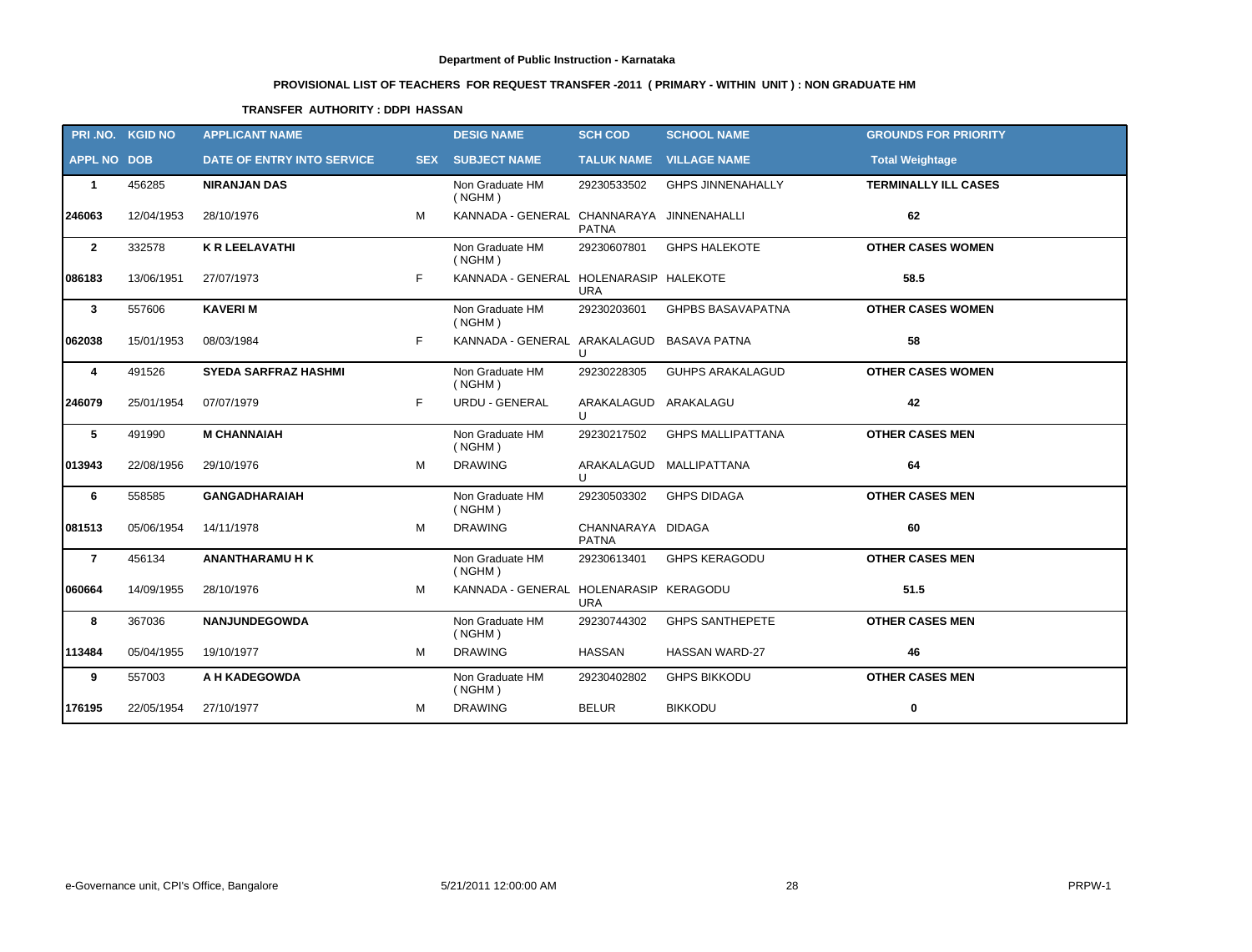# **PROVISIONAL LIST OF TEACHERS FOR REQUEST TRANSFER -2011 ( PRIMARY - WITHIN UNIT ) : NON GRADUATE HM**

# **TRANSFER AUTHORITY : DDPI DAKSHINA KANNADA**

|                    | <b>PRI NO. KGID NO</b> | <b>APPLICANT NAME</b>      |            | <b>DESIG NAME</b>                    | <b>SCH COD</b>    | <b>SCHOOL NAME</b>  | <b>GROUNDS FOR PRIORITY</b> |
|--------------------|------------------------|----------------------------|------------|--------------------------------------|-------------------|---------------------|-----------------------------|
| <b>APPL NO DOB</b> |                        | DATE OF ENTRY INTO SERVICE | <b>SEX</b> | <b>SUBJECT NAME</b>                  | <b>TALUK NAME</b> | <b>VILLAGE NAME</b> | <b>Total Weightage</b>      |
|                    | 734088                 | <b>KESHAVA C A</b>         |            | Non Graduate HM<br>(NGHM)            | 29240500302       | GMUPS, PANJA        | <b>OTHER CASES MEN</b>      |
| 1036429            | 01/06/1955             | 16/07/1985                 | м          | <b>DRAWING</b>                       | <b>SULLIA</b>     | AIVATHOKLU          | 46                          |
| $\mathbf{2}$       | 1231597                | <b>VIJAYA NAIK S</b>       |            | Non Graduate HM<br>(NGHM)            | 29240200701       | GUPS, BANDARU       | <b>OTHER CASES MEN</b>      |
| 059790             | 26/01/1960             | 04/07/1991                 | M          | KANNADA - GENERAL BELTHANGAD BANDARU |                   |                     | 38                          |
| 3                  | 598832                 | <b>ISHWARA NAIK S</b>      |            | Non Graduate HM<br>(NGHM)            | 29240103102       | GUPS. MITHANADKA    | <b>OTHER CASES MEN</b>      |
| 243132             | 15/07/1956             | 03/11/1978                 | м          | <b>DRAWING</b>                       | <b>BANTWAL</b>    | <b>KAROPADY</b>     | 10                          |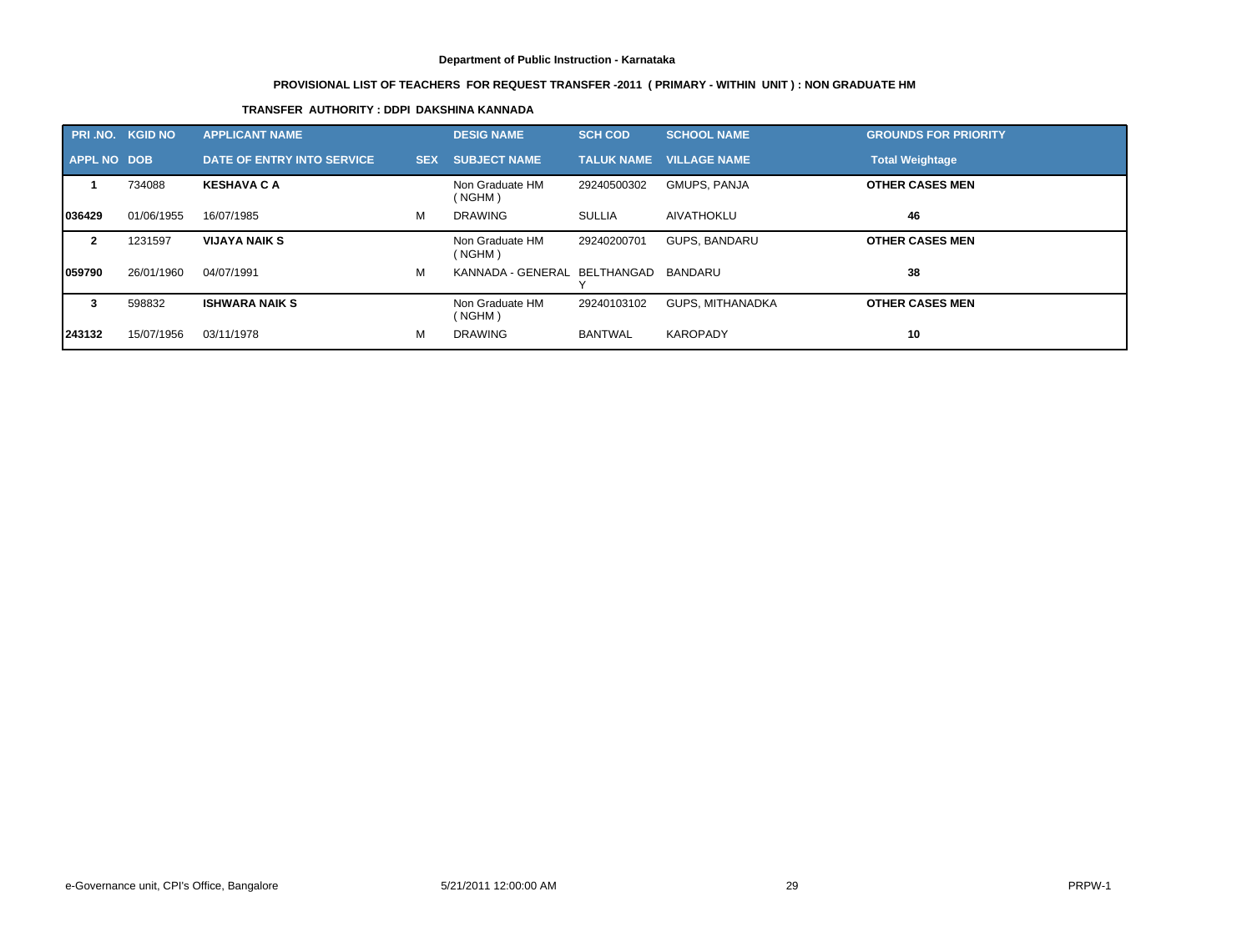# **PROVISIONAL LIST OF TEACHERS FOR REQUEST TRANSFER -2011 ( PRIMARY - WITHIN UNIT ) : NON GRADUATE HM**

# **TRANSFER AUTHORITY : DDPI KODAGU**

| PRI .NO.           | <b>KGID NO</b> | <b>APPLICANT NAME,</b>     |            | <b>DESIG NAME</b>            | <b>SCH COD</b>    | <b>SCHOOL NAME</b>                | <b>GROUNDS FOR PRIORITY</b>                |
|--------------------|----------------|----------------------------|------------|------------------------------|-------------------|-----------------------------------|--------------------------------------------|
| <b>APPL NO DOB</b> |                | DATE OF ENTRY INTO SERVICE | <b>SEX</b> | <b>SUBJECT NAME</b>          | <b>TALUK NAME</b> | <b>VILLAGE NAME</b>               | <b>Total Weightage</b>                     |
|                    | 635690         | <b>KJ GOPAL</b>            |            | Non Graduate HM<br>(NGHM)    | 29250211601       | <b>G M P SCHOOL KODAGARAHALLI</b> | <b>HUSBAND AND WIFE BOTH IN GOVERNMENT</b> |
| 245635             | 08/06/1957     | 09/02/1978                 | M          | GHM-ARTS KANNADA SOMAVARPET  |                   | ANDAGOVE                          | 62                                         |
| $\mathbf{2}$       | 409687         | <b>C M THANGAMMA</b>       |            | Non Graduate HM<br>(NGHM)    | 29250304403       | G.H.P.S BADAGA BANANGALA          | <b>OTHER CASES WOMEN</b>                   |
| 030227             | 08/06/1953     | 08/10/1979                 | F.         | KANNADA - GENERAL VIRAJPET   |                   | BADAGABANANGALA                   | 56                                         |
| 3                  | 1168765        | <b>VASANTHA M P</b>        |            | Non Graduate HM<br>(NGHM)    | 29250304703       | <b>G M P SCHOOL PONNAMPETE</b>    | <b>OTHER CASES MEN</b>                     |
| 243700             | 22/07/1965     | 06/02/1989                 | м          | <b>DRAWING</b>               | <b>VIRAJPET</b>   | <b>HALLIGATTU</b>                 | 42                                         |
| 4                  | 1170270        | <b>B C MANJAIAH</b>        |            | Non Graduate HM<br>(NGHM)    | 29250203103       | <b>G H P SCHOOL MALLIKARJUNA</b>  | <b>OTHER CASES MEN</b>                     |
| 054997             | 20/07/1965     | 06/06/1991                 | м          | KANNADA - GENERAL SOMAVARPET |                   | KUMARALLI                         | 38                                         |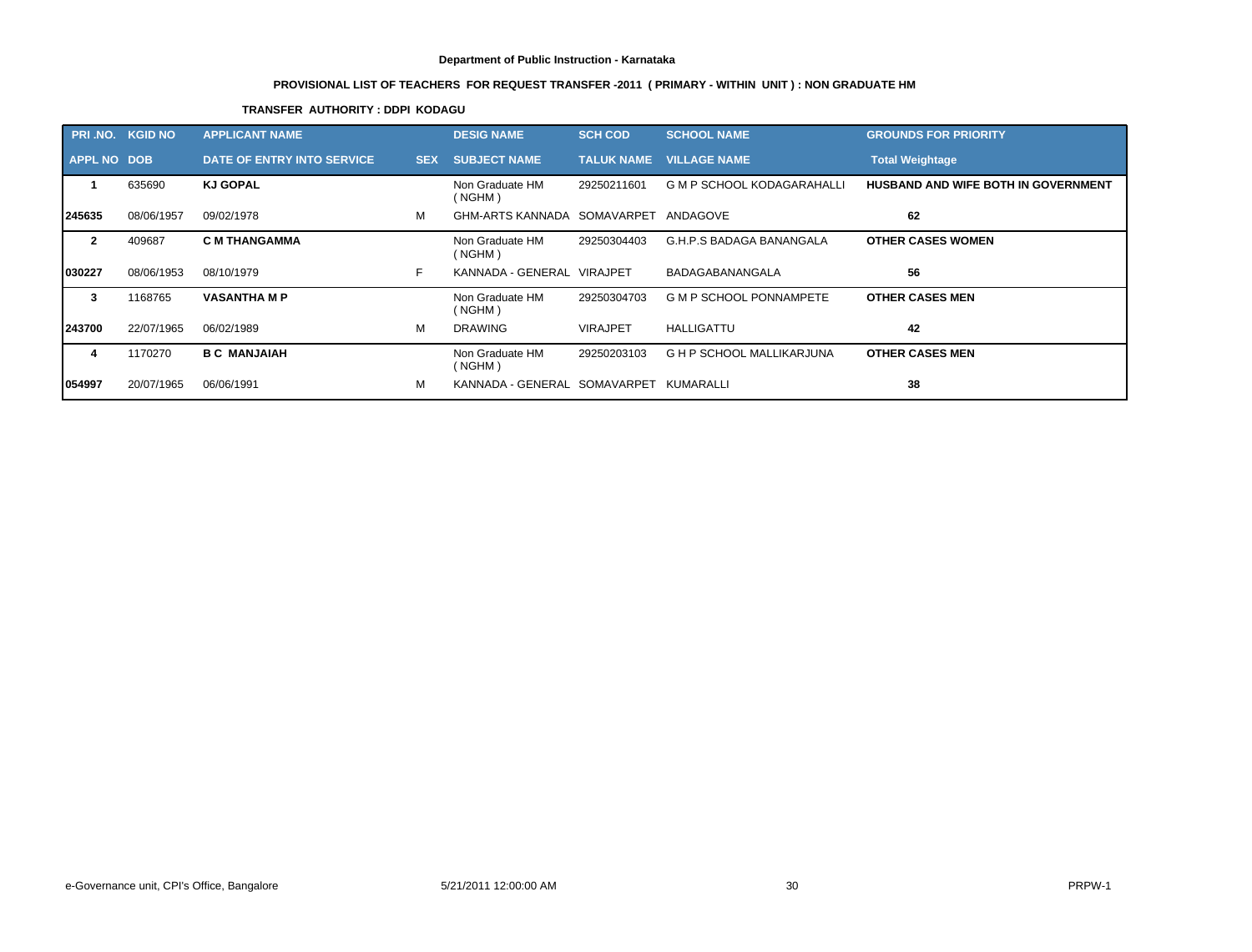# **PROVISIONAL LIST OF TEACHERS FOR REQUEST TRANSFER -2011 ( PRIMARY - WITHIN UNIT ) : NON GRADUATE HM**

# **TRANSFER AUTHORITY : DDPI MYSORE**

|                    | PRI.NO. KGID NO | <b>APPLICANT NAME</b>             |            | <b>DESIG NAME</b>                           | <b>SCH COD</b>    | <b>SCHOOL NAME</b>        | <b>GROUNDS FOR PRIORITY</b> |
|--------------------|-----------------|-----------------------------------|------------|---------------------------------------------|-------------------|---------------------------|-----------------------------|
| <b>APPL NO DOB</b> |                 | <b>DATE OF ENTRY INTO SERVICE</b> | <b>SEX</b> | <b>SUBJECT NAME</b>                         | <b>TALUK NAME</b> | <b>VILLAGE NAME</b>       | <b>Total Weightage</b>      |
| -1                 | 550750          | <b>CHALUVARAJU</b>                |            | Non Graduate HM<br>(NGHM)                   | 29260602901       | <b>GHPS GANDANAHALLI</b>  | <b>OTHER CASES MEN</b>      |
| 206218             | 11/05/1953      | 14/07/1975                        | м          | KANNADA - GENERAL K.R.NAGARA                |                   | <b>GANDANAHALLI</b>       | 66                          |
| $\overline{2}$     | 681079          | <b>SHIVAPRAKASH</b>               |            | Non Graduate HM<br>(NGHM)                   | 29261010701       | <b>GHPS KAMPALAPURA</b>   | <b>OTHER CASES MEN</b>      |
| 200074             | 09/11/1959      | 04/08/1979                        | м          | KANNADA - GENERAL PERIYA PATNA KAMPALA PURA |                   |                           | 54                          |
| 3                  | 488408          | <b>SIDDARAJU</b>                  |            | Non Graduate HM<br>(NGHM)                   | 29261015607       | <b>GHPS BETTADPURA</b>    | <b>OTHER CASES MEN</b>      |
| 022148             | 25/04/1961      | 02/07/1981                        | м          | <b>DRAWING</b>                              |                   | PERIYA PATNA BETTADA PURA | 54                          |
| 4                  | 1844764         | <b>H R VENKATASWAMY</b>           |            | Non Graduate HM<br>(NGHM)                   | 29260915701       | <b>GHPS NERALE</b>        | <b>OTHER CASES MEN</b>      |
| 086972             | 11/06/1958      | 29/06/1981                        | м          | KANNADA - GENERAL NANJANAGUD NERALE         |                   |                           | 52                          |
| 5                  | 771134          | <b>NAGESHATK</b>                  |            | Non Graduate HM<br>(NGHM)                   | 29260603901       | <b>GHPS HAMPAPURA</b>     | <b>OTHER CASES MEN</b>      |
| 158952             | 02/03/1965      | 26/07/1985                        | м          | KANNADA - GENERAL K.R.NAGARA                |                   | <b>HAMPAPURA</b>          | 6                           |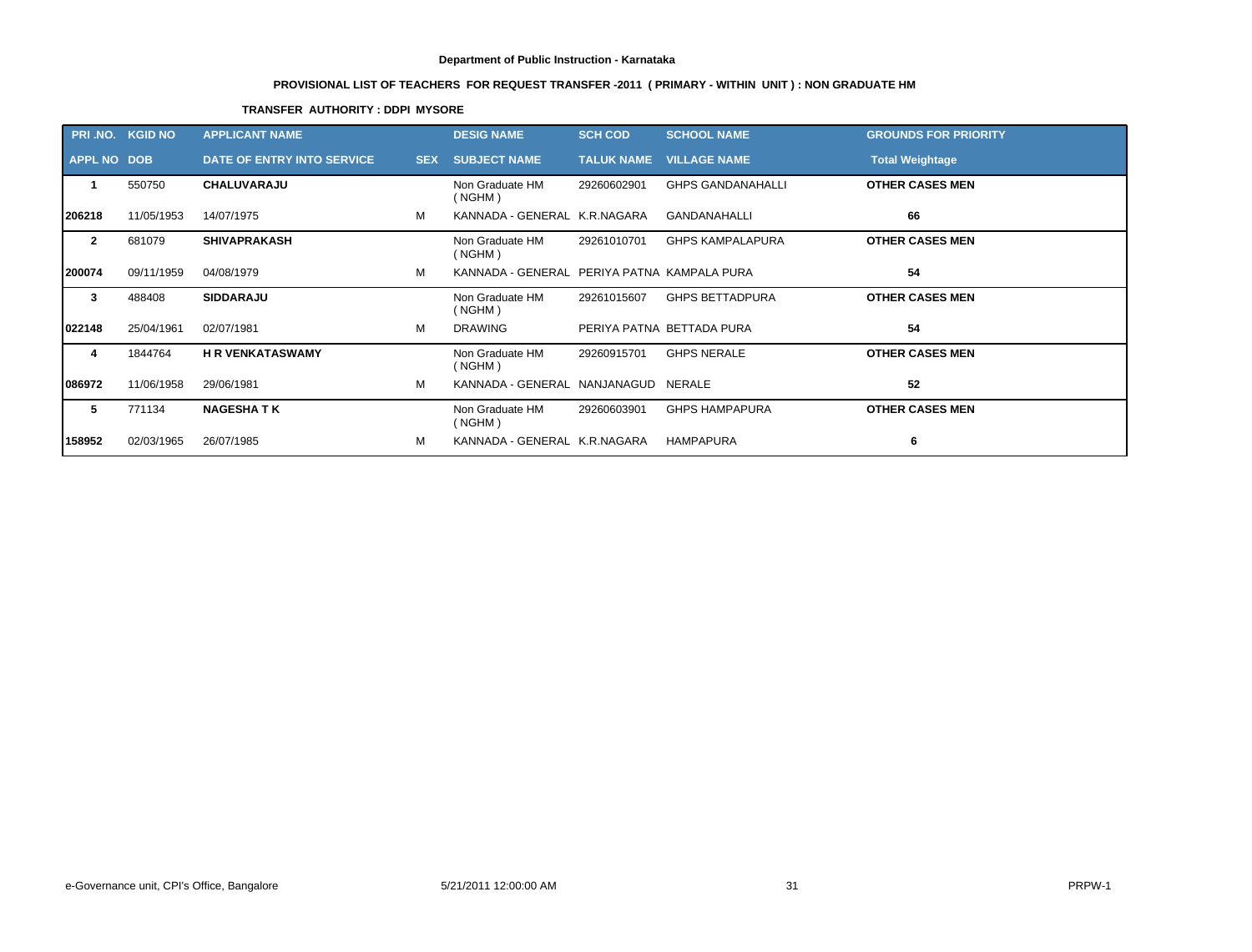# **PROVISIONAL LIST OF TEACHERS FOR REQUEST TRANSFER -2011 ( PRIMARY - WITHIN UNIT ) : NON GRADUATE HM**

# **TRANSFER AUTHORITY : DDPI CHAMARAJANAGAR**

|             | <b>PRI.NO. KGID NO</b> | <b>APPLICANT NAME</b>      |            | <b>DESIG NAME</b>         | <b>SCH COD</b>                   | <b>SCHOOL NAME</b>             | <b>GROUNDS FOR PRIORITY</b> |
|-------------|------------------------|----------------------------|------------|---------------------------|----------------------------------|--------------------------------|-----------------------------|
| APPL NO DOB |                        | DATE OF ENTRY INTO SERVICE | <b>SEX</b> | <b>SUBJECT NAME</b>       |                                  | <b>TALUK NAME VILLAGE NAME</b> | <b>Total Weightage</b>      |
|             | 446487                 | A M SIDDABASAVA            |            | Non Graduate HM<br>(NGHM) | 29270110102                      | <b>GHPS AMACHAVADI</b>         | <b>OTHER CASES MEN</b>      |
| 115996      | 01/04/1955             | 24/11/1976                 | М          | <b>DRAWING</b>            | CHAMARAJA<br><b>NAGAR</b>        | AMACHAVADI                     | 62                          |
|             | 572812                 | <b>SOMASHEKARA TH</b>      |            | Non Graduate HM<br>(NGHM) | 29270111201                      | <b>GHPS KILAGERE</b>           | <b>OTHER CASES MEN</b>      |
| 1008619     | 07/11/1955             | 04/08/1979                 | М          | <b>DRAWING</b>            | <b>CHAMARAJA</b><br><b>NAGAR</b> | KILAGERE                       | 60                          |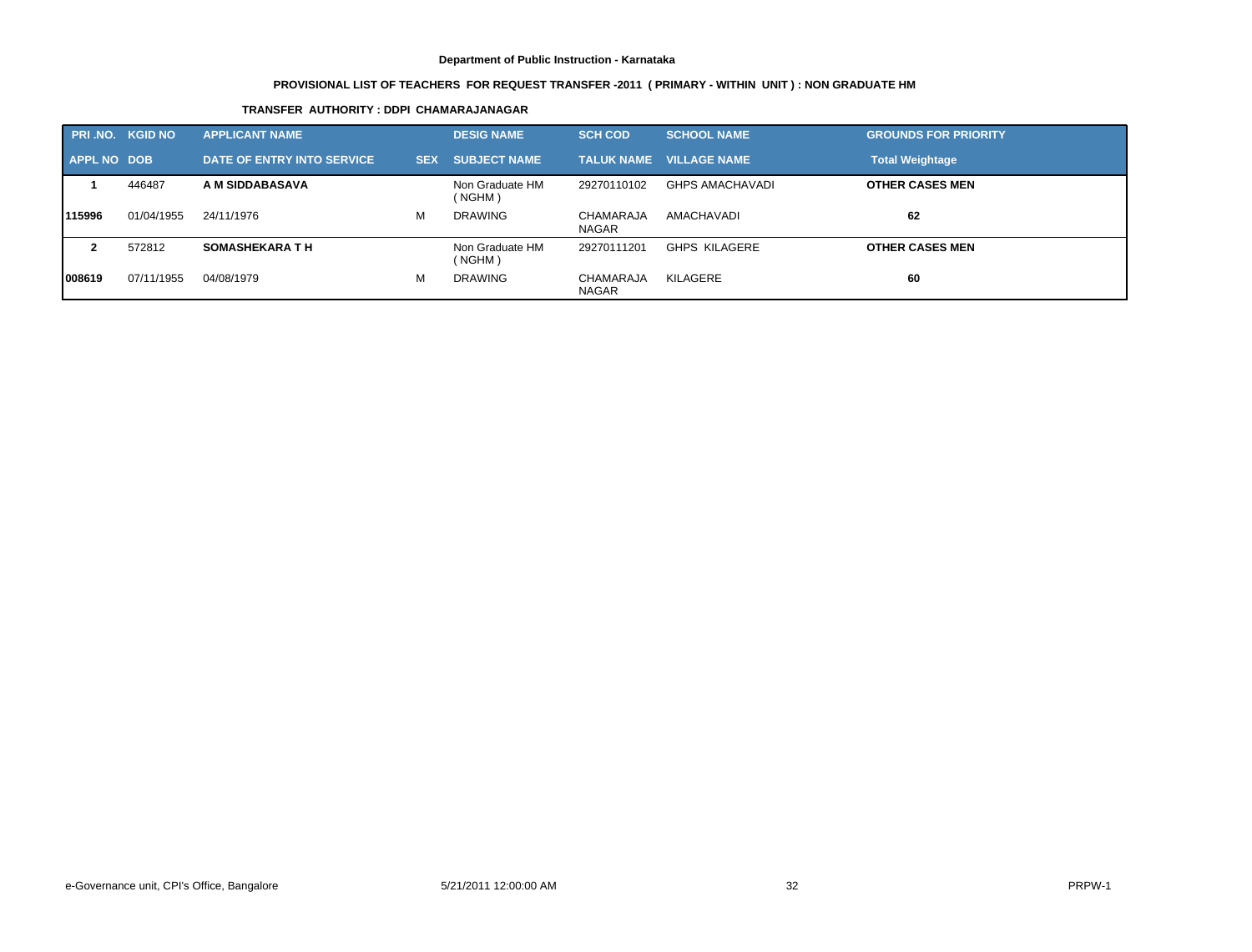# **PROVISIONAL LIST OF TEACHERS FOR REQUEST TRANSFER -2011 ( PRIMARY - WITHIN UNIT ) : NON GRADUATE HM**

# **TRANSFER AUTHORITY : DDPI CHIKKABALLAPURA**

|             | <b>PRI.NO. KGID NO</b> | <b>APPLICANT NAME</b>      |            | <b>DESIG NAME</b>             | <b>SCH COD</b>   | <b>SCHOOL NAME</b>             | <b>GROUNDS FOR PRIORITY</b>                |
|-------------|------------------------|----------------------------|------------|-------------------------------|------------------|--------------------------------|--------------------------------------------|
| APPL NO DOB |                        | DATE OF ENTRY INTO SERVICE | <b>SEX</b> | <b>SUBJECT NAME</b>           |                  | <b>TALUK NAME VILLAGE NAME</b> | <b>Total Weightage</b>                     |
|             | 4849931                | <b>VAHIDA</b>              |            | Non Graduate HM<br>(NGHM)     | 29290112301      | <b>GMHPS MITTEMARI</b>         | <b>HUSBAND AND WIFE BOTH IN GOVERNMENT</b> |
| 132715      | 21/09/1955             | 23/10/1978                 |            | DRAWING                       | <b>BAGEPALLY</b> | MITTEMARI                      | 57                                         |
|             | 437731                 | <b>RAGINI DEVI</b>         |            | Non Graduate HM<br>(NGHM)     | 29291128628      | <b>GJC SIDLAGATTA</b>          | <b>OTHER CASES WOMEN</b>                   |
| 1041915     | 01/07/1954             | 26/10/1976                 |            | KANNADA - GENERAL SIDLAGHATTA |                  | SIDLAGATTA                     |                                            |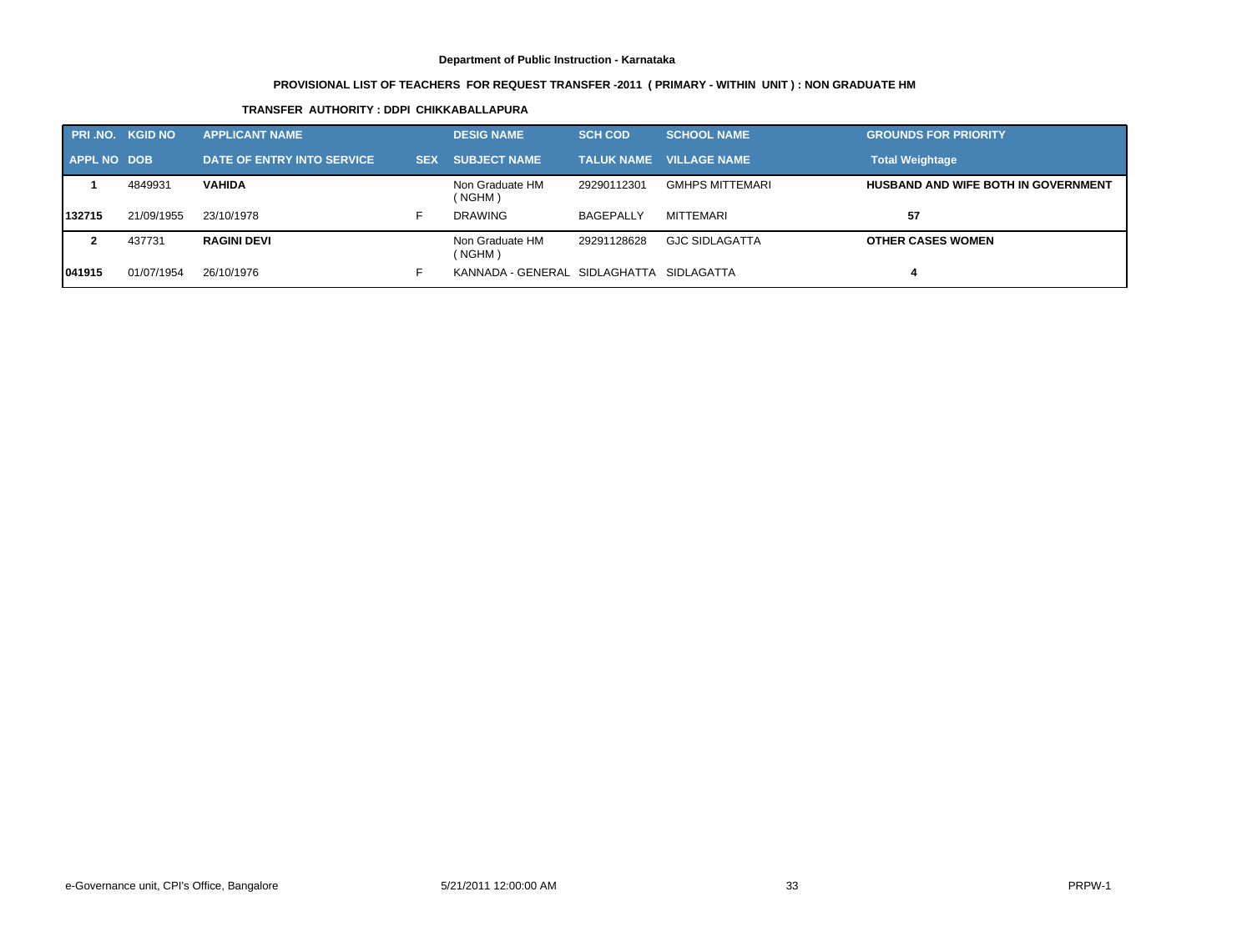# **PROVISIONAL LIST OF TEACHERS FOR REQUEST TRANSFER -2011 ( PRIMARY - WITHIN UNIT ) : NON GRADUATE HM**

# **TRANSFER AUTHORITY : DDPI CHIKKODI**

|                    | PRI.NO. KGID NO | <b>APPLICANT NAME</b>                      |   | <b>DESIG NAME</b>               | <b>SCH COD</b> | <b>SCHOOL NAME</b>             | <b>GROUNDS FOR PRIORITY</b>              |
|--------------------|-----------------|--------------------------------------------|---|---------------------------------|----------------|--------------------------------|------------------------------------------|
| <b>APPL NO DOB</b> |                 | DATE OF ENTRY INTO SERVICE                 |   | <b>SEX SUBJECT NAME</b>         |                | <b>TALUK NAME VILLAGE NAME</b> | <b>Total Weightage</b>                   |
| $\mathbf{1}$       | 918776          | <b>NAMADEV SHETTEPPA HOLEPPAGOL</b>        |   | Non Graduate HM<br>( NGHM)      | 29300605301    | K.H.P.B.S.                     | <b>PHISICALLY HANDICAPPED (&gt; 40%)</b> |
| 080974             | 02/12/1952      | 27/08/1975                                 | м | <b>DRAWING</b>                  | <b>GOKAK</b>   | <b>KONNUR</b>                  | 62                                       |
| $\overline{2}$     | 439569          | <b>SUDHIR GOPAL KULKARNI</b>               |   | Non Graduate HM<br>( NGHM)      | 29300903009    | M.H.P.S.NO.3.                  | HUSBAND AND WIFE BOTH IN GOVERNMENT      |
| 244830             | 11/06/1953      | 13/07/1973                                 | M | <b>DRAWING</b>                  | <b>NIPPANI</b> | <b>NIPPANI</b>                 | 68                                       |
| $\mathbf{3}$       | 762296          | <b>MALLIKARJUN P BIJJARGI</b>              |   | Non Graduate HM<br>( NGHM)      | 29300105101    | K.H.P.S.MASARAGUPPI            | HUSBAND AND WIFE BOTH IN GOVERNMENT      |
| 210737             | 08/08/1962      | 04/06/1985                                 | м | <b>DRAWING</b>                  | ATHANI         | <b>MASARGUPPI</b>              | 48                                       |
| 4                  | 763498          | SADASHIV SIDDAPPA HOOTI                    |   | Non Graduate HM<br>( NGHM)      | 29300104507    | K.H.P.S.DABDABHATTI            | HUSBAND AND WIFE BOTH IN GOVERNMENT      |
| 036982             | 01/06/1962      | 15/10/1982                                 | м | <b>DRAWING</b>                  | ATHANI         | <b>KOKATNUR</b>                | 41                                       |
| 5                  | 461104          | PARWATI SIDDAPPA MAHAJAN                   |   | Non Graduate HM<br>( NGHM)      | 29301002009    | K.H.P.S.HARUGERICROSS          | HUSBAND AND WIFE BOTH IN GOVERNMENT      |
| 123937             | 18/06/1954      | 19/02/1977                                 | F | <b>DRAWING</b>                  | RAIBAG         | <b>HARUGERI</b>                | 33.5                                     |
| 6                  | 761653          | <b>ANNAPPA BHIMU KERURE</b>                |   | Non Graduate HM<br>( NGHM)      | 29301001307    | K.H.P.S.CHINCHALITOT           | HUSBAND OR WIFE IN GOVERNMENT            |
| 090866             | 01/06/1957      | 21/09/1982                                 | M | <b>DRAWING</b>                  | RAIBAG         | CHINCHALI                      | 54                                       |
| $\overline{7}$     | 735704          | <b>MAHADEVI SHIVAPPA SONAJI</b>            |   | Non Graduate HM<br>( NGHM)      | 29301301401    | K.H.P.B.S.                     | <b>HUSBAND OR WIFE IN GOVERNMENT</b>     |
| 078726             | 22/07/1961      | 01/06/1985                                 | F | <b>DRAWING</b>                  | KAGWAD         | SHEDBAL                        | 45                                       |
| 8                  | 658517          | <b>CATALAWAR</b>                           |   | Non Graduate HM<br>( NGHM)      | 29300901201    | K.H.P.B.S.                     | <b>OTHER CASES MEN</b>                   |
| 116897             | 01/11/1955      | 25/07/1977                                 | M | <b>DRAWING</b>                  | <b>NIPPANI</b> | <b>GALATAGA</b>                | 64                                       |
| 9                  | 763433          | NINGAPPA B PRABHAKAR                       |   | Non Graduate HM<br>( NGHM)      | 29300102301    | K.H.P.S.                       | <b>OTHER CASES MEN</b>                   |
| 021830             | 22/05/1959      | 10/03/1978                                 | м | <b>DRAWING</b>                  | ATHANI         | <b>GUNDEWADI</b>               | 64                                       |
| 10                 | 460857          | <b>SHRIMANT SHIDLING KAMBLE</b>            |   | Non Graduate HM<br>( NGHM)      | 29301301501    | K.H.P.S.                       | <b>OTHER CASES MEN</b>                   |
| 046109             | 01/06/1952      | 13/07/1973                                 | M | <b>DRAWING</b>                  | KAGWAD         | <b>SHIRGUPPI</b>               | 56                                       |
| 11                 | 1096            | <b>GURANATH LAXMAN BADIGER</b>             |   | Non Graduate HM<br>(NGHM)       | 29300107001    | K.H.P.S.SAPTASAGAR             | <b>OTHER CASES MEN</b>                   |
| 236283             | 25/05/1953      | 13/08/1981                                 | M | KANNADA - GENERAL ATHANI        |                | SAPTSAGAR                      | 56                                       |
| 12                 | 1105070         | <b>SHREE K Y TALAWAR</b>                   |   | Non Graduate HM<br>(NGHM)       | 29300606703    | K. H. P. S. MALADINNI          | <b>OTHER CASES MEN</b>                   |
| 228744             | 01/08/1960      | 14/02/1985                                 | M | <b>DRAWING</b>                  | <b>GOKAK</b>   | <b>MALDINNI</b>                | 54                                       |
| 13                 | 164485          | VAGANEPPA M KANAKARADDI                    |   | Non Graduate HM (NG 29300100202 |                | K.H.P.S.AWARKHODTOT            | <b>OTHER CASES MEN</b>                   |
|                    |                 | e-Governance unit, CPI's Office, Bangalore |   | 5/21/2011 12:00:00 AM           |                | 34                             | PRPW-1                                   |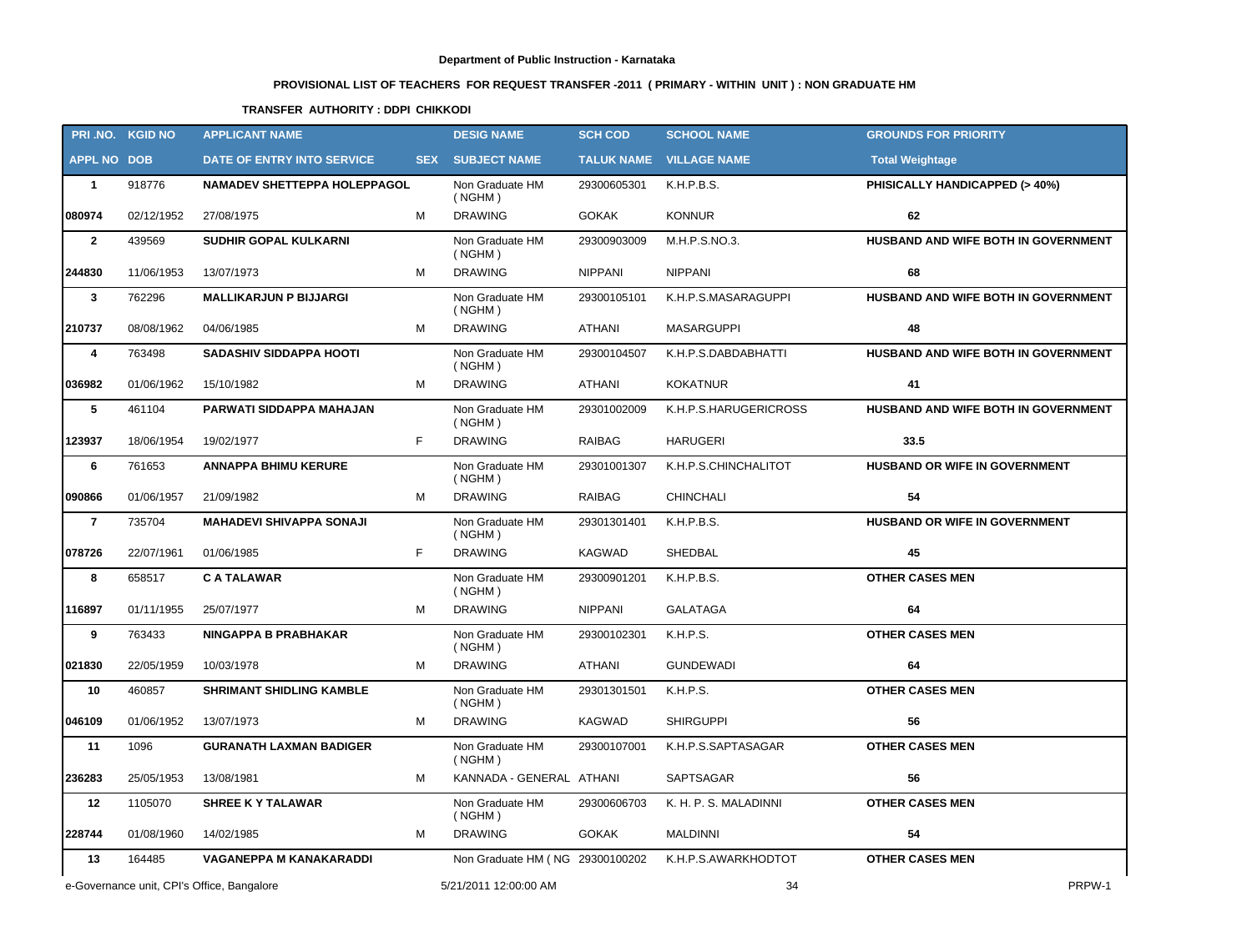| 095534 | 01/06/1961 | 09/11/1982                      | м | <b>DRAWING</b>             | ATHANI         | <b>AWARKHOD</b>    | 52                     |
|--------|------------|---------------------------------|---|----------------------------|----------------|--------------------|------------------------|
| 14     | 808767     | <b>HV PATIL</b>                 |   | Non Graduate HM<br>(NGHM)  | 29300100901    | K.H.P.S.           | <b>OTHER CASES MEN</b> |
| 003153 | 17/05/1955 | 16/02/1985                      | м | <b>DRAWING</b>             | ATHANI         | <b>AJUR</b>        | 50                     |
| 15     | 919219     | <b>APPA SANTRAM GONDHALI</b>    |   | Non Graduate HM<br>(NGHM)  | 29300901701    | M.H.P.S.           | <b>OTHER CASES MEN</b> |
| 239845 | 05/06/1952 | 12/07/1973                      | M | <b>DRAWING</b>             | <b>NIPPANI</b> | <b>JATRAT</b>      | 46                     |
| 16     | 1292102    | <b>ASHIK KARNU KOLI</b>         |   | Non Graduate HM<br>( NGHM) | 29300105301    | K.H.P.S.MADABHAVI  | <b>OTHER CASES MEN</b> |
| 079269 | 22/07/1963 | 14/02/1985                      | м | <b>DRAWING</b>             | ATHANI         | <b>MADHABHAVI</b>  | 43                     |
| 17     | 763449     | <b>AYUB MOHEMMEDSAB NALBAND</b> |   | Non Graduate HM<br>( NGHM) | 29301300203    | <b>U.H.P.S.</b>    | <b>OTHER CASES MEN</b> |
| 006321 | 15/07/1956 | 21/10/1982                      | м | <b>DRAWING</b>             | <b>KAGWAD</b>  | <b>AINAPUR</b>     | 41                     |
| 18     | 1997815    | ANNAPPA SIDDAPPA HIRAGAPPAGOL   |   | Non Graduate HM<br>( NGHM) | 29300104525    | KHPS GOUDAR TOT    | <b>OTHER CASES MEN</b> |
| 126741 | 01/05/1968 | 24/12/1988                      | м | <b>DRAWING</b>             | ATHANI         | <b>KOKATNUR</b>    | 40                     |
| 19     | 1113095    | <b>B K BHANDARE</b>             |   | Non Graduate HM<br>( NGHM) | 29300100504    | M.H.P.S.VISHNUWADI | <b>OTHER CASES MEN</b> |
| 243254 | 01/06/1964 | 15/09/1989                      | м | MARATHI - GENERAL ATHANI   |                | <b>ARALIHATTI</b>  | 40                     |
| 20     | 460857     | <b>SHRIMANT SHIDLING KAMBLE</b> |   | Non Graduate HM<br>( NGHM) | 29301301501    | K.H.P.S.           | <b>OTHER CASES MEN</b> |
| 246673 | 01/06/1952 | 13/07/1973                      | м | <b>DRAWING</b>             | <b>KAGWAD</b>  | <b>SHIRGUPPI</b>   | 18                     |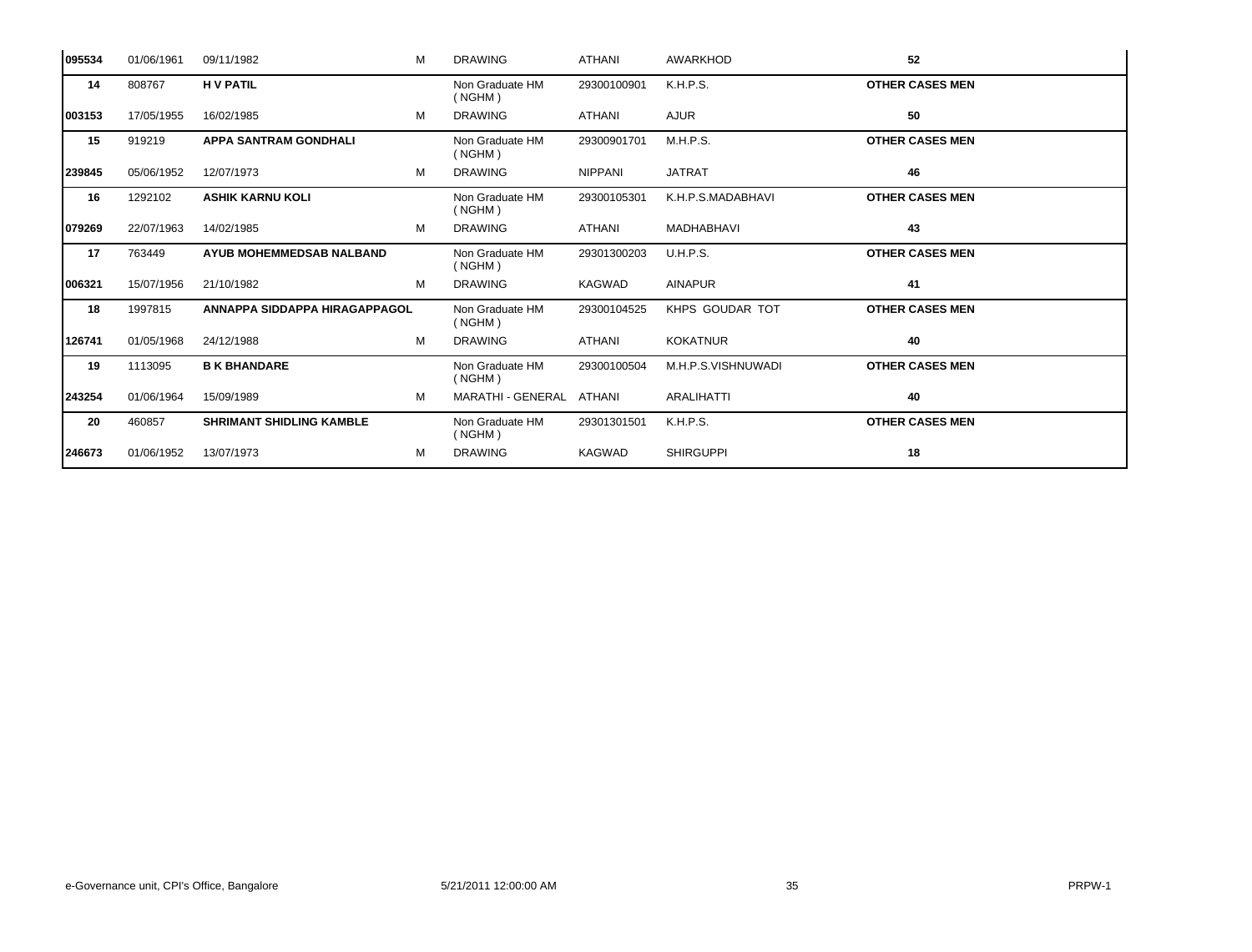# **PROVISIONAL LIST OF TEACHERS FOR REQUEST TRANSFER -2011 ( PRIMARY - WITHIN UNIT ) : NON GRADUATE HM**

# **TRANSFER AUTHORITY : DDPI YADGIRI**

|                    | PRI.NO. KGID NO | <b>APPLICANT NAME</b>      |   | <b>DESIG NAME</b>                             | <b>SCH COD</b>  | <b>SCHOOL NAME</b>                         | <b>GROUNDS FOR PRIORITY</b>         |
|--------------------|-----------------|----------------------------|---|-----------------------------------------------|-----------------|--------------------------------------------|-------------------------------------|
| <b>APPL NO DOB</b> |                 | DATE OF ENTRY INTO SERVICE |   | <b>SEX SUBJECT NAME</b>                       |                 | <b>TALUK NAME VILLAGE NAME</b>             | <b>Total Weightage</b>              |
| $\mathbf{1}$       | 1229446         | <b>SHABANA PARVEEN</b>     |   | Non Graduate HM<br>( NGHM)                    | 29331002902     | <b>GOVT HPS CHINNAKAR URDU</b>             | <b>WIDOWS</b>                       |
| 075847             | 01/01/1969      | 08/08/1994                 | F | <b>DRAWING</b>                                | <b>YADGIR</b>   | <b>CHINNAKAR</b>                           | 19                                  |
| $\overline{2}$     | 580140          | NINGAYYA S                 |   | Non Graduate HM<br>( NGHM)                    | 29330711801     | <b>GOVT HPS SAGAR</b>                      | HUSBAND AND WIFE BOTH IN GOVERNMENT |
| 124382             | 01/08/1957      | 27/02/1978                 | M | <b>DRAWING</b>                                | <b>SHAHAPUR</b> | <b>SAGAR</b>                               | 61                                  |
| $\mathbf{3}$       | 1139488         | <b>SHANMUKHAYYA</b>        |   | Non Graduate HM<br>( NGHM)                    | 29330714801     | <b>GOVT HPS HOSURA</b>                     | HUSBAND AND WIFE BOTH IN GOVERNMENT |
| 083208             | 01/02/1966      | 26/06/1990                 | M | <b>DRAWING</b>                                | <b>SHAHAPUR</b> | <b>HOSURA</b>                              | 38                                  |
| 4                  | 1222952         | <b>PREMILA</b>             |   | Non Graduate HM<br>( NGHM)                    | 29331014108     | <b>GOVT HPS KATALGERA</b>                  | HUSBAND AND WIFE BOTH IN GOVERNMENT |
| 137647             | 01/06/1969      | 01/09/1992                 | F | <b>DRAWING</b>                                | <b>YADGIR</b>   | <b>GURUMUTKAL</b>                          | 17                                  |
| $\sqrt{5}$         | 474532          | <b>BASAVARAJ</b>           |   | Non Graduate HM<br>( NGHM)                    | 29330708601     | <b>GOVT HPS KONKAL</b>                     | <b>OTHER CASES MEN</b>              |
| 175688             | 10/06/1957      | 07/08/1979                 | M | <b>DRAWING</b>                                | <b>SHAHAPUR</b> | KONKAL                                     | 60                                  |
| 6                  | 790619          | <b>DEVINDRAPPA</b>         |   | Non Graduate HM<br>( NGHM)                    | 29330700801     | <b>GOVT HPS ARJUNAGI</b>                   | <b>OTHER CASES MEN</b>              |
| 039454             | 01/06/1960      | 27/09/1982                 | M | <b>DRAWING</b>                                | <b>SHAHAPUR</b> | <b>ARJUNAGI</b>                            | 54                                  |
| $\overline{7}$     | 791014          | <b>VISHWANATHREDDY</b>     |   | Non Graduate HM<br>( NGHM)                    | 29330703001     | <b>GOVT HPS CHETANALLI</b>                 | <b>OTHER CASES MEN</b>              |
| 179022             | 01/06/1963      | 27/09/1982                 | М | <b>DRAWING</b>                                | <b>SHAHAPUR</b> | <b>CHATTANHALLI</b>                        | 54                                  |
| 8                  | 1129621         | <b>SIDDALINGAREDDY</b>     |   | Non Graduate HM<br>( NGHM)                    | 29330712801     | <b>GOVT LPS SHIVAPUR</b>                   | <b>OTHER CASES MEN</b>              |
| 167090             | 18/07/1968      | 27/03/1989                 | M | <b>DRAWING</b>                                | <b>SHAHAPUR</b> | <b>SHIVAPUR</b>                            | 42                                  |
| 9                  | 1223848         | <b>NARASAPPA</b>           |   | <b>Cluster Resource</b><br>Person (CRP) -NGHM | 42933100034     | CRC, GAJARKOT                              | <b>OTHER CASES MEN</b>              |
| 221057             | 15/12/1966      | 02/03/1991                 | M | KANNADA - GENERAL YADGIR                      |                 | CRC, GAJARKOT                              | 34                                  |
| 10                 | 171964          | <b>MAREPPA</b>             |   | Non Graduate HM<br>( NGHM)                    | 29330714208     | GOVT HPS BASAVESWARA NAGAR OTHER CASES MEN |                                     |
| 137855             | 09/02/1954      | 05/08/1993                 | M | <b>DRAWING</b>                                | <b>SHAHAPUR</b> | WADAGERA                                   | 32                                  |
| 11                 | 791679          | <b>REVANASIDDAPPA</b>      |   | Non Graduate HM<br>( NGHM)                    | 29330811702     | <b>MPS KEMBHAVI</b>                        | <b>OTHER CASES MEN</b>              |
| 178629             | 01/01/1960      | 27/09/1984                 | M | <b>DRAWING</b>                                | <b>SHORAPUR</b> | KEMBHAVI                                   | 31                                  |
| 12                 | 119673          | <b>SHIVAPUTRAPPA</b>       |   | <b>Cluster Resource</b><br>Person (CRP) -NGHM | 42933080059     | CRC, KEMBHAVI                              | <b>OTHER CASES MEN</b>              |
| 246734             | 01/07/1969      | 05/08/1994                 | М | KANNADA - GENERAL SHORAPUR                    |                 | CRC, KEMBHAVI                              | 28                                  |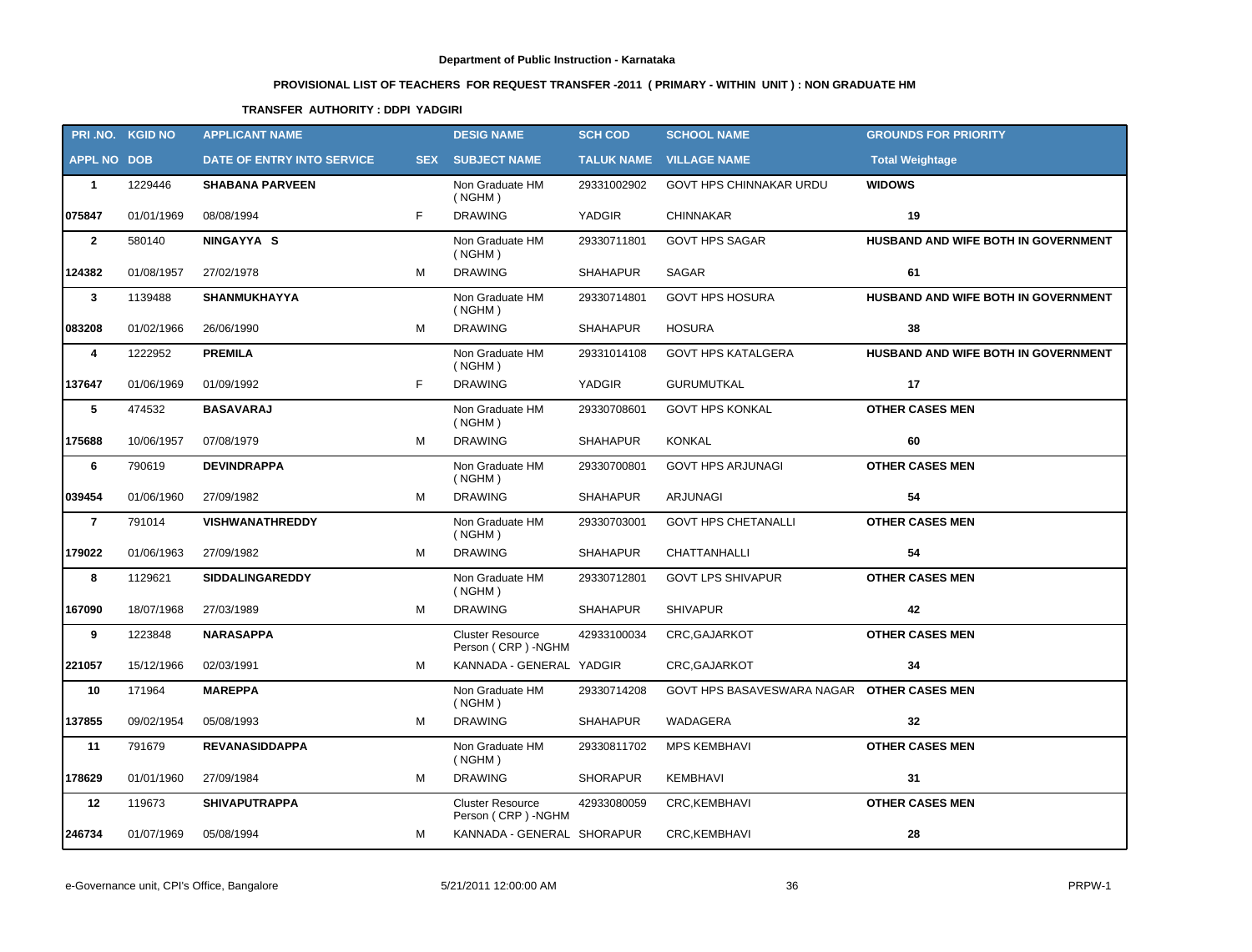# **PROVISIONAL LIST OF TEACHERS FOR REQUEST TRANSFER -2011 ( PRIMARY - WITHIN UNIT ) : NON GRADUATE HM**

# **TRANSFER AUTHORITY : DDPI MADHUGIRI**

| <b>PRI .NO.</b>    | <b>KGID NO</b> | <b>APPLICANT NAME</b>      |            | <b>DESIG NAME</b>         | <b>SCH COD</b>    | <b>SCHOOL NAME</b>  | <b>GROUNDS FOR PRIORITY</b> |
|--------------------|----------------|----------------------------|------------|---------------------------|-------------------|---------------------|-----------------------------|
| <b>APPL NO DOB</b> |                | DATE OF ENTRY INTO SERVICE | <b>SEX</b> | <b>SUBJECT NAME</b>       | <b>TALUK NAME</b> | <b>VILLAGE NAME</b> | <b>Total Weightage</b>      |
|                    | 1290759        | <b>SHIVARAM K M</b>        |            | Non Graduate HM<br>(NGHM) | 29180621902       | GUPG (G) SIRA NTGMS | <b>OTHER CASES MEN</b>      |
| 222925             | 29/08/1958     | 18/11/1978                 | м          | KANNADA - GENERAL SIRA    |                   | SIRA WARD18         | 60                          |
|                    | 672032         | <b>LAKSHMINARASAPPA</b>    |            | Non Graduate HM<br>(NGHM) | 29180422301       | M.H.P.S KADAGATHUR  | <b>OTHER CASES MEN</b>      |
| 179605             | 04/05/1956     | 01/06/1981                 | М          | <b>DRAWING</b>            | <b>MADHUGIRI</b>  | KADAGATHUR          | 54                          |
| 3                  | 758340         | <b>LAKSHMANASWAMY K</b>    |            | Non Graduate HM<br>(NGHM) | 29180606101       | GUPS K.RANGANAHALLI | <b>OTHER CASES MEN</b>      |
| 1030210            | 15/08/1952     | 13/02/1985                 | м          | <b>DRAWING</b>            | <b>SIRA</b>       | K RANGANAHALLI      | 39                          |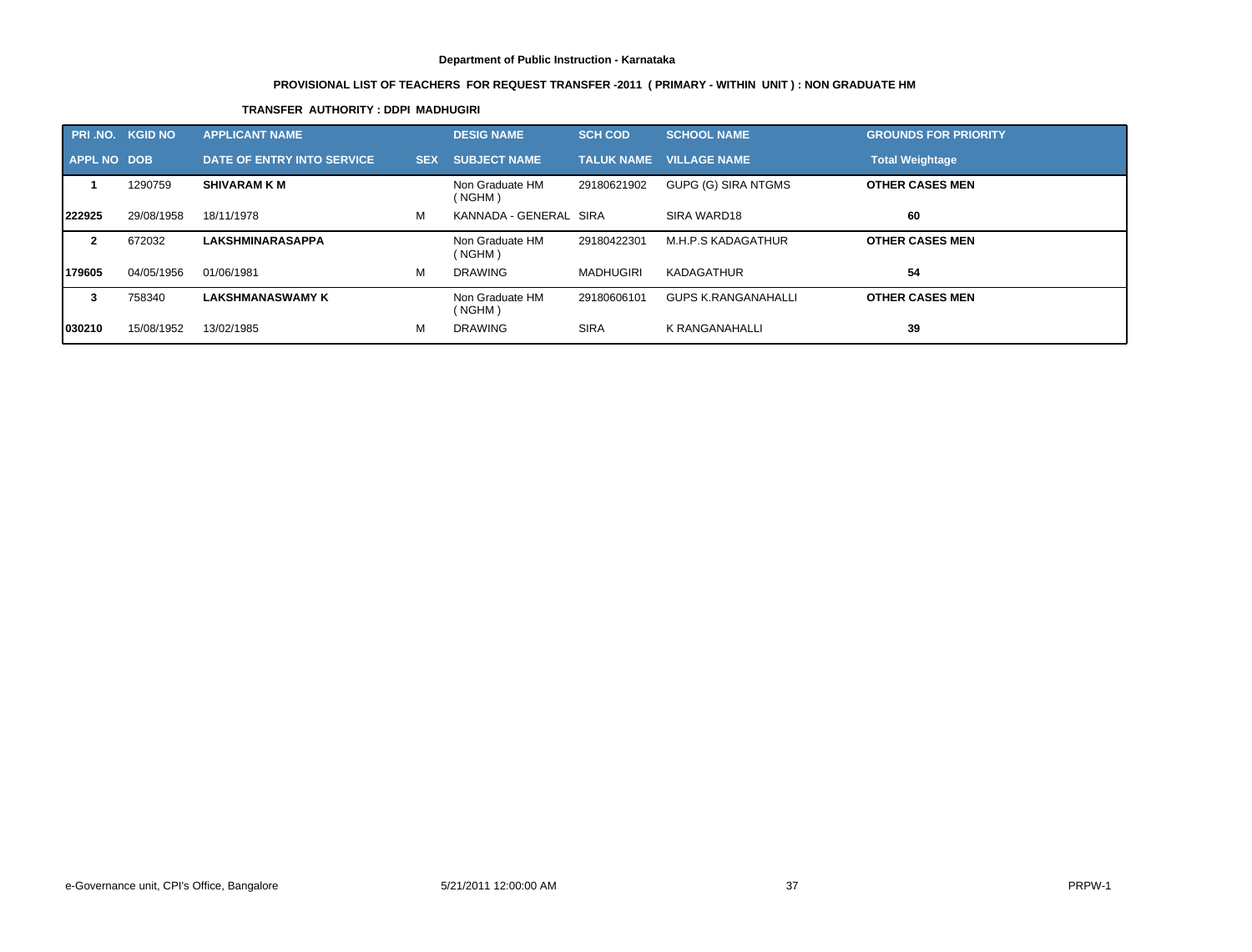# **PROVISIONAL LIST OF TEACHERS FOR REQUEST TRANSFER -2011 ( PRIMARY - WITHIN UNIT ) : NON GRADUATE HM**

# **TRANSFER AUTHORITY : DDPI RAMANAGARA**

|                    | PRI.NO. KGID NO | <b>APPLICANT NAME</b>      |   | <b>DESIG NAME</b>          | <b>SCH COD</b>              | <b>SCHOOL NAME</b>          | <b>GROUNDS FOR PRIORITY</b> |
|--------------------|-----------------|----------------------------|---|----------------------------|-----------------------------|-----------------------------|-----------------------------|
| <b>APPL NO DOB</b> |                 | DATE OF ENTRY INTO SERVICE |   | <b>SEX SUBJECT NAME</b>    |                             | TALUK NAME VILLAGE NAME     | <b>Total Weightage</b>      |
| $\mathbf{1}$       | 427428          | <b>RUKMINIYAMMA K</b>      |   | Non Graduate HM<br>( NGHM) | 29210601001                 | <b>G HPS LAKSHMIPURA</b>    | <b>OTHER CASES WOMEN</b>    |
| 038242             | 15/07/1955      | 07/07/1979                 | F | <b>DRAWING</b>             |                             | RAMANAGARA LAKSHMIPURA      | 26.5                        |
| $\overline{2}$     | 958827          | <b>GIRIYAIAH D</b>         |   | Non Graduate HM<br>( NGHM) | 29210708201                 | <b>G HPS AKKURU</b>         | <b>OTHER CASES MEN</b>      |
| 030302             | 10/07/1955      | 12/07/1979                 | М | <b>DRAWING</b>             | CHANNAPATN AKKURU           |                             | 58                          |
| $\mathbf{3}$       | 436917          | <b>SHIVANNA H</b>          |   | Non Graduate HM<br>( NGHM) | 29210703101                 | <b>G HPS SHETTIHALLI</b>    | <b>OTHER CASES MEN</b>      |
| 065380             | 16/04/1952      | 18/12/1975                 | M | <b>DRAWING</b>             | CHANNAPATN SHETTIHALLI      |                             | 46                          |
| 4                  | 152458          | <b>GANGAIAH K</b>          |   | Non Graduate HM<br>( NGHM) | 29210715801                 | <b>G MPS CHANNAPATNA</b>    | <b>OTHER CASES MEN</b>      |
| 056739             | 28/04/1953      | 03/01/1977                 | M | <b>DRAWING</b>             | CHANNAPATN WARD-26<br>A     |                             | 40                          |
| $\sqrt{5}$         | 1162932         | <b>VARADAIAH</b>           |   | Non Graduate HM<br>( NGHM) | 29210711101                 | G HPS Y.T.HALLI             | <b>OTHER CASES MEN</b>      |
| 080866             | 20/07/1967      | 02/06/1990                 | M | <b>DRAWING</b>             | CHANNAPATN Y.T. HALLI<br>A  |                             | 40                          |
| 6                  | 1162932         | VARADAIAH                  |   | Non Graduate HM<br>( NGHM) |                             | 29210711101 G HPS Y.T.HALLI | <b>OTHER CASES MEN</b>      |
| 245770             | 20/07/1967      | 02/06/1990                 | M | <b>DRAWING</b>             | CHANNAPATN Y.T. HALLI<br>Α  |                             | 10                          |
| $\overline{7}$     | 152458          | <b>GANGAIAH K</b>          |   | Non Graduate HM<br>( NGHM) | 29210715801                 | <b>G MPS CHANNAPATNA</b>    | <b>OTHER CASES MEN</b>      |
| 242489             | 28/04/1953      | 03/01/1977                 | M | <b>DRAWING</b>             | CHANNAPATN WARD-26<br>A     |                             | 9                           |
| 8                  | 436917          | <b>SHIVANNA H</b>          |   | Non Graduate HM<br>( NGHM) | 29210703101                 | <b>G HPS SHETTIHALLI</b>    | <b>OTHER CASES MEN</b>      |
| 242876             | 16/04/1952      | 18/12/1975                 | M | <b>DRAWING</b>             | CHANNAPATN SHETTIHALLI<br>A |                             | 6                           |
| 9                  | 958827          | <b>GIRIYAIAH D</b>         |   | Non Graduate HM<br>( NGHM) | 29210708201                 | <b>G HPS AKKURU</b>         | <b>OTHER CASES MEN</b>      |
| 242406             | 10/07/1955      | 12/07/1979                 | М | <b>DRAWING</b>             | CHANNAPATN AKKURU<br>A      |                             | 6                           |
| 10                 | 427441          | <b>KALAYAPPA</b>           |   | Non Graduate HM<br>(NGHM)  | 29210706801                 | <b>G HPS HONGANURU</b>      | <b>OTHER CASES MEN</b>      |
| 242375             | 01/03/1957      | 16/07/1979                 | M | <b>DRAWING</b>             | CHANNAPATN HONGANURU<br>Α   |                             | 6                           |